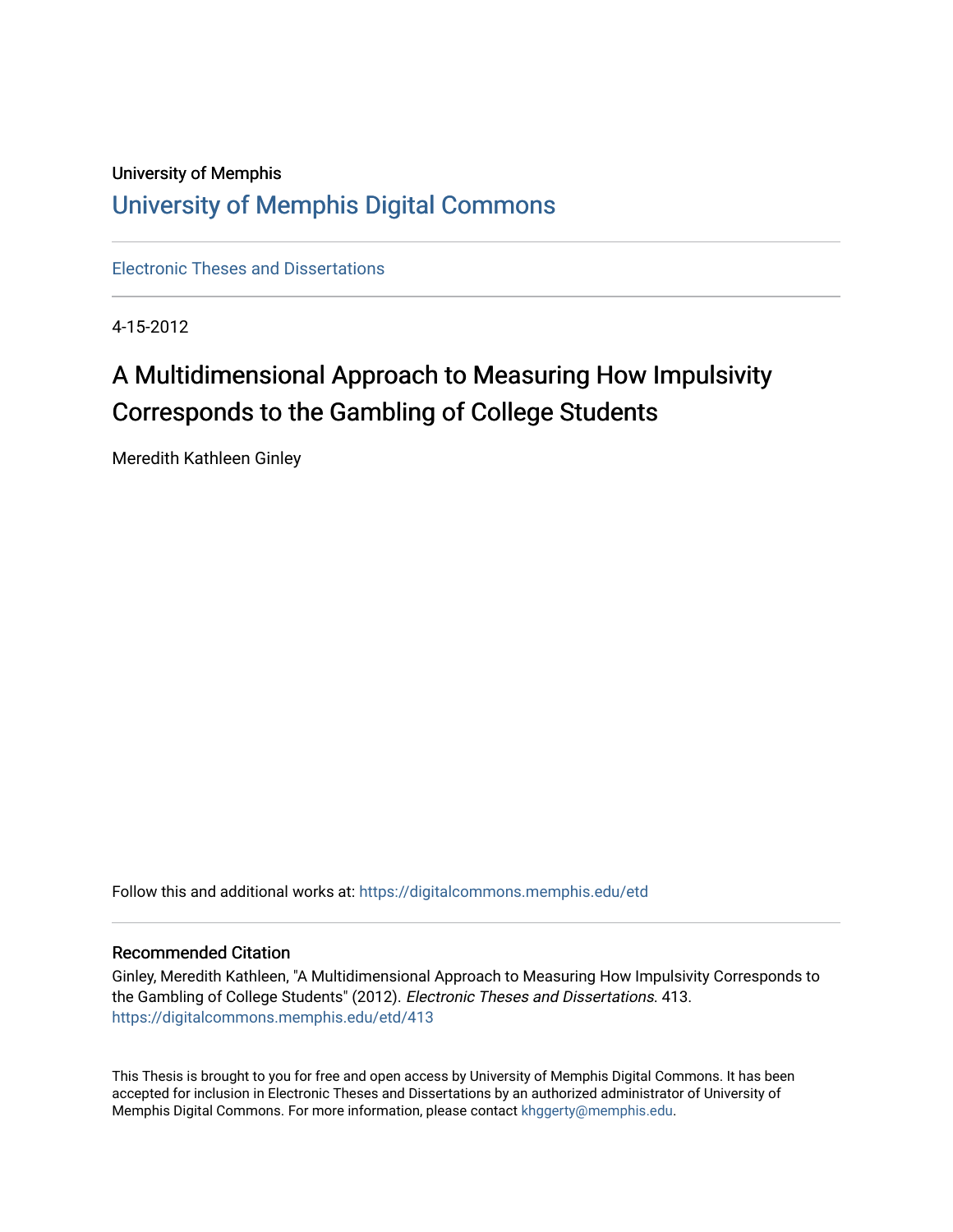# A MULTIDIMENSIONAL APPROACH TO MEASURING HOW IMPULSIVITY CORRESPONDS TO THE GAMBLING OF COLLEGE STUDENTS

by

Meredith Kathleen Ginley

A Thesis

Submitted in Partial Fulfillment of the

Requirements for the Degree of

Master of Science

Major: Psychology

The University of Memphis

May, 2012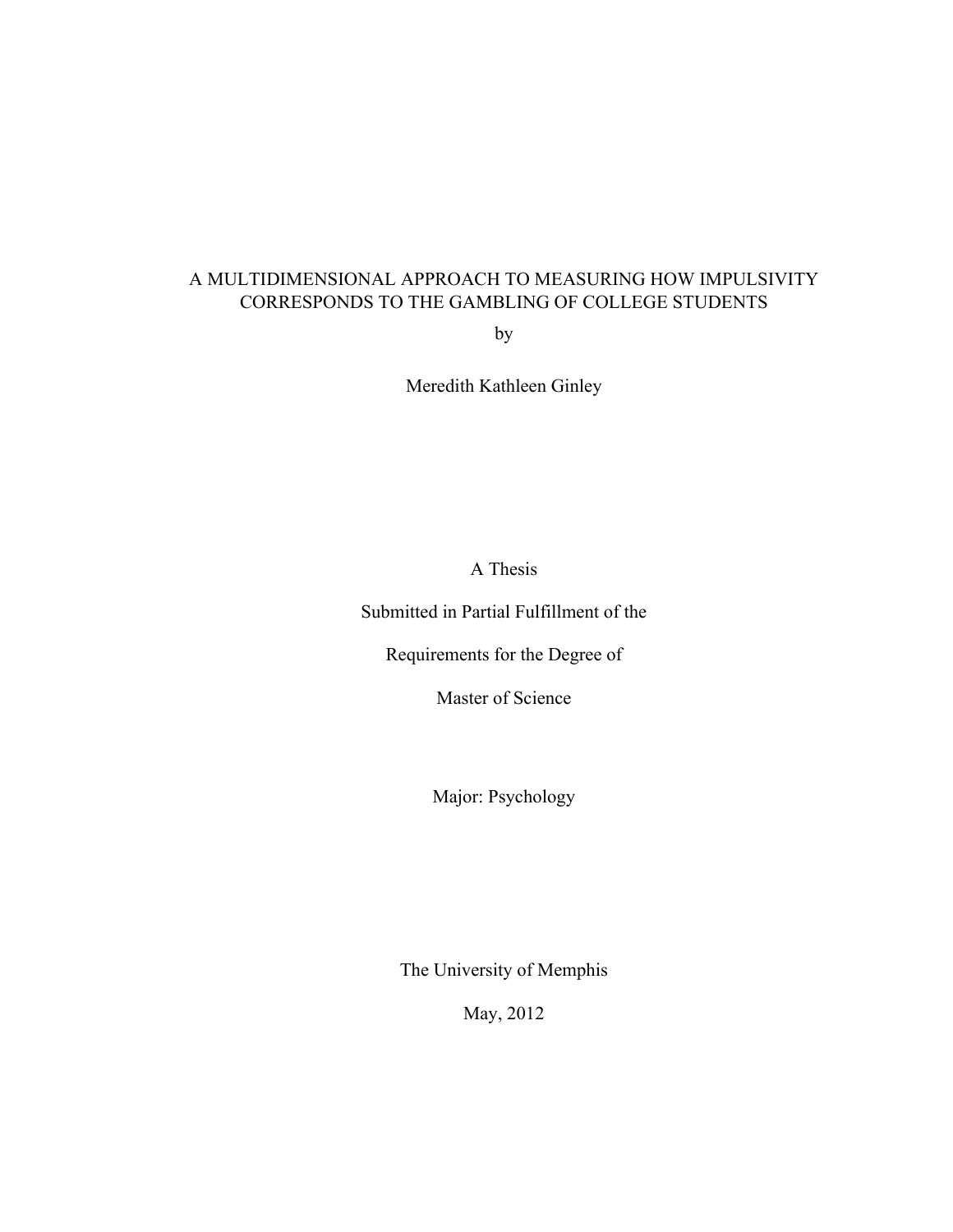Copyright © 2012 Meredith Kathleen Ginley All rights reserved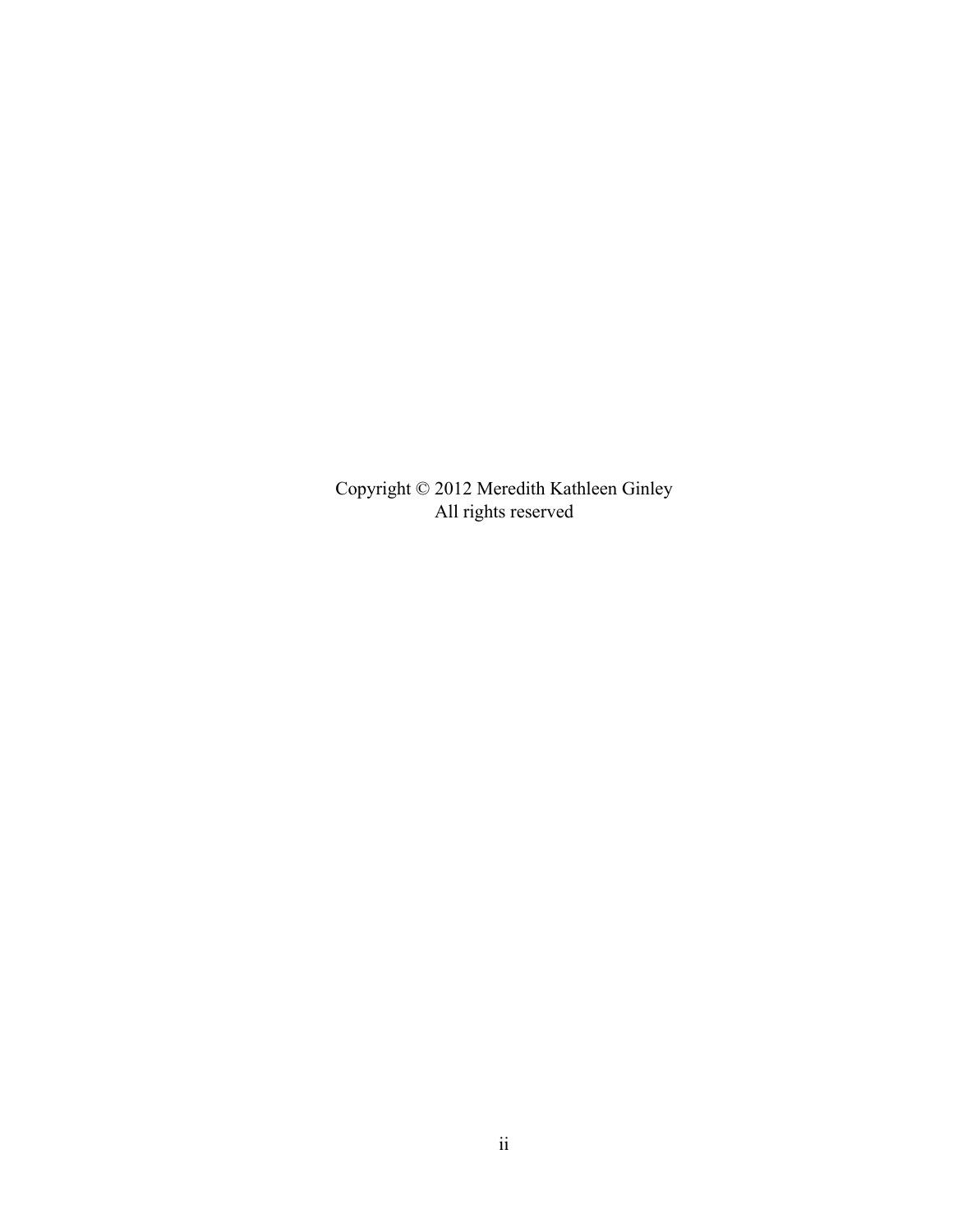### ACKNOWLEDGMENTS

I would like to thank my major professors Dr. James Whelan and Dr. Andrew Meyers for their support throughout every aspect of this project. I would like to thank Professor George Relyea for his patience in helping me through the statistical analyses. Additionally, I would like to thank Dr. Godfrey Pearlson for allowing me to collect data during his BARCS project and for assisting with the final manuscript. I would like to thank Rivkah Rosen, Rachel Jiantonio, Jason Sistante, and Christine Muska for helping with this data collection. I would also like to thank my Trinity Farm family for providing me with constant support throughout graduate school. Finally, I would like to thank my mom, dad, grandparents, Madeira, Patrick, and Ciara. Without you I wouldn't be here and none of this would have been possible.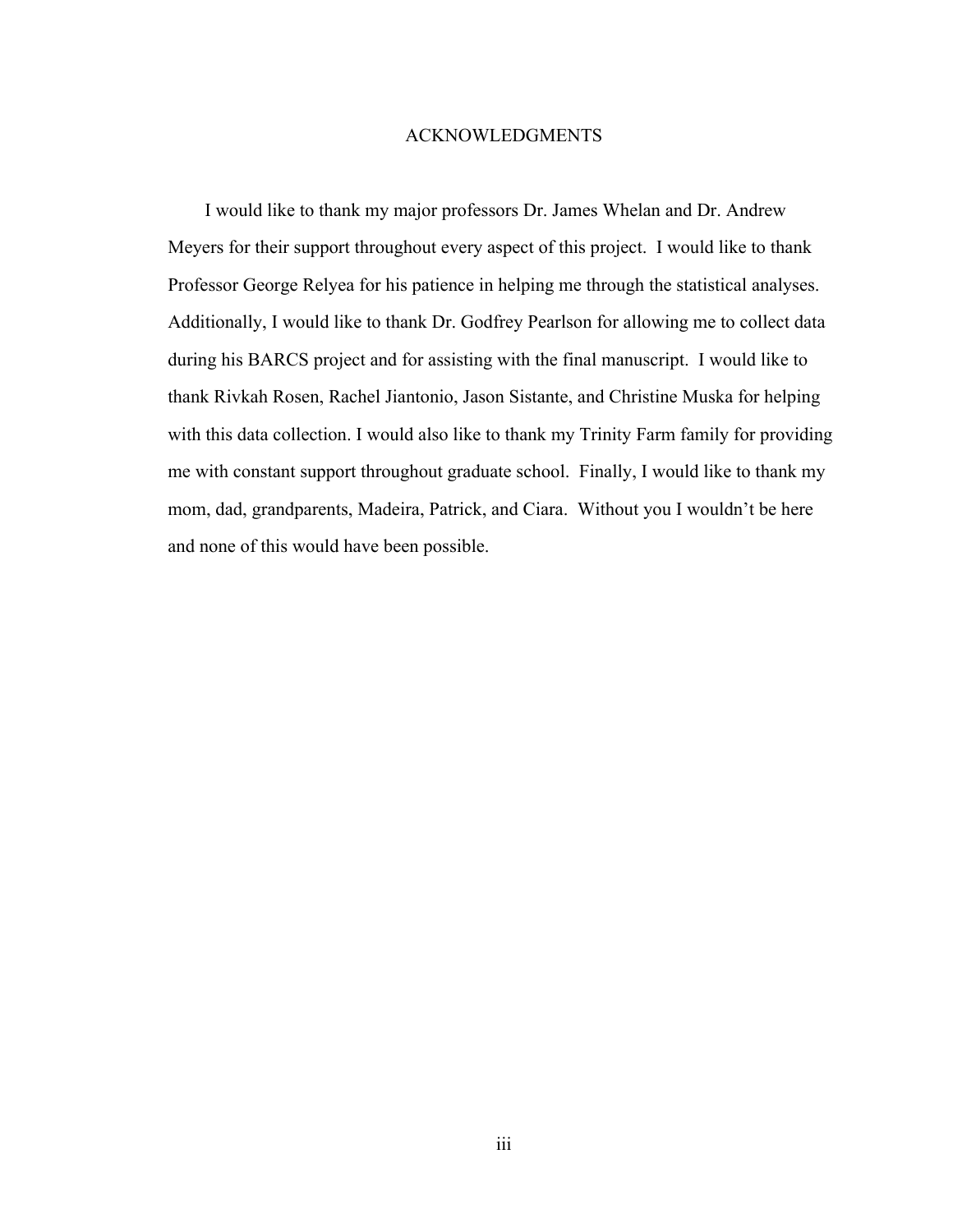### ABSTRACT

Ginley, Meredith Kathleen. M.S. The University of Memphis. May, 2012. A Multidimensional Approach to Measuring How Impulsivity Corresponds to the Gambling of College Students. Major Professor: Andrew W. Meyers, Ph.D.

Impulsivity has been implicated as a contributing factor in the development of gambling problems among college students, but attempts to confirm this relation has been inconsistent. An explanation for incongruous findings is that impulsivity may be multidimensional and differentially predictive of behaviors. Utilizing a diverse sample of college students, a factor analysis of self-report measures of impulsivity revealed a threefactor structure of Behavioral Activation, Preference for Stimulation, and Inhibition Control that was remarkably similar to the structure found by Meda and colleagues (2009). Low risk and symptomatic gamblers scored significantly lower on Behavioral Activation and Inhibition Control than non-gamblers. Conversely low risk and symptomatic gamblers scored significantly higher on Preference for Stimulation. Prevalence of gambling and gambling activity preference for this sample was also assessed.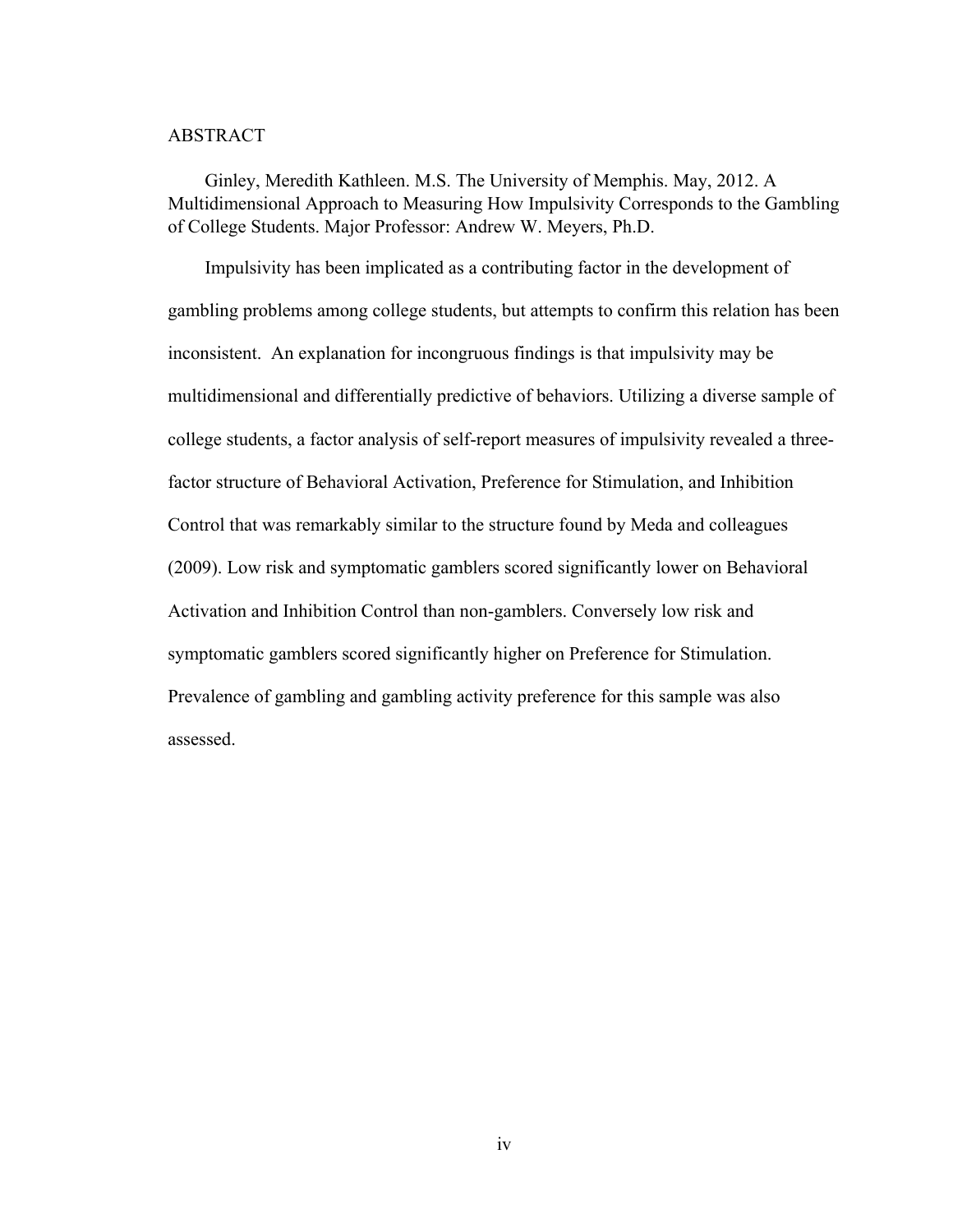# TABLE OF CONTENTS

| Chapter    |                         | Page |
|------------|-------------------------|------|
| 1.         | Introduction            |      |
| 2.         | Method                  | 6    |
| 3.         | Results                 | 11   |
| 4.         | Discussion              | 22   |
| References |                         | 28   |
| Appendices |                         |      |
| A.         | Forms Used In The Study | 37   |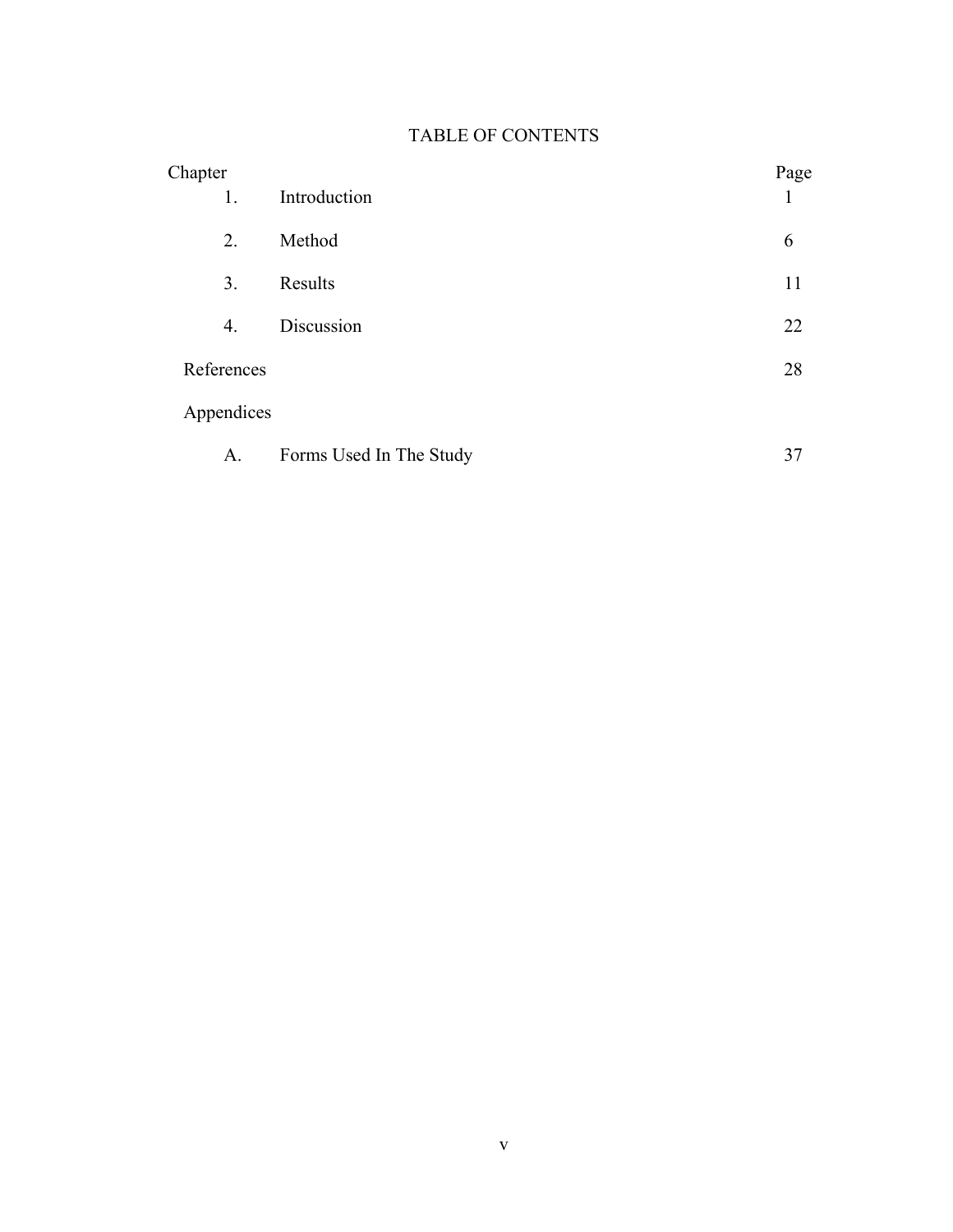# CHAPTER 1 INTRODUCTION

College students are primed to behave impulsively and readily exposed to a multitude of opportunities to gamble (Goudriaan, Slutske, Krull, & Sher, 2009). Cortical immaturity in this age group appears to contribute to increased sensation and novelty seeking that translates to increased impulsivity (Chambers & Potenza, 2003; Steinberg et al., 2008). Some suggest that adolescent and young adult impulsivity may be linked to this cohort's higher than expected rate of gambling and problem gambling (Breen  $\&$ Zuckerman, 1999; Neighbors, Lostutter, Crone, & Larimer, 2002; Villella et al., 2010).

The published research on this question, however, has yielded mixed results. Some have found gamblers, adolescents, and adults, to be more impulsive than controls (Ledgerwood, Alessi, Phoenxi, & Petry, 2009; Loxton, Nguyen, Casey, & Dawe, 2008; Powell, Hardoon, Dervensky, & Gupta, 1999); while others have found gamblers have comparable, or less impulsiveness than controls (Langewisch & Frisch, 1998; Petry, 2001). In a recent paper on impulsivity in at-risk drug and alcohol users, Meda and colleagues (2009) argued that there are multiple dimensions of impulsivity and only some of these dimensions would be associated with specific behavior excess. Inconsistent findings in the gambling literature may be due to variations in the one-dimensional impulsivity facet that is measured. The present investigation used a multidimensional and comprehensive profile of impulsivity measures to consider if the factors of impulsivity found by Meda et al. (2009) replicated in a college student sample and if these factors corresponded to gambling frequency and gambling pathology.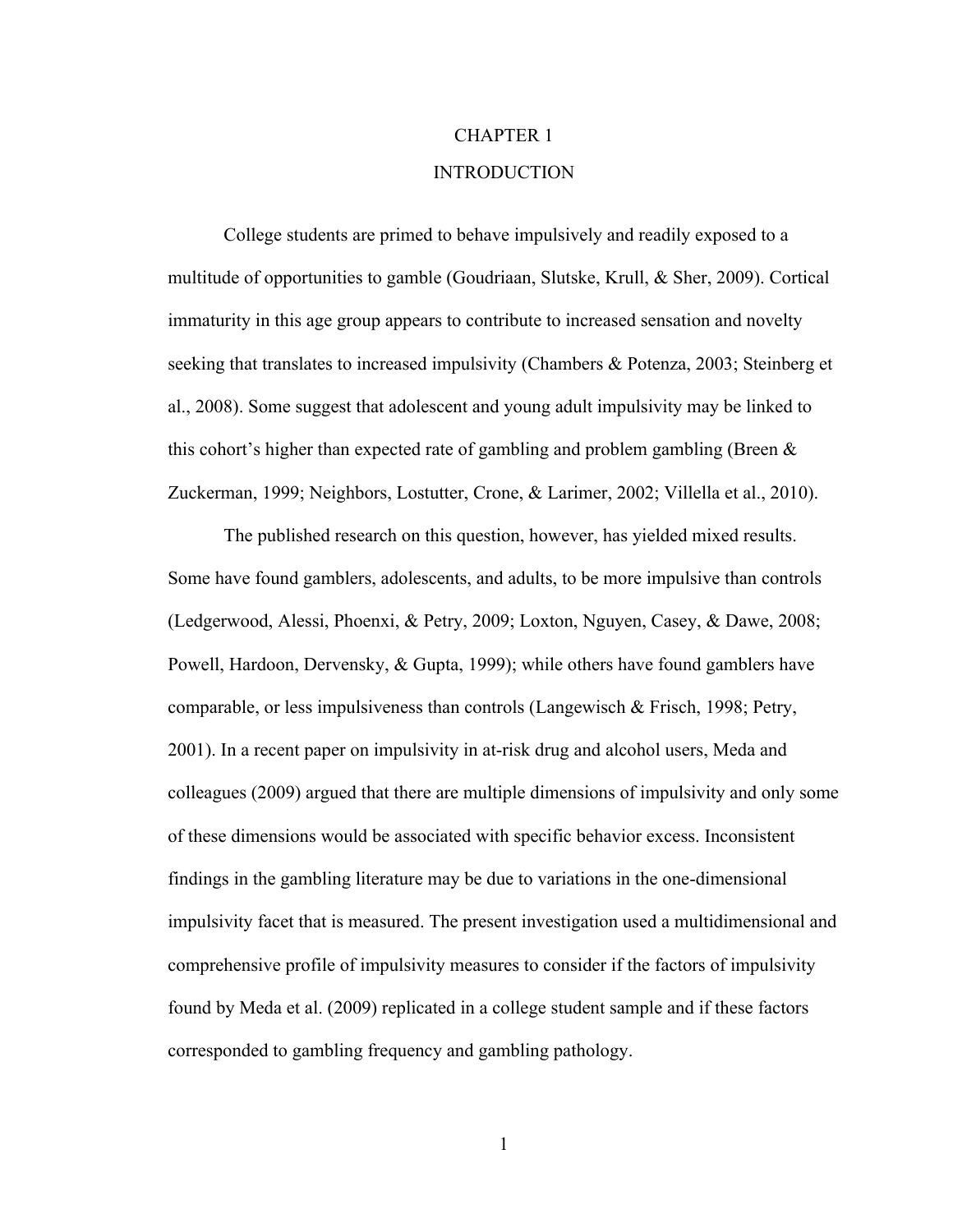Gambling occurs when something of value, often money, is risked on an outcome that is determined at least partially by chance (Whelan, Steenbergh, & Meyers, 2007). A quantitative review of prevalence studies reported that approximately 87% of college students had gambled at some point in their lives (Shaffer, Hall, & Vander Bilt, 1999) and between 42% (LaBrie, Shaffer, LaPlante, & Wechsler, 2003), and 75% (Barnes, Welte, Hoffman, & Tidwell, 2010) gambled in the past year. When frequency rates are further specified to "having gambled at least once a week" prevalence in those same population based samples varies from 2.6% (LaBrie et al., 2003) to 18% (Barnes et al., 2010).

Pathological gambling is "persistent and recurrent maladaptive gambling behavior that disrupts personal, family, or vocational pursuits" (American Psychiatric Association, 2000). Among college students, about 9% appear at-risk for the development of problem gambling during their lifetime (Shaffer et al., 1999). Another 4.7% are likely to meet diagnostic criteria (Shaffer et al., 1999). Prevalence estimates for college students with pathological gambling behavior are of concern because they are notably higher than the rates found among adults (Shaffer et al., 1999). When compared to their peers, college students who gambled to a diagnosable level performed more poorly in their classes, and engaged in a wider variety of risk taking behaviors including excessive alcohol consumption, drug use, and unprotected sex (Engwall, Hunter, & Steinberg, 2004; LaBrie et al., 2003). Additionally, college students who met criteria for pathological gambling were more likely to experience significant emotional, financial, and social distress due to their gambling (Weinstock, Whelan, & Meyers, 2008).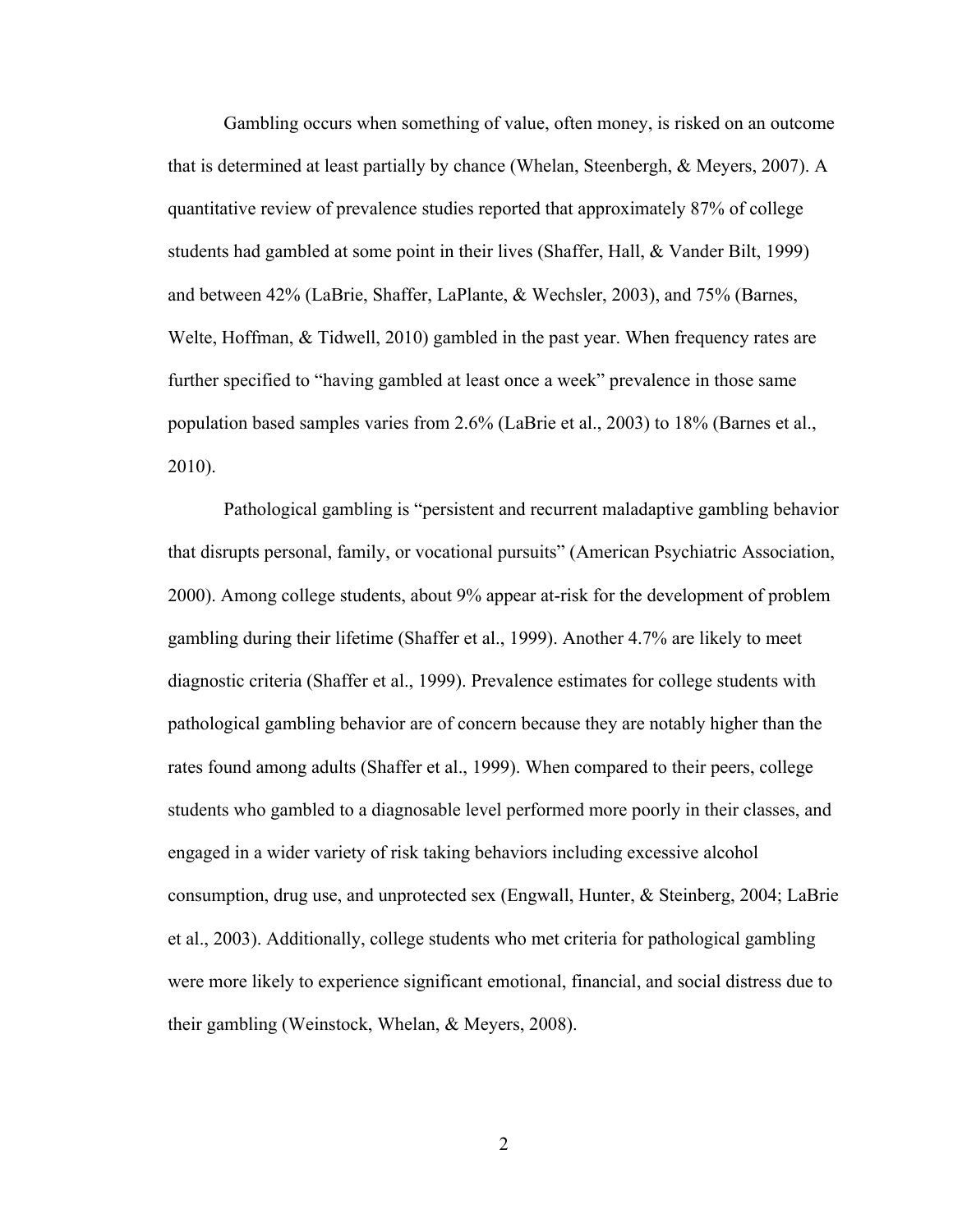Impulsivity is a hypothesized risk factor for the development of gambling problems (e.g., Petry, 2001). The empirical literature on the relation between impulsivity and the development of gambling problems has not consistently supported this hypothesis (Allcock & Grace, 1988; Langewisch & Frisch, 1998; Petry, 2000). One explanation for this inconsistency is that such studies typically use a single measure of impulsivity and, therefore, assume that impulsivity is a uni-dimensional construct. It is reasonable that the decision to gamble, the adoption of wagering as a preferred activity, and the resistance to stopping gambling despite losing reflect different types of impulsivity. Therefore, a multidimensional approach to impulsivity measurement might provide a more comprehensive explanation for gambling behavior (e.g., Nower & Blaszczynski, 2006).

A multidimensional approach to impulsivity has received theoretical and empirical support. Reynolds, Ortengren, Richards, and de Wit (2006) defined impulsivity as "a multidimensional concept that includes inability to wait, a tendency to act without forethought, insensitivity to consequences, and an inability to inhibit inappropriate behaviors" (p. 306). As such, using a matrix of measurement tools that correspond to a previously established factor structure (Meda et al., 2009) should serve as a useful tool in specifying the role of impulsivity in frequent or problematic gambling.

Using well-established measures of impulsivity, Meda and colleagues (2009) attempted to clarify those dimensions of impulsivity that were related to addiction. The study included three groups: individuals at risk for addiction, former and current cocaine addicts, and healthy controls. All participants completed the Behavioral Inhibition/Behavioral Activation Scales (Carver & White, 1994), Sensitivity to Punishment and Reward Scale (Torrubia, Ávila, Moltó, & Caseras, 2001), Barratt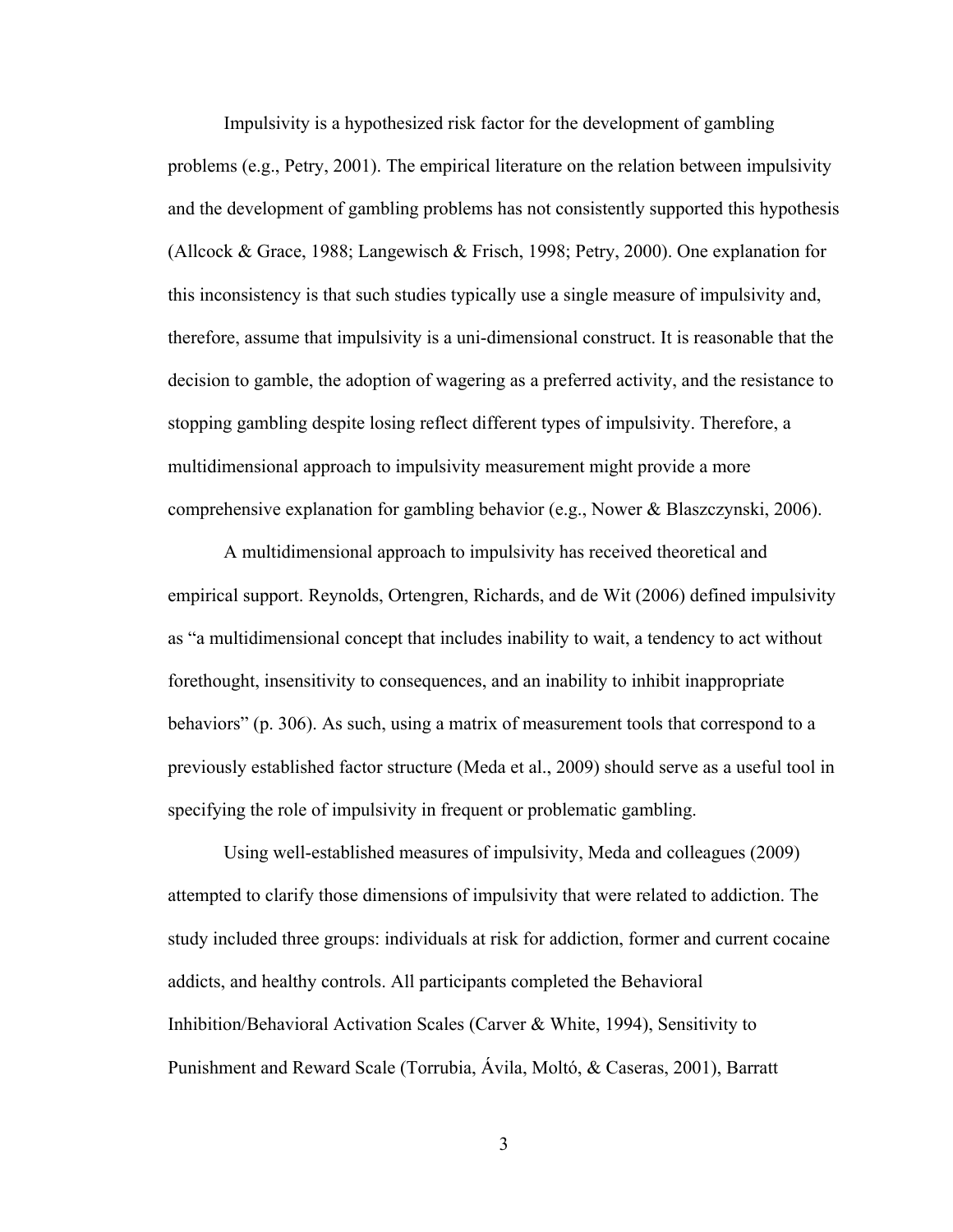Impulsiveness Scale:  $11<sup>th</sup>$  Version (Patton, Stanford, & Barratt, 1995), Padua Inventory (Sanavio, 1988), Sensation Seeking Scale Form-V (Zuckerman, 1996) as well as a set of laboratory measures of impulsive behavior. This battery was selected because they were common measures in the addiction literature that combined to capture a large number of theoretically unique impulsivity dimensions (Meda et al., 2009).

A factor analysis of the subscales of these measures indicated that individual aspects of impulsivity might relate to specific aspects of substance use. A five-factor model was found to account for approximately 70% of the variance. The first three dimensions were assessed with self-report measures. The Behavioral Inhibition/ Activation Scale (Carver & White, 1994) comprised the first. The Sensitivity to Punishment and Sensitivity to Reward Questionnaire (Torrubia et al., 2001) and the Padua Inventory (Sanavio, 1988) both loaded on the second. The Barratt Impulsiveness Scale: 11<sup>th</sup> Version (Patton, et al., 1995), and the Sensation Seeking Scale Form-V (Zuckerman, 1996) comprised the third factor. The final two factors were comprised of behavioral tasks that were reported to measure state impulsivity. The findings from Meda et al. (2009) indicated increased impulsivity in the first and third factors were related to higher risk for addiction. Impulsivity research looking at problem gamblers has typically used measures from Meda et al.'s (2009) first three factors. Unlike the substance addiction literature, gambling investigations have not considered how these measures overlap or predict different gambling behaviors (e.g., Breen & Zuckermann, 1999; Langewisch & Frisch, 1998; Ledgerwood et al., 2009; Loxton et al., 2008; Powell et al., 1999).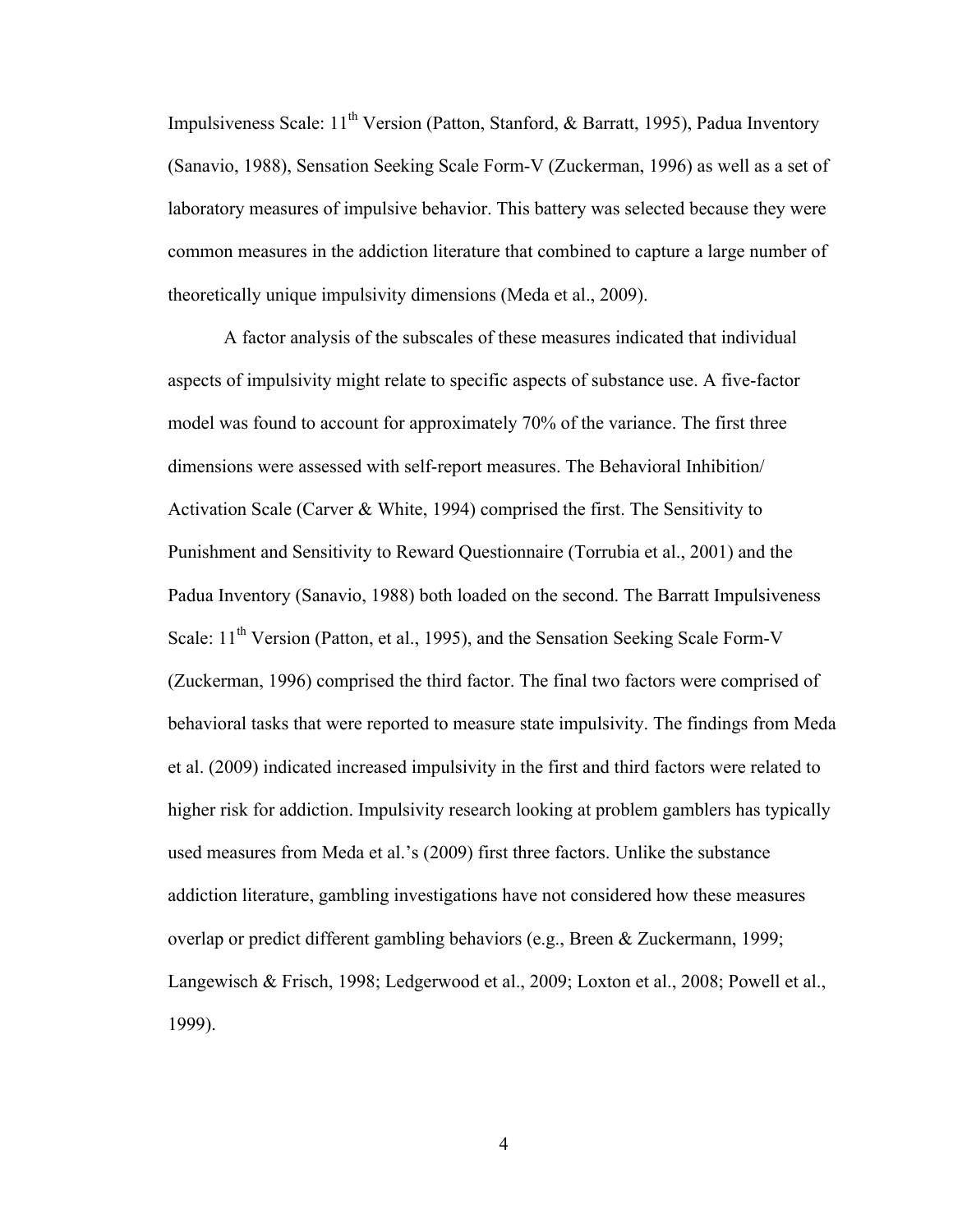The aim of this study was to explore relations among the assessment tools completed by a diverse college sample, and to investigate how dimensions of impulsivity correspond to gambling pathology and gambling frequency. It was hypothesized that with a comprehensive and multidimensional measure of impulsivity, specific factors of impulsivity would emerge as strong correlates for gambling pathology and gambling frequency. Given previous findings of relations among substance abuse, pathological gambling, and impulsivity (Petry, 2001) it was hypothesized that the factors revealed by Meda et al. (2009) in a drug abusing, and at-risk for addiction sample may replicate in a sample of college students who gamble.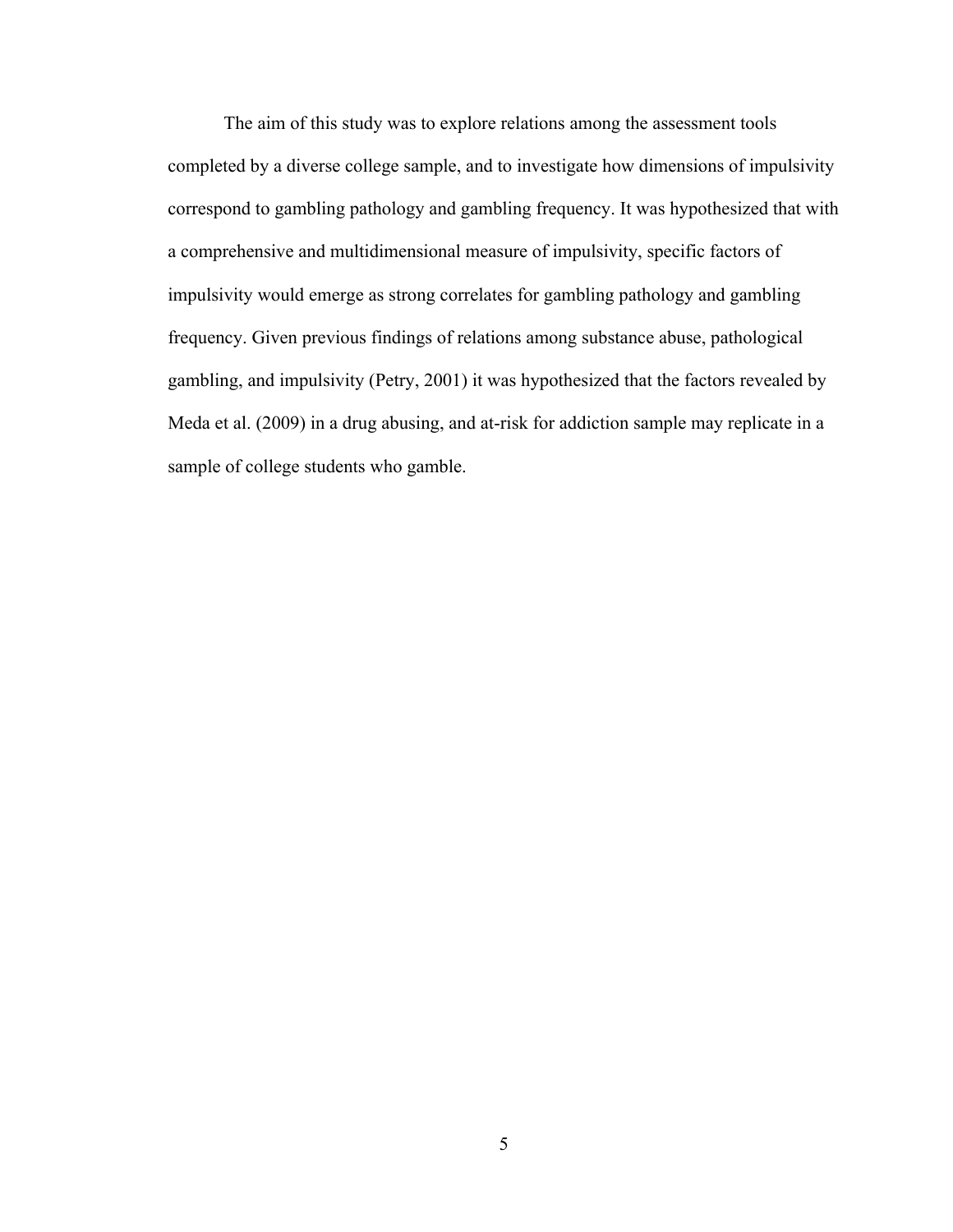## CHAPTER 2

### **METHOD**

### *Participants*

To increase the diversity of the sample, subjects were recruited at three universities, one southern public university  $(n = 279)$  and two institutions in the northeast (*n* = 97). For inclusion in the study participants needed to be between 18 and 25 years of age ( $M<sub>age</sub> = 19.55$ ) as research has shown that individuals show a marked decrease in impulsivity after age 25 years (Steinberg et al., 2008). Participants were 55.6% female (*n*  $= 209$ ). The participants placed themselves in ethnic and racial categories, as follows: 54.8% Caucasian, 32.2% African American, 3.2% Hispanic, 2.7% Asian, 0.5% American Indian, 0.3% Native Hawaiian or Other Pacific Islander, and 6.4% Other. *Measures*

*Demographic Questionnaire.* All participants completed a brief demographics questionnaire to assess their age, gender, grade, race, and ethnicity. Questions about family history of gambling, and maximum amounts of money gambled in a single day were also included.

*National Opinion Research Center Diagnosis Screen (NODS).* The NODS (Toce-Gerstein, Gestein, & Volberg, 2003) represents the diagnostic criteria for Pathological Gambling (American Psychiatric Association, 2000). It was found to be sensitive for identifying pathological gambling in a general respondent sample of individuals aged 18 years and older (Toce-Gerstein et al., 2003). Factor analysis demonstrated a single construct (Toce-Gerstein et al., 2003). A score of 0-2 indicates low risk gamblers. A score of 3 to 4 indicates at-risk pathological gambling. Five or greater equates to meeting diagnostic criteria for pathological gambling. Given the base rate of at-risk and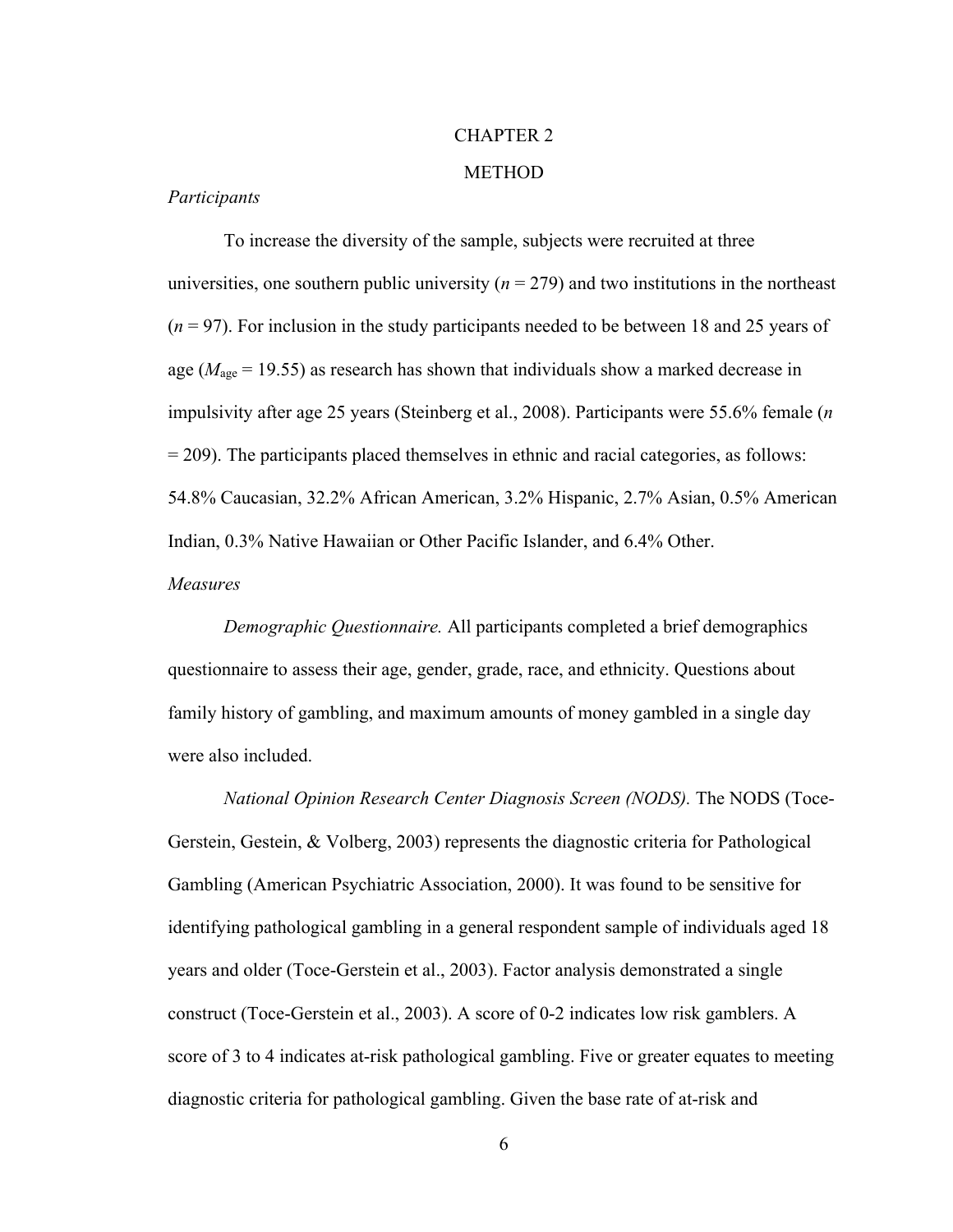pathological gamblers, this project considered scores greater than 3 as symptomatic gamblers. In a sample of treatment seeking problem gamblers the NODS has been shown to have an internal reliability of  $\alpha = 0.79$  and to have a 2- to 4- week test-retest reliability of 0.98. It detects problem gambling in 95% of individuals receiving treatment for problem gambling (Hodgins, 2004).

*Gambling Frequency Measure.* The frequency table used in the South Oaks Gambling Screen (Lesieur & Blume, 1987) was modified to assess the frequency of 10 types of gambling activities. Specifically, the original frequency table was expanded to request that for each gambling activity participants indicate whether they gambled," "Not at all," "A few times a year," "About once a month," "About once a week," "A few times per week," and "Almost daily." This modification allowed for a more precise estimate of gambling frequency. Gambling frequencies for each gambling activities and the total gambling frequency were calculated. Participants who do not report an activity frequency data point were scored a 0 for that gambling activity.

*Barratt Impulsiveness Scale: 11th version (BIS-11).* The BIS-11 (Patton et al., 1995) was developed to assess biological and behavioral correlates of impulsiveness. Respondents rank 30-items on a 4-point Likert scale anchored to responses of "Rarely/Never," "Occasionally," "Often," and "Almost Always." The questionnaire is divided into three second-order factors (Stanford et al., 2009), attentional impulsiveness, motor impulsiveness, and nonplanning impulsiveness. Higher scores on any subscale indicate higher trait impulsivity (Patton et al., 1995). When tested with undergraduates, BIS-11 total score had a Cronbach's alpha of 0.82 (Patton et al., 1995).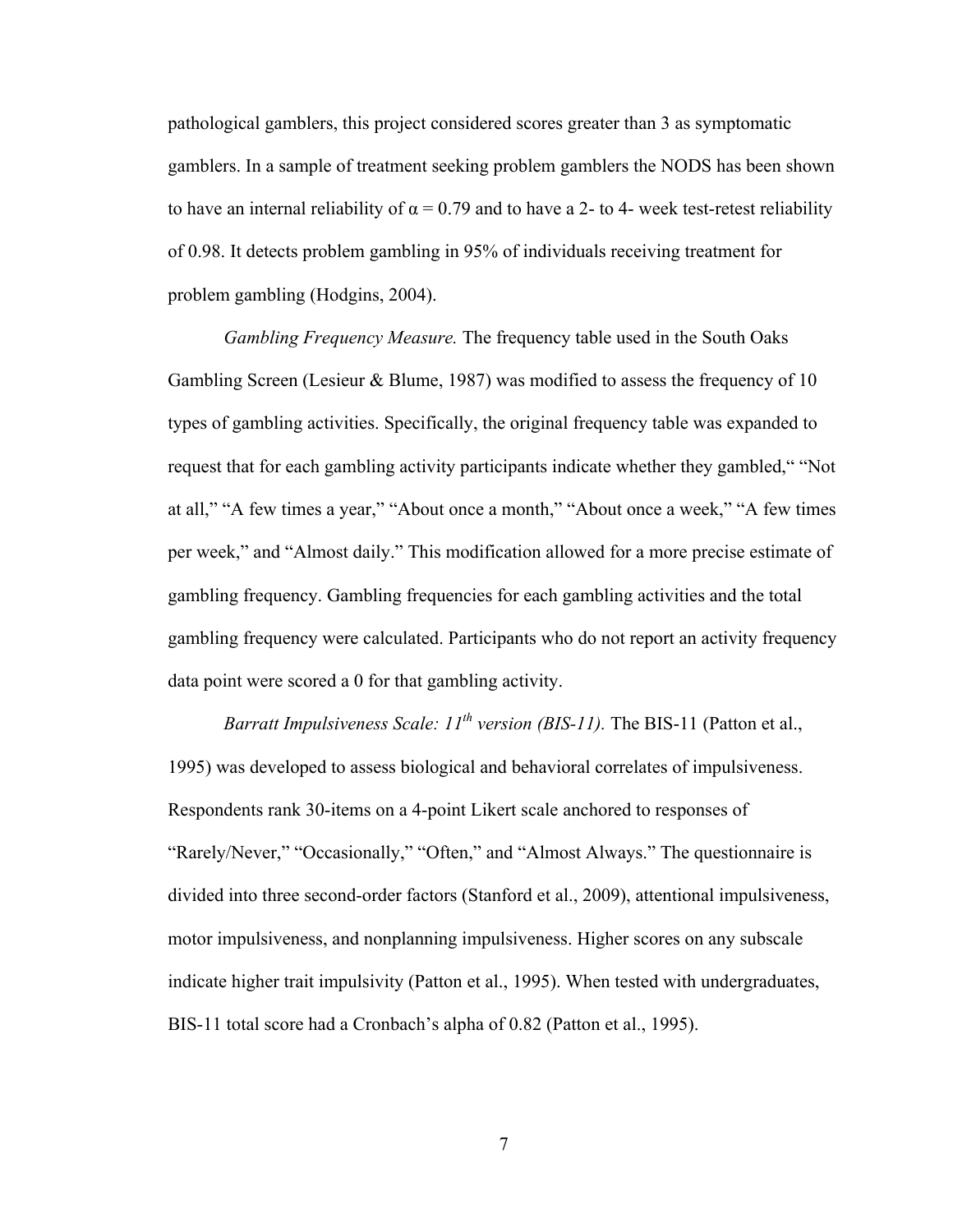*Behavioral Inhibition/ Behavioral Activation Scales (BIS/BAS).* The BIS/BAS (Carver & White 1994) was theoretically derived to assess the two components of Gray's reinforcement sensitivity theory (Gray, 1970). Participants rate 24 questions on a 4-point scale ("Very true for me to "Very false for me"). BIS assesses the behavior inhibition system, and high BIS predicts feelings of anxiety and withdrawal behavior when placed in a new situation. BAS assesses the behavioral approach system. High BAS predicts greater brain activation to positive events and a strengthened drive to behave in a way that produces desirable stimuli. A factor analysis of the BIS/BAS utilizing a college students yielded three BAS-related subscales: Reward Responsiveness, Drive, and Fun-Seeking, and a fourth subscale measuring BIS which is theoretically opposite and psychometrically independent from the BAS scales (Carver & White, 1994). In an independent parametric analysis with a college students, Cronbach's alpha for BIS was 0.82, for Reward Responsiveness, 0.73, for Drive, 0.65, and for Fun-Seeking, 0.72 (Caseras, Avila, & Torrubia, 2002).

*Sensation Seeking Scale: Form V (SSS Form V).* This 40-item self-report measure indicates a person's affinity for or against a variety of activities considered risky behaviors or high sensation activities (Zuckerman, Eysneck, & Eysneck, 1978). The SSS Form V yields the total Sensation Seeking Score (Zuckerman et al., 1978).

*Sensitivity to Punishment and Sensitivity to Reward Questionnaire (SPSRQ).* The SPSRQ (Torrubia et al., 2001) was also developed from Gray's reinforcement sensitivity theory, but the impulsivity research has proved itself to be a distinct measure from the BIS/BAS (Dawe & Loxton, 2004; Meda et al., 2009). The 48 yes-no questions assess two dimensions. The first, Sensitivity to Punishment (SP), assesses the inability to stop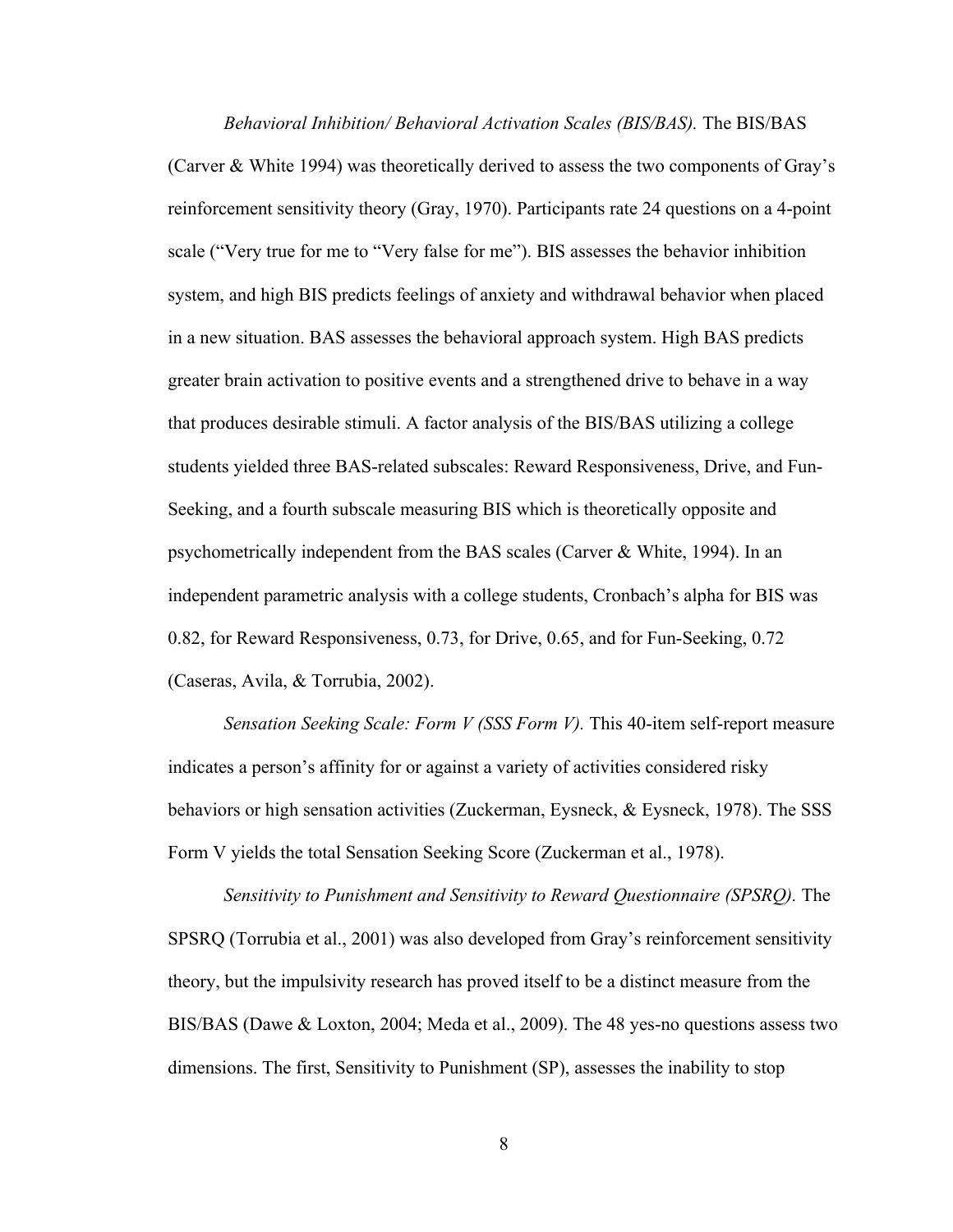potential behavior in light of punishment, and the second, Sensitivity to Reward (SR), is the tendency to engage in goal-focused behavior in situations associated with reward (Torrubia et al., 2001). With a sample of college students, the Cronbach's alpha for SP was 0.83 and for SR was 0.76 (Caseras et al., 2003).

*Padua Inventory (PI).* The PI (Sanavio, 1988) measures obsessionality and compulsivity with community samples. The measure was devised using statements made by individuals meeting criteria for obsessive compulsive disorders and then reduced through factor and item analysis to its present 60 items (Sanavio, 1988). The measure uses a 5-point severity inventory ( $0 =$  not at all,  $1 =$  a little,  $2 =$  quite a lot,  $3 =$  a lot,  $4 =$ very much). A score is obtained by summing all responses. The PI has been used with clinical samples with Obsessive Compulsive Disorder and substance use disorders (Blanco et al., 2008). Cronbach's alpha with college students ranged from 0.77 to 0.89 (Sternberger & Burns, 1990).

### *Procedure*

The Institutional Review Boards of each participating university reviewed and approved the protocol. All participants were provided with informed consent materials that emphasized the voluntary nature of participation, a participant's right to withdraw, and the protection of confidentiality. Those providing consent were then administered the assessment packet.

Data collection procedures varied by site. At the southern university, participants were recruited from the undergraduate subject pool. They completed the survey questionnaires online during a single data collection session and were awarded course credit as compensation for their time.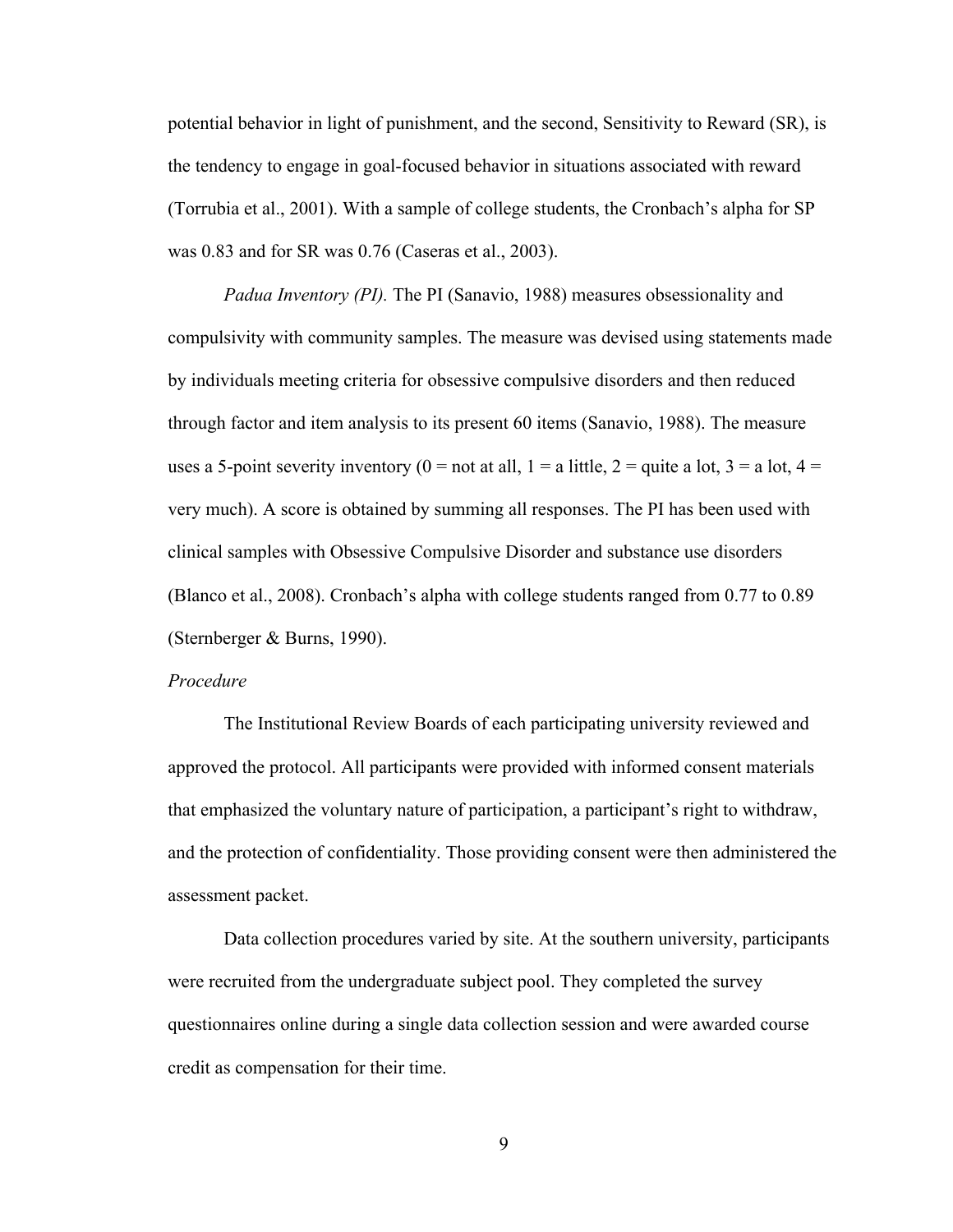At the two northeastern institutions, participants completed the measures as part of data collection for a large study looking at biomarkers of substance use in a college sample (Brain and Alcohol Research in College Students: BARCS: RO1 AA016599 and RC1 AA019036 to Dr. Godfrey Pearlson). Participants in this larger study completed half of the impulsivity questionnaires in computerized form during an initial visit and then the second half of the impulsivity questions online shortly following their initial visit. A few weeks following the initial sessions, a subset of subjects were randomly chosen for a follow-up appointment. This appointment allowed for a more comprehensive assessment battery that included the gambling assessment measures in paper and pencil form. Participants at the two Northeastern schools were paid \$15 per hour for the initial session, \$10 for the completion of the online questionnaire, and \$20 per hour for the follow-up session.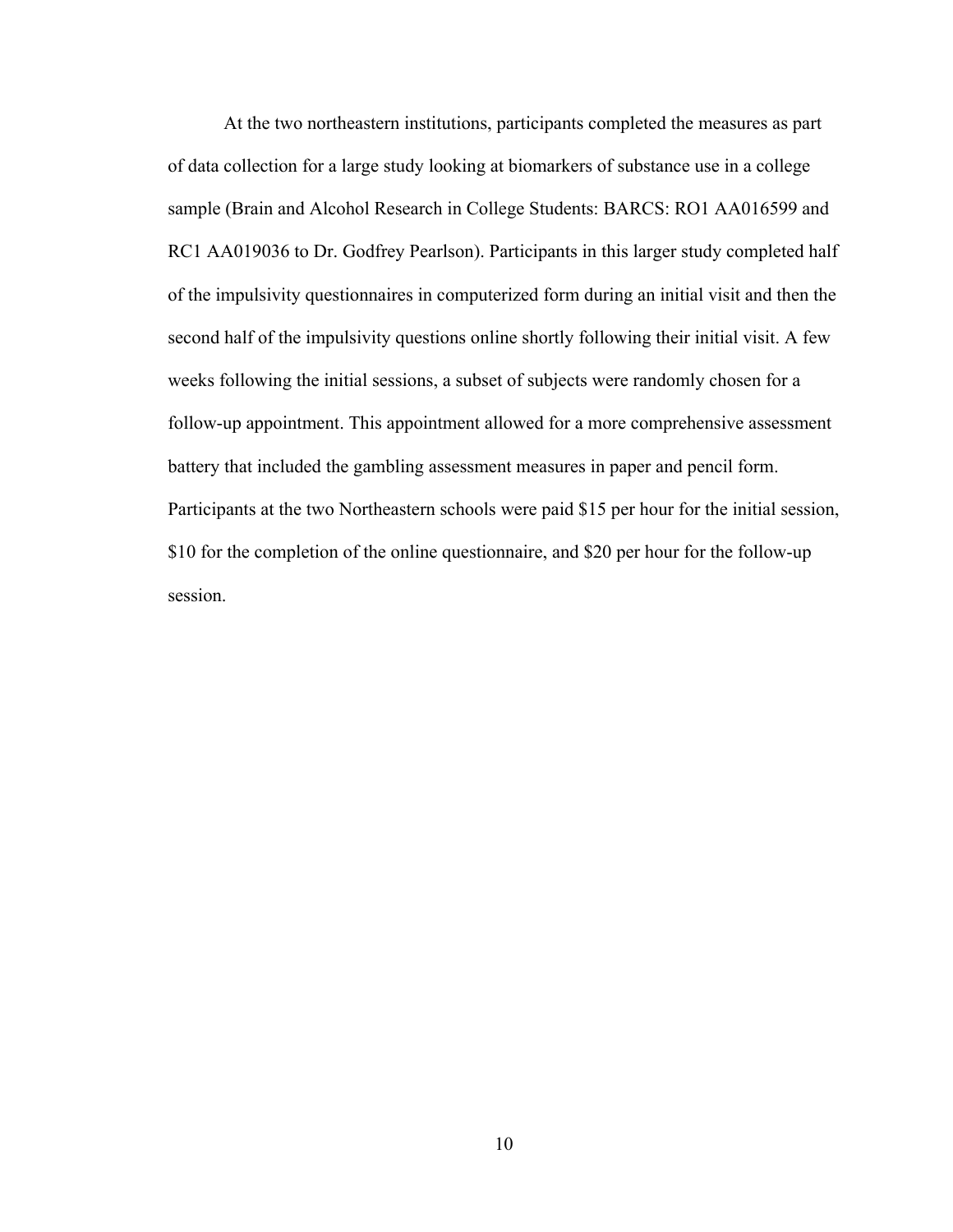# CHAPTER 3 RESULTS

## *Analytic Plan*

The database was examined to determine if omitted items on impulsivity measures were missing at random (Brown, 2006; Downey & King, 1998). Any missing values were imputed as appropriate. To replicate the efforts of Meda et al. (2009) a Principal Components Analysis with Varimax rotation was used to generate factor scores. The overall fit of the subsequent measurement model was also evaluated.

Once the factor structure was determined, factor scores were calculated and two sets of correlations and regressions were completed, the first assessing impulsivity by gambling frequency, and the second analyzing impulsivity by a continuous variable symptomatology score. A multivariate analysis of variance was also run to compare the effects of impulsivity factor scores on the gambling classifications of non-gambler, low risk gamblers, and symptomatic gamblers.

#### *Missing Data*

Unanswered responses were determined to be missing at random. Missing responses for the impulsivity items were uncommon, every item was completed by at least 95.4% of respondents. For any missing items in the impulsivity measures, an individual's item score was imputed using the subscore average from the completed items. Missing data on the frequency measure items and pathology measure (NODS) items were also uncommon  $(1\%)$ . Nonresponses on these measures were not added into individual sum scores. The data imputation allowed for 376 subjects to be included in the analyses.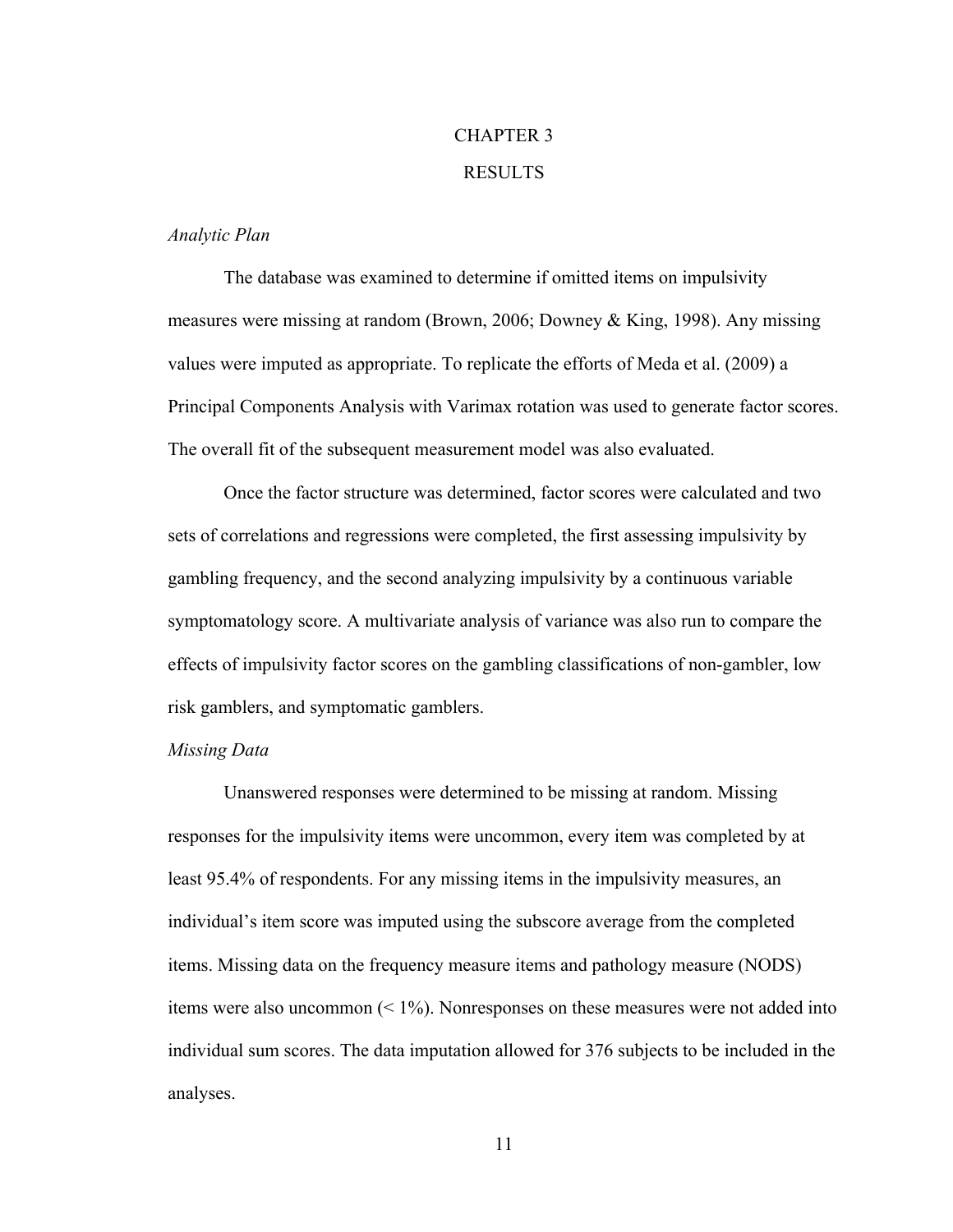## *Gambling Behavior*

Sixty-three percent  $(n = 232)$  reported having gambled at least once in the past year. The largest number of participants indicated that the greatest single bet they had placed in the past year was more than \$1 but less than \$10 (28.2%,  $n = 106$ ) or more than \$10 but less than \$100 (21.5%,  $n = 81$ ). Only 5% ( $n = 19$ ) had placed a single bet for more than \$100 in the past year. Additionally, 10.2% (*n* = 38) of the sample indicated that one or both of their parents has had a gambling problem. Men were more likely than women to have gambled during the past year  $(\chi^2(1, n = 376) = 11.57, p < .05)$ , and minorities and Caucasians did not differ in their gambling frequency during the past year  $(\chi^2(1, n = 376) = 2.54, p = ns)$ . On average participants gambled 2.5, times per month (*SD* = 4.03). Participants engaged in a variety of gambling activities with lottery ticket purchases being the most popular activity  $(39.6\%, n = 149)$ . As shown in Table 1, participants also endorsed gambling in a variety of other ways. Seventy-nine percent of the participants who endorsed having gambled in the past year reported engaging in more than one form of gambling activity.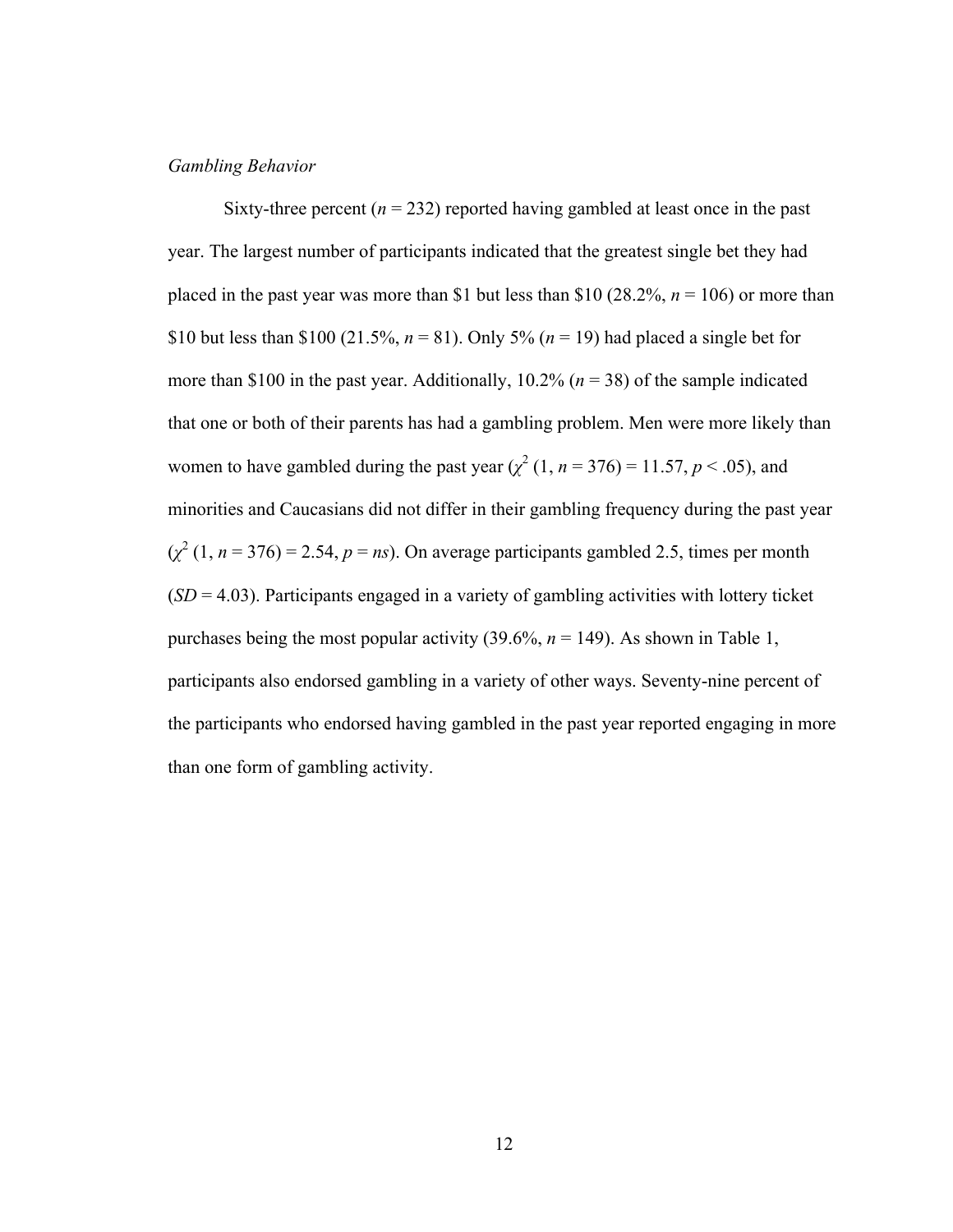# Table 1.

|               |                  | Not at all    |                  | A few         |                  | About         |                  | About            |                  | A few            |                  | Almost           |
|---------------|------------------|---------------|------------------|---------------|------------------|---------------|------------------|------------------|------------------|------------------|------------------|------------------|
|               |                  |               |                  | times a       |                  | once a        |                  | once a           |                  | times per        |                  | daily            |
|               |                  |               |                  | year          |                  | month         |                  | week             |                  | week             |                  |                  |
| Activity      | $\boldsymbol{n}$ | $\frac{0}{0}$ | $\boldsymbol{n}$ | $\frac{0}{0}$ | $\boldsymbol{n}$ | $\frac{0}{0}$ | $\boldsymbol{n}$ | $\frac{0}{0}$    | $\boldsymbol{n}$ | $\frac{0}{0}$    | $\boldsymbol{n}$ | $\frac{0}{0}$    |
| Cards         | 282              | 75.0          | 81               | 21.5          | 9                | 2.4           | $\mathbf{1}$     | 0.3              | $\boldsymbol{0}$ | $\boldsymbol{0}$ | $\boldsymbol{0}$ | $\boldsymbol{0}$ |
| Animals       | 350              | 93.1          | 17               | 4.5           | $\overline{7}$   | 1.9           | $\overline{2}$   | 0.5              | $\boldsymbol{0}$ | $\mathbf{0}$     | $\boldsymbol{0}$ | $\mathbf{0}$     |
| <b>Sports</b> | 283              | 75.3          | 70               | 18.6          | 13               | 3.5           | $\overline{7}$   | 1.9              | $\overline{2}$   | 0.5              | $\mathbf{1}$     | 0.3              |
| Dice          | 341              | 90.7          | 23               | 6.1           | $\tau$           | 1.9           | $\overline{2}$   | 0.5              | $\overline{2}$   | 0.5              | $\mathbf{1}$     | 0.3              |
| Casino        | 319              | 84.8          | 46               | 12.2          | 6                | 1.6           | 3                | 0.8              | $\boldsymbol{0}$ | $\boldsymbol{0}$ | $\boldsymbol{0}$ | $\boldsymbol{0}$ |
| Lottery       | 227              | 60.4          | 102              | 27.1          | 27               | 7.2           | 15               | 4.0              | $\overline{4}$   | 1.1              | $\mathbf{1}$     | 0.3              |
| <b>Bingo</b>  | 354              | 94.1          | 16               | 4.3           | $\overline{3}$   | 0.8           | $\overline{2}$   | 0.5              | $\mathbf{1}$     | 0.3              | $\boldsymbol{0}$ | $\boldsymbol{0}$ |
| <b>Stock</b>  |                  |               |                  |               |                  |               |                  |                  |                  |                  |                  |                  |
| Market        | 349              | 92.8          | 19               | 5.1           | $\overline{3}$   | 0.8           | $\overline{3}$   | 0.8              | $\mathbf{1}$     | 0.3              | $\boldsymbol{0}$ | $\boldsymbol{0}$ |
| Slots         | 321              | 85.4          | 43               | 11.4          | 5                | 1.3           | 5                | 1.3              | $\mathbf{1}$     | 0.3              | $\boldsymbol{0}$ | $\boldsymbol{0}$ |
| Games of      |                  |               |                  |               |                  |               |                  |                  |                  |                  |                  |                  |
| Skill         | 281              | 74.7          | 65               | 17.3          | 17               | 4.5           | $\overline{4}$   | 1.1              | 6                | 1.6              | $\mathbf{1}$     | 0.3              |
| Other         | 357              | 94.9          | 13               | 3.5           | $\overline{3}$   | 0.8           | $\boldsymbol{0}$ | $\boldsymbol{0}$ | $\overline{2}$   | 0.5              | $\mathbf{1}$     | 0.3              |

*Frequency of Past Year Gambling Involvement (n =376)*

*Note*. Participants who failed to indicate the frequency of which they gambled for an activity were excluded from the frequency count by item.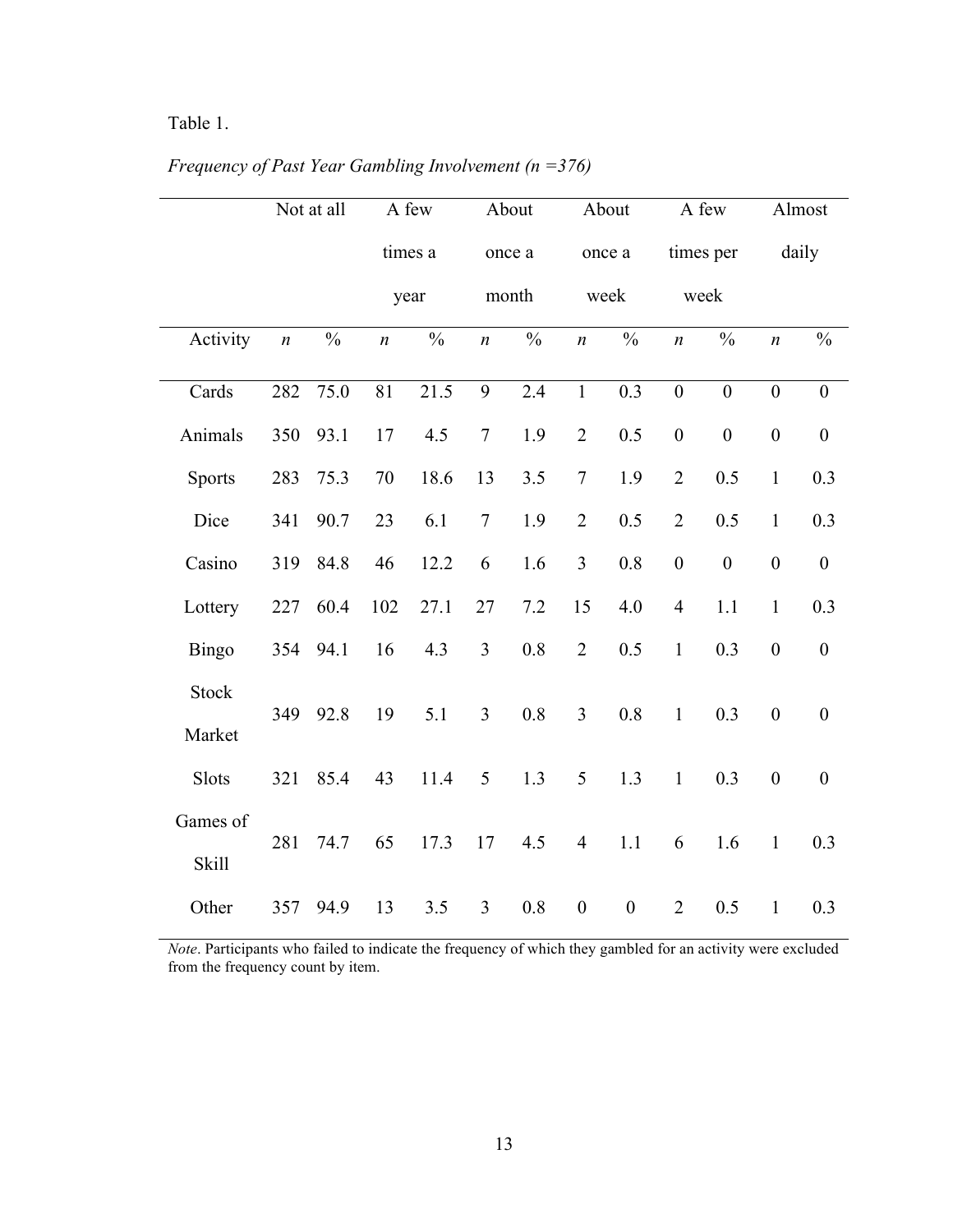Participants' past year NODS scores classified 36.4% (*n* = 137) as non-gamblers, 54.5% ( $n = 205$ ) as low risk gamblers, and 9.1% ( $n = 34$ ) as symptomatic gamblers. Female participants were significantly more likely to be non-problem gamblers than male participants,  $\chi^2$  (1, *n* = 376)=18.54, *p* < .05. Caucasian and minority participants did not differ on their NODS scores,  $\chi^2(1, n = 376) = .90$ ,  $p = ns$ .

# *Internal Consistency of Impulsivity Measures*

The internal consistency of the subscales scores included in the factor analysis was estimated using coefficient alpha (Cronbach, 1951) with 95% confidence intervals (Iacobucci & Dunacheck, 2003). These values, shown in Table 2, ranged from .54 to .96.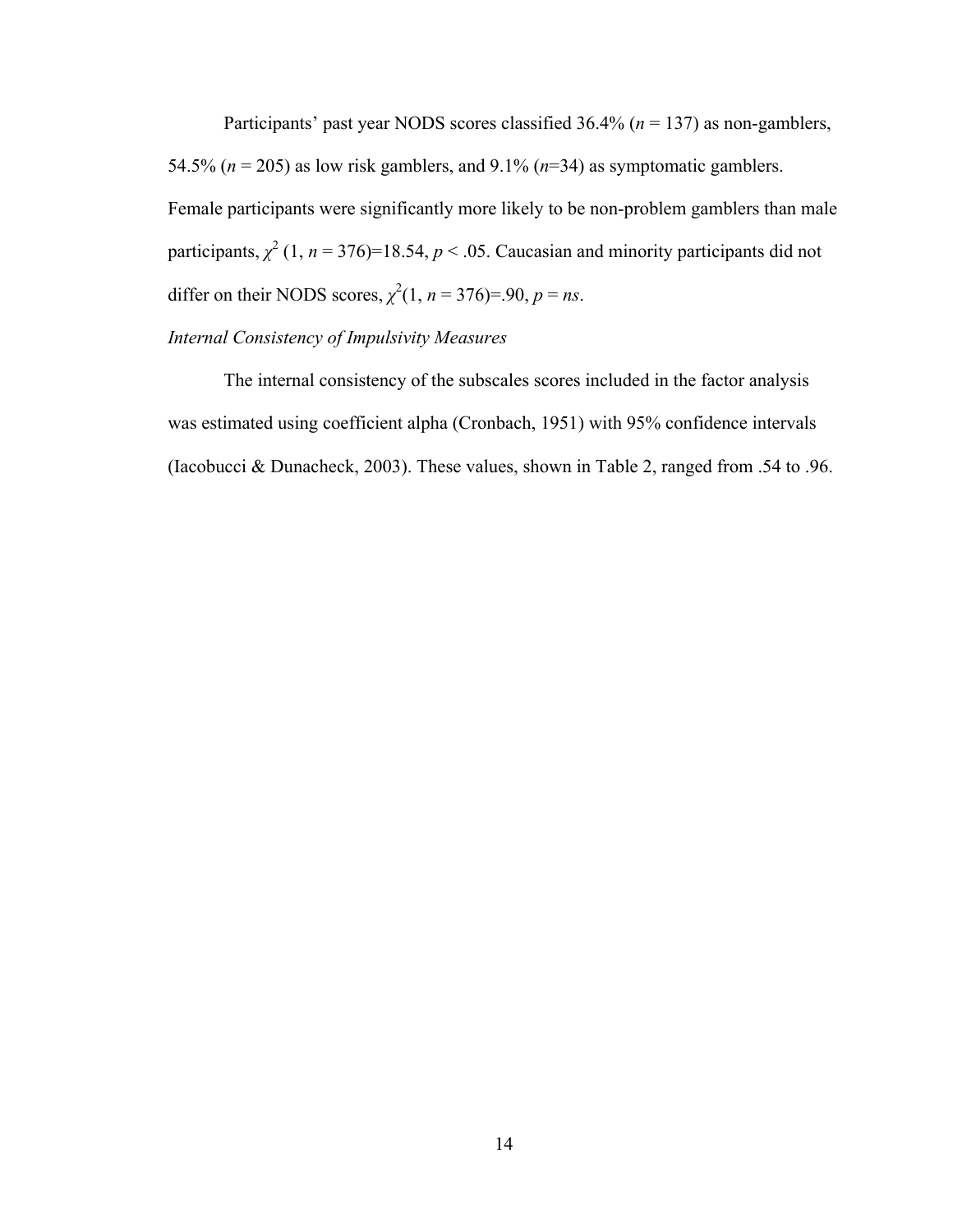## Table 2.

| Measure        | Subscale                       | $\alpha$ | 95% CI       |
|----------------|--------------------------------|----------|--------------|
| <b>BIS-11</b>  | <b>Attention Impulsiveness</b> | 0.72     | [0.67, 0.76] |
| $BIS-11$       | Motor Impulsiveness            | 0.54     | [0.48, 0.61] |
| $BIS-11$       | Nonplanning Impulsiveness      | 0.69     | [0.65, 0.74] |
| <b>BIS-BAS</b> | Drive                          | 0.79     | [0.76, 0.83] |
| <b>BIS-BAS</b> | Fun Seeking                    | 0.79     | [0.76, 0.83] |
| <b>BIS-BAS</b> | <b>Reward Responsiveness</b>   | 0.95     | [0.94, 0.96] |
| <b>BIS-BAS</b> | <b>BIS</b>                     | 0.76     | [0.72, 0.79] |
| SSS            | Total                          | 0.84     | [0.81, 0.86] |
| <b>SPSRQ</b>   | Sensitivity to Punishment      | 0.86     | [0.84, 0.88] |
| <b>SPSRQ</b>   | Sensitivity to Reward          | 0.82     | [0.79, 0.84] |
| Padua          | Total                          | 0.96     | [0.96, 0.97] |

*Internal Consistency of Impulsivity Measures with 95% Confidence Intervals*

*Note*. CI = confidence interval. Barratt Impulsiveness Scale:  $11<sup>th</sup>$  version (BIS-11; Patton et al., 1995) Nonplanning Impulsiveness subscale' Behavioral Inhibition/ Behavioral Activation Scales (BIS/BAS; Carver & White, 1994, Sensation Seeking Scale: Form V (SSS Form V; Zuckerman, Eysneck, & Eysenck, 1978), Sensitivity to Punishment and Sensitivity to Reward Questionnaire (SPSRQ; Torrubia et al., 2001) Padua Inventory (PI; Sanavio, 1988).

## *Factor Structure of Impulsivity Measures*

Principal components analysis with Varimax rotation with Kaiser Normalization was performed to develop aggregate impulsivity factor scores for the proposed multidimensional set of impulsivity measures. The Kaiser-Meyer-Olkin Measure of sampling adequacy (.70) and the Bartlett's Test of Sphericity ( $\chi^2$  = 1487.63; df=55,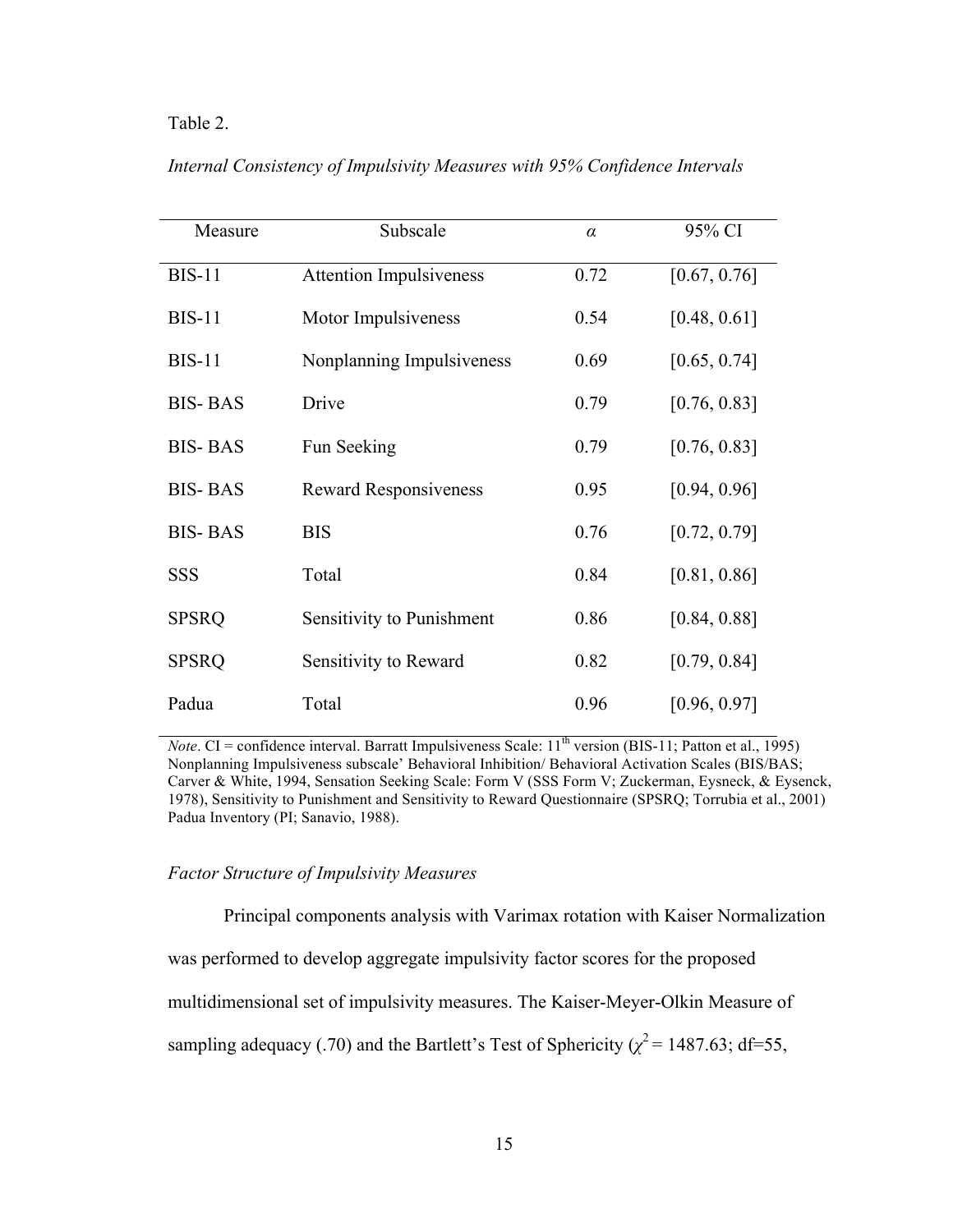*p* < .05) indicated that the use of a factor analysis for structure detection was a valid test. The impulsivity domains aligned in a three factor structure when eigenvalues greater than 1.0 were extracted by the analysis. Following Gorsuch's recommendation (1983), a subjective examination of the scree plot supported that three factors be retained in the model. The eigenvalues for these three factors were 3.19, 2.29, and 1.41. These three factors accounted for 62.59% of the total variance in the sample.

Results of the rotated component matrix can be seen in Table 3. The first component was titled Behavioral Activation. This factor was comprised of the BAS Drive subscale, BAS Fun Seeking subscale, and BAS Reward Responsiveness subscale and accounted for 24.48% of the variance. The second component, Preference for Stimulation, was comprised of the Sensation Seeking Scale total score, the SPSRQ Sensitivity to Reward subscale, and the three BIS-11 subscales of Attentional Impulsiveness, Motor Impulsiveness, and Nonplanning Impulsiveness. Preference for Stimulation accounted for 20.12% of the variance. Inhibition Control, the third component, accounted for 18% of the variance. It was comprised of the SPSRQ Sensitivity to Punishment subscale, the Padua total score and the BAS BIS score. The BAS BIS score was reverse scored at this point so it would load in a positive direction on the Inhibition Control factor. The strength of the loading or the location of the loading was not altered by this reverse scoring procedure.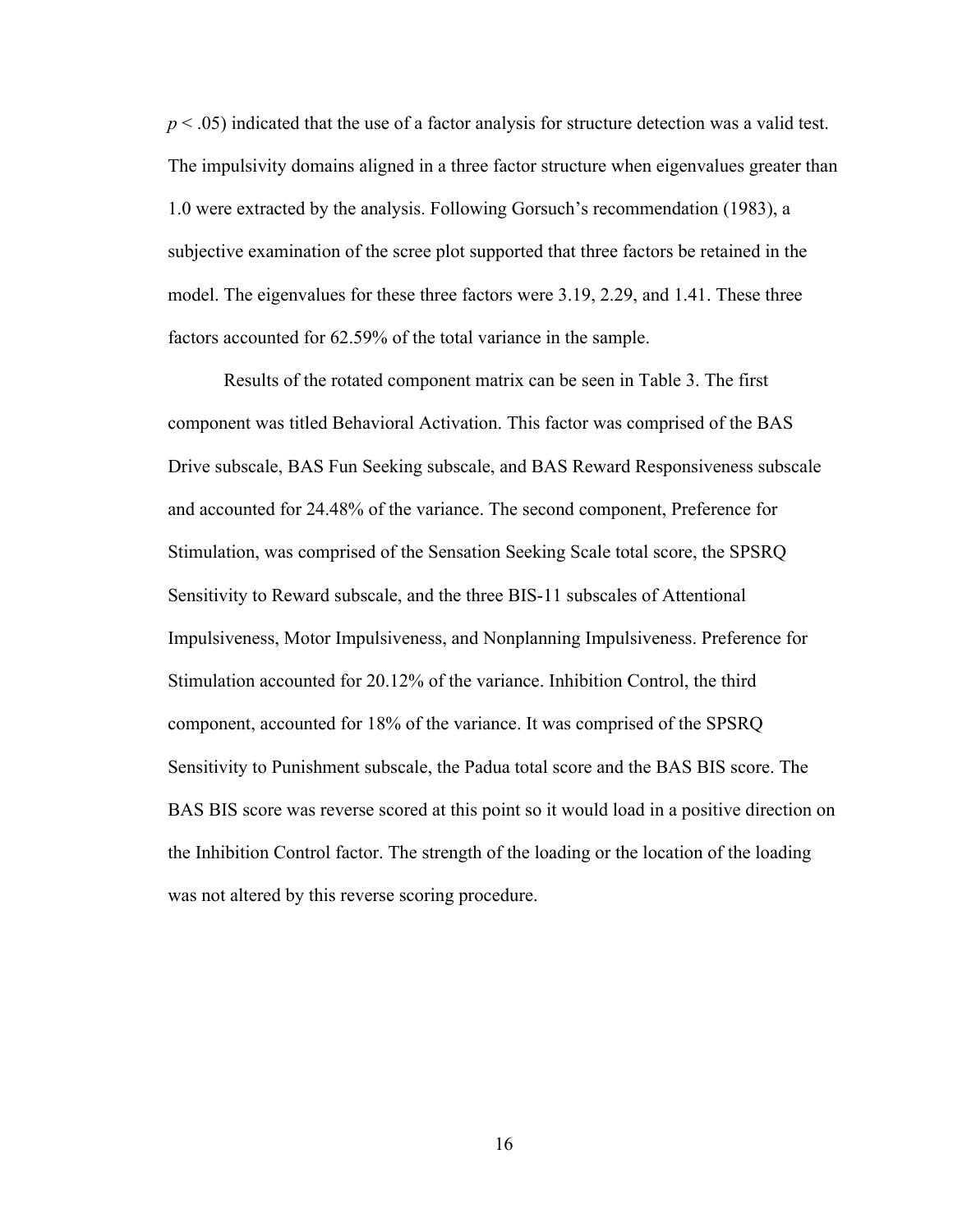## Table 3.

| Measure        | Subscale               | Mean  | SD    | Behavioral | Preference for   | Inhibition |
|----------------|------------------------|-------|-------|------------|------------------|------------|
|                |                        |       |       | Activation | Stimulation      | Control    |
| <b>BIS-BAS</b> | Drive                  | 9.56  | 2.69  | .81        | $-0.06$          | .03        |
| <b>BIS-BAS</b> | Fun Seeking            | 9.46  | 2.97  | .84        | $-.02$           | $-.18$     |
| <b>BIS-BAS</b> | Reward                 | 10.27 | 5.04  | .85        | .30              | $-19$      |
|                | Responsiveness         |       |       |            |                  |            |
| <b>SSS</b>     | Total                  | 17.70 | 6.86  | $-.03$     | .76              | $-.33$     |
| <b>SPSRQ</b>   | <b>SR</b>              | 12.01 | 5.69  | $-.29$     | $\overline{.51}$ | .25        |
| <b>BIS-11</b>  | Attention              | 17.25 | 3.90  | .24        | .56              | .49        |
|                | Impulsiveness          |       |       |            |                  |            |
| <b>BIS-11</b>  | Motor                  | 22.56 | 3.55  | .17        | .75              | .04        |
|                | Impulsiveness          |       |       |            |                  |            |
| <b>BIS-11</b>  | Nonplanning            | 24.54 | 4.85  | .44        | .50              | .25        |
|                | Impulsiveness          |       |       |            |                  |            |
| <b>SPSRQ</b>   | SP                     | 11.51 | 4.81  | .00        | $-.01$           | .82        |
| Padua          | Total                  | 42.75 | 33.56 | $-18$      | .20              | .65        |
| <b>BIS-BAS</b> | <b>BIS</b>             | 18.88 | 4.26  | $-.46$     | $-.31$           | .58        |
|                | Variance explained (%) |       | 28.99 | 20.83      | 12.78            |            |

*Rotated Component Matrix for the Exploratory Factor Analysis (n =376)*

*Note.* Factor loadings are the identical if measure scores are standardized or unstandardized. Highest factor loadings are in boldface. Barratt Impulsiveness Scale: 11<sup>th</sup> version (BIS-11; Patton et al., 1995) Nonplanning Impulsiveness subscale' Behavioral Inhibition/ Behavioral Activation Scales (BIS/BAS; Carver & White, 1994, Sensation Seeking Scale: Form V (SSS Form V; Zuckerman, Eysneck & Eysenck, 1978), Sensitivity to Punishment and Sensitivity to Reward Questionnaire (SPSRQ; Torrubia et al., 2001) Padua Inventory (PI; Sanavio, 1988).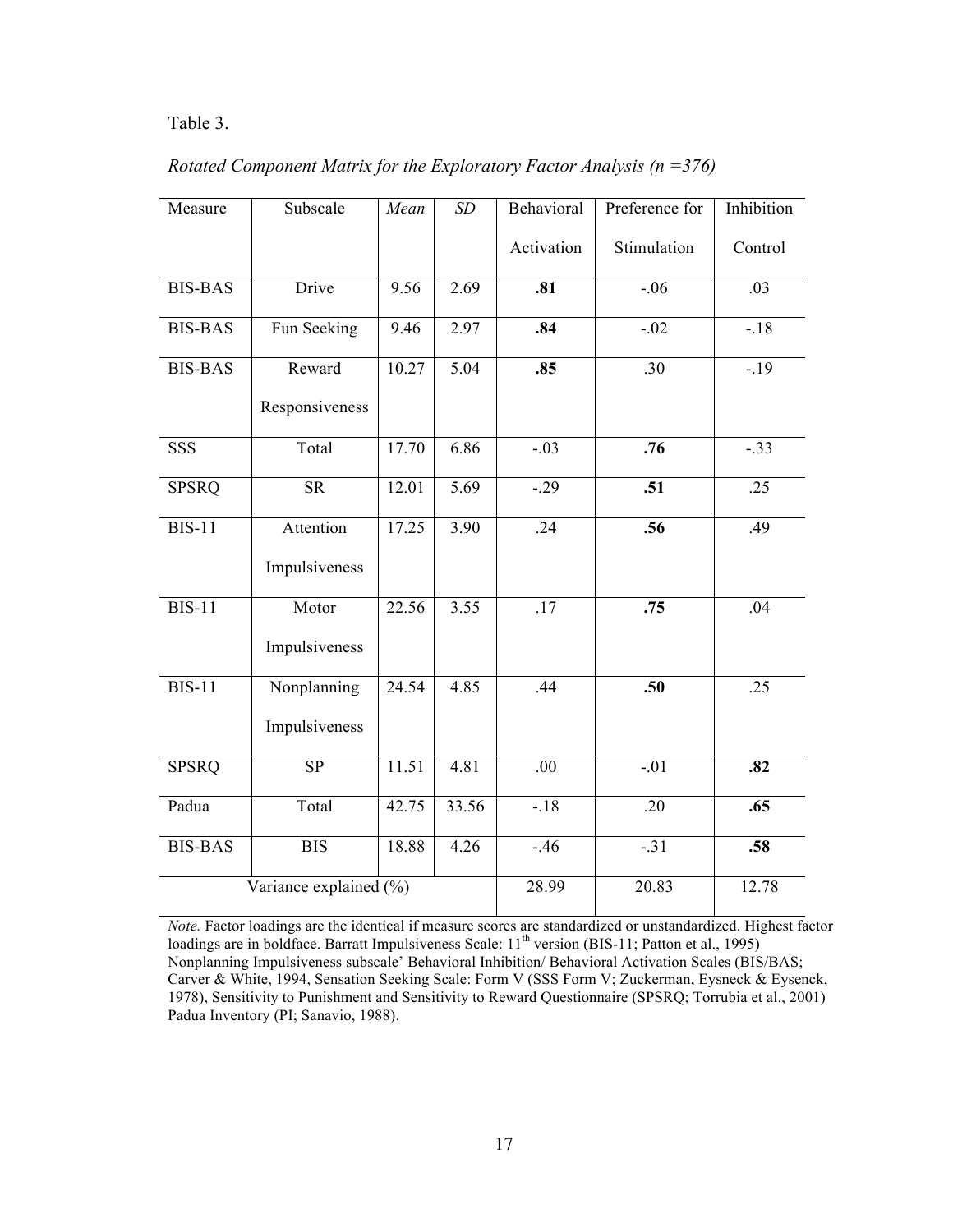To verify the factor structure, the overall fit of the measurement model was evaluated. Because the impulsivity instruments used different measurement scales, subscale scores were standardized to z-values and the factor analysis was repeated. Subscales were determined to load on the rotated component matrix identically both pre and post standardization. The three-factor structure was cross-validated against a standardized model. Variance for the three factors was set to one. Behavioral Activation and Preference for Stimulation were allowed to covary because of their theoretical correlation, but Preference for Stimulation and Inhibition Control were constrained to zero. The model chi-square was rejected indicating that while the model fit was close, there is some variation from the assumed factor structure  $(\chi^2 (32) = 181.59, p < .05)$ . Conversely, the factor loading direction and relative magnitude were confirmed for all subscale loadings, all error variances were greater than zero, and the goodness of fit statistic indicated a good model fit (as recommended by Bollen, 1989). These results indicate that while the model chi-square may be significantly different from the ideal standardized model, overall the model fit is good, with the variability of the data largely accounted for by the factor structure.<sup>1</sup>

 $\overline{a}$ 

 $1$  Given the mixed findings for model fit, and because when model chi-square is calculated with more than three scales loading on one factor a significant amount of error variance is introduced to the model, an exploratory follow up model was run to consider the contributions of unexplained error variances to the model. This model revealed that the commonality for SPSRQ SR was 10%. This suggests that the factor structure left a sizable percent variance unexplained for the SPSRQ SR scale.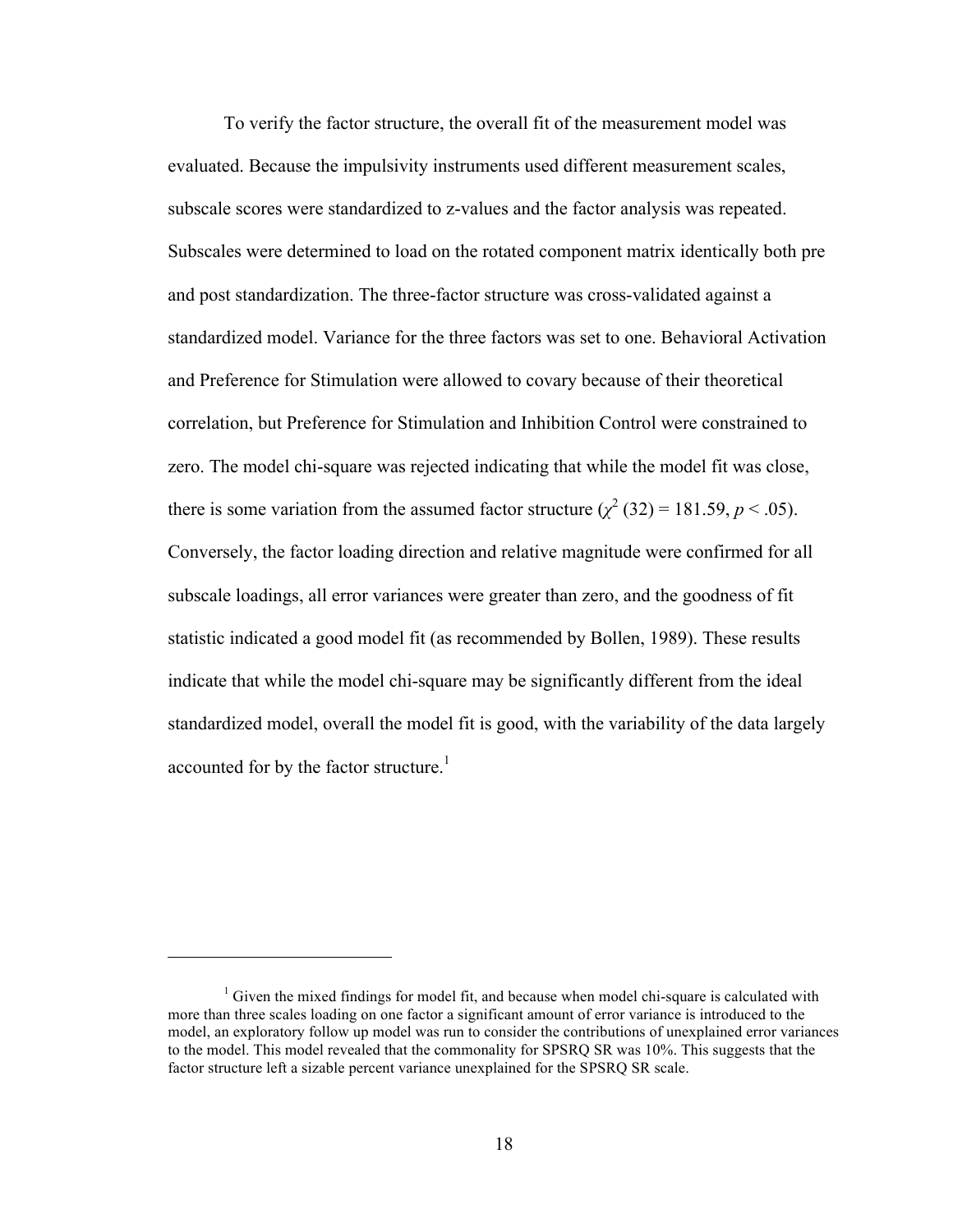### *Relation between Impulsivity Factors and Gambling Behavior*

The impulsivity measures used several different rating scales. In order to examine the relation between the three factors and gambling behavior, these scales were all converted to standardized factor scores. A negative correlation was found between gambling frequency and Behavioral Activation,  $r = -17$ ,  $p < 0.05$  with decreases in Behavioral Activation associated with increases in gambling frequency. A positive correlation was found between Preference for Stimulation and gambling frequency,  $r = 0.26$ ,  $p < 0.05$  where increases in Preference for Stimulation were associated with increases in gambling frequency.

Regression analyses were then completed. The overall model of the three impulsivity factors significantly predicted gambling frequency,  $R^2 = .10$ ,  $F(3,372) =$ 13.82, *p* < .05. A closer examination of how the individual factors contributed to the model indicated that Behavioral Activation scores,  $b = -.16$ ,  $t(375) = -3.70$ ,  $p < .05$ , and Preference for Stimulation scores,  $b = .26$ ,  $t(375) = 5.26$ ,  $p < .05$  significantly contributed to the model, but Inhibition Control did not,  $b = -.08$ ,  $t(375) = -1.57$ ,  $p = ns$ .

A second set of correlations revealed a positive correlation between the NODS score of gambling symptomatology and Preference for Stimulation  $r = .10$ ,  $p < .05$ . Higher scores on Preference for Stimulation were associated with higher rates of gambling symptomatology. However, when placed in a regression model, none of the impulsivity factors significantly predicted the NODS score,  $R^2 = .01$ ,  $F(3,372) = 1.77$ , *ns*. A multivariate analysis of variance compared the effect of each impulsivity factor score on gambling classification (non-gamblers, low risk gamblers, symptomatic gamblers). A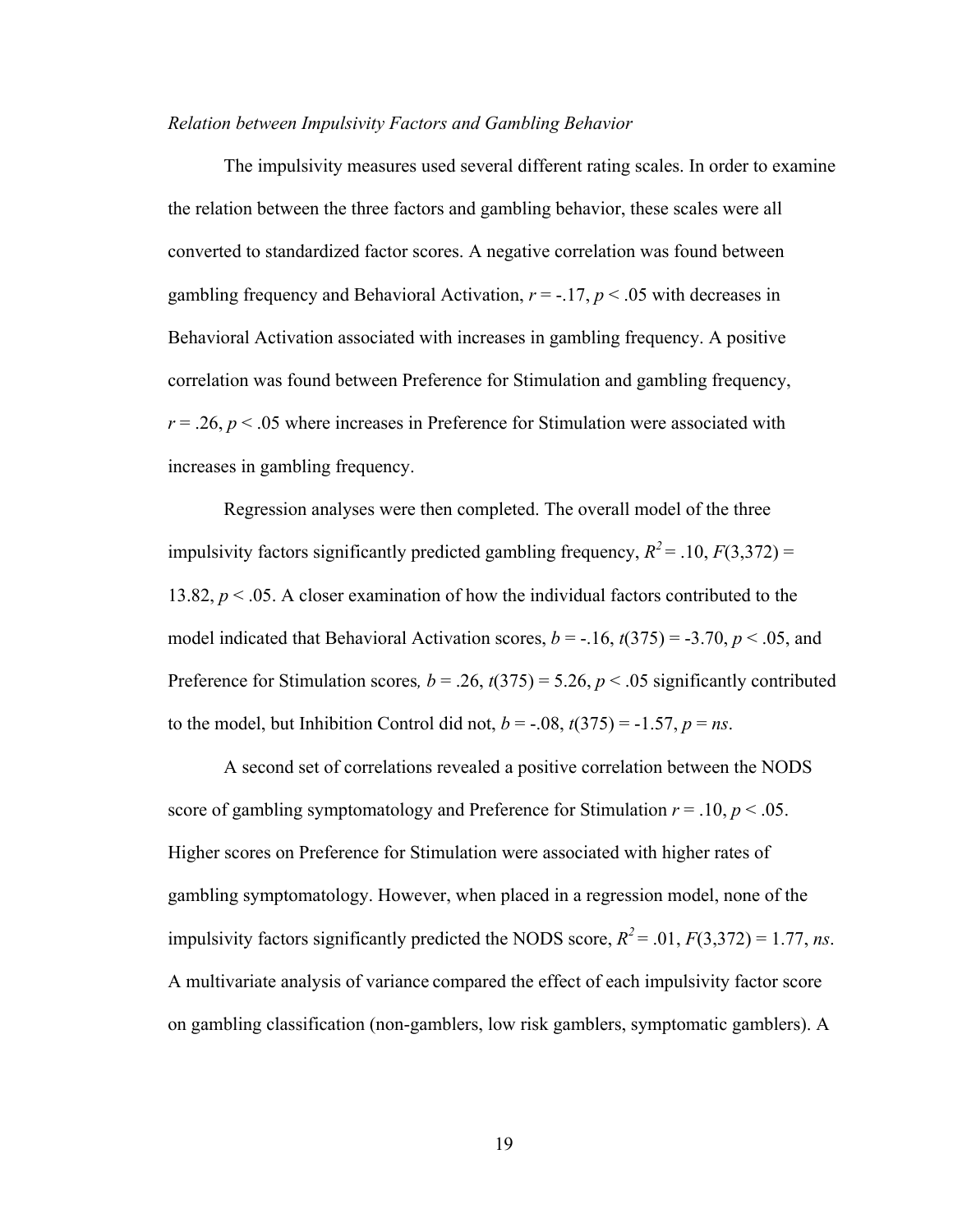non-significant Box's test  $F(12, 39132.76) = 1.77$ ,  $p = ns$  suggested the homogeneity of variance-covariance matrix assumption was not violated.

Significant differences were found among the three impulsivity factors and the gambling classification, Wilks'  $\lambda = .87$ ,  $F(6,742) = 8.61$ ,  $p < .05$ . Follow up univariate analyses of variance showed each impulsivity factor score significantly corresponded to gambling classification; Behavioral Activation,  $F(2,373) = 6.55$ ,  $p < .05$ , Preference for Stimulation,  $F(2,373) = 12.83$ ,  $p < .05$ , and Inhibition Control,  $F(2,373) = 5.42$ ,  $p < .05$ . Post hoc comparisons using the LSD test for Behavioral Activation, showed that nongamblers ( $M = .20$ ,  $SD = .95$ ) scored significantly higher than low risk gamblers  $(M = -0.06, SD = 1.02)$  and symptomatic gamblers  $(M = -0.43, SD = 0.88)$ . Additionally, low risk gamblers scored significantly higher than symptomatic gamblers. Comparisons for Preference for Stimulation, revealed that non-gamblers  $(M = -.29, SD = 1.03)$  were significantly lower than low risk gamblers  $(M = .10, SD = .95)$ , and symptomatic gamblers ( $M = .55$ ,  $SD = .83$ ). Low risk gamblers were also significantly lower than the symptomatic gamblers. Post hoc comparisons for Inhibition Control revealed that nongamblers  $(M = .22, SD = 1.01)$  scored significantly higher than low risk gamblers  $(M = -12, SD = 1.01)$  and symptomatic gamblers  $(M = -15, SD = .79)$ . Low risk gamblers and symptomatic gamblers were not significantly different from each other. See Figure 1.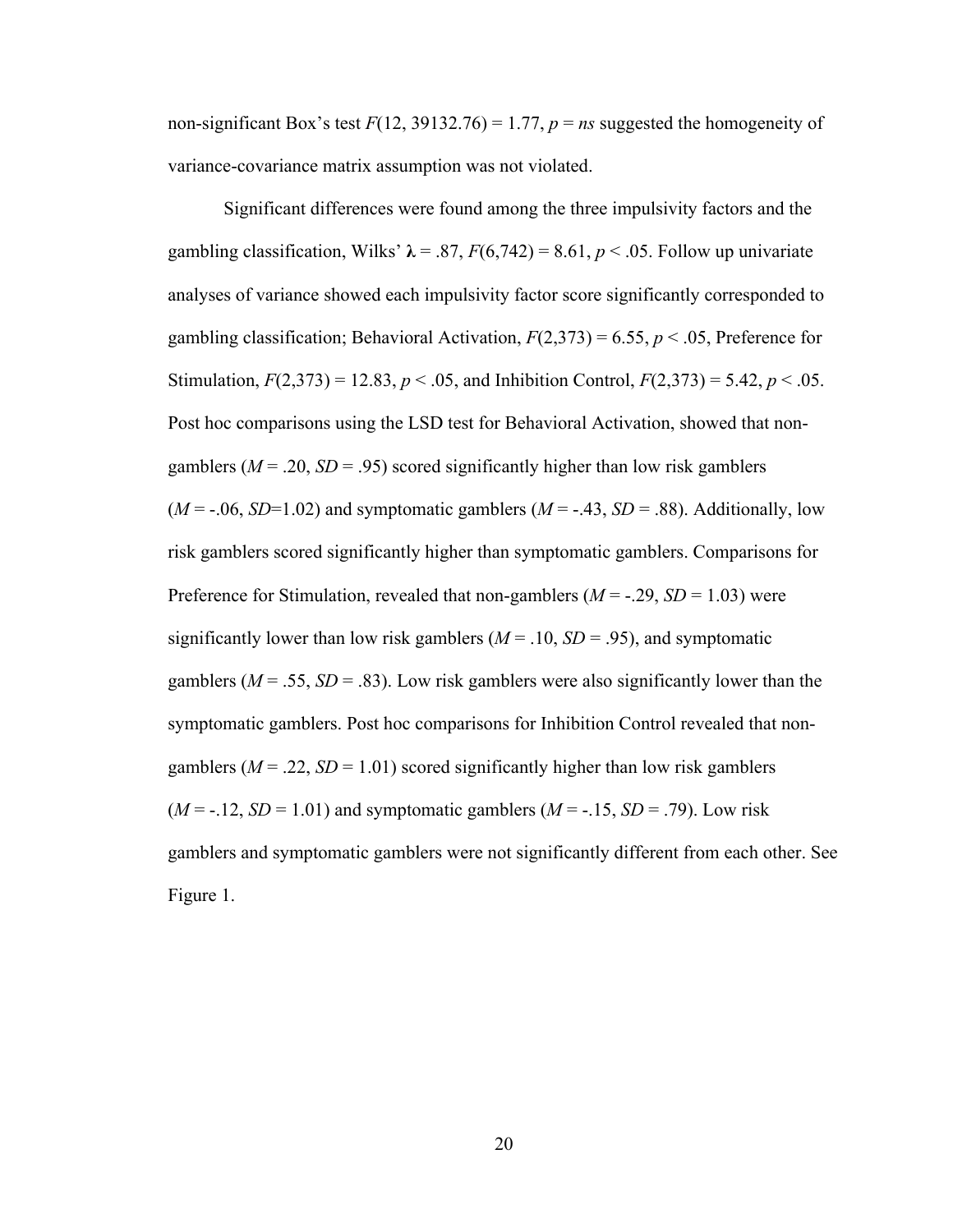

*Note*: Non-gamblers are individuals who indicated they had not gambled in the past year. Low risk gamblers wagered in the past year without adverse effects as measured by the National Opinion Research Center Diagnosis Screen (NODS; Toce-Gerstein, Gestein & Volberg, 2003). Symptomatic gamblers were those who reported experiencing at least one adverse effect from their gambling during the past year as measured by the NODS.

*Figure* 1. Differences between non-gamblers, low risk gamblers and symptomatic

gamblers on each Impulsivity Factor.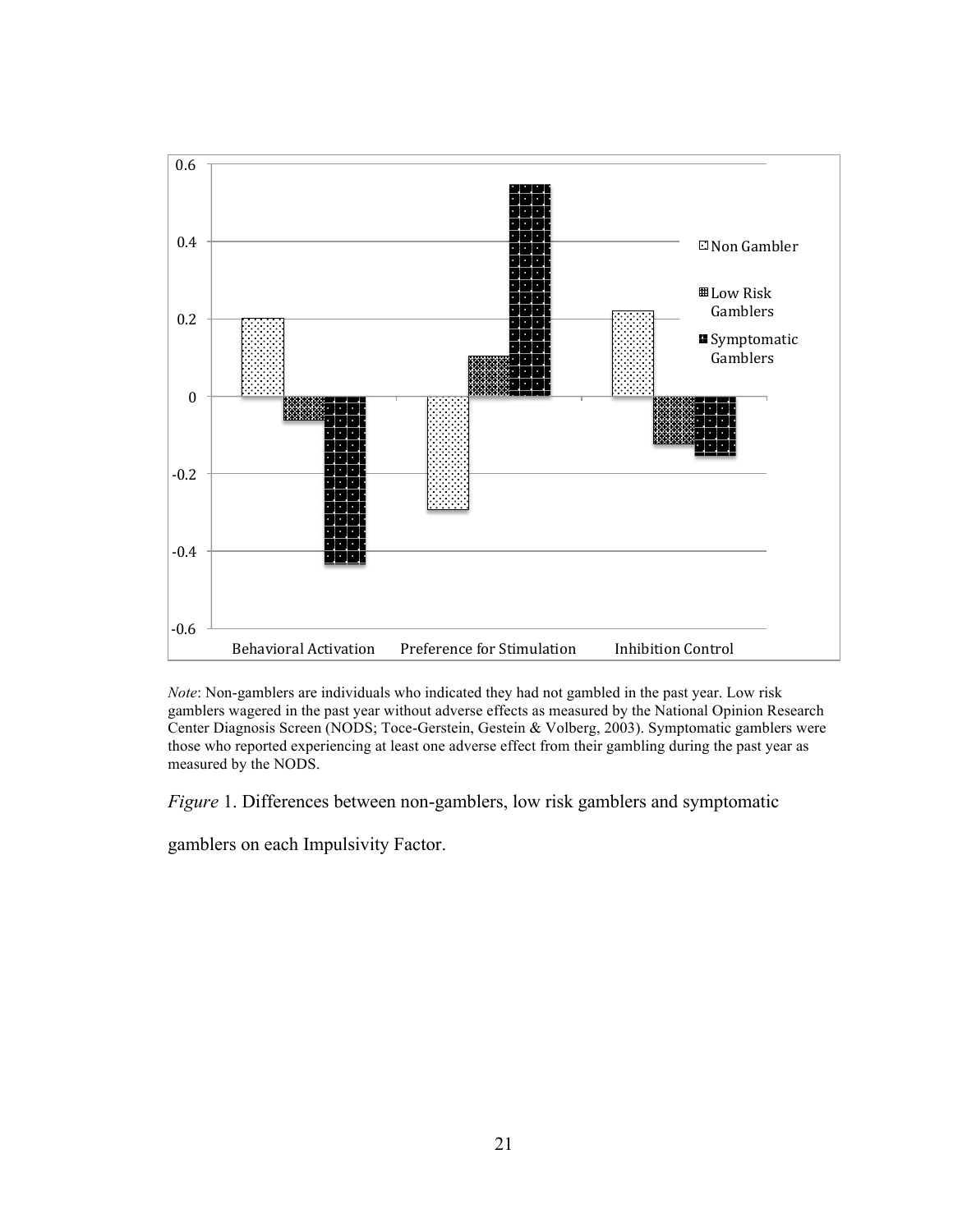# CHAPTER 4 **DISCUSSION**

Impulsivity has been shown to correspond with risk factors for developing gambling related problems with varying degrees of certainty (Langewisch & Frisch, 1998; Ledgerwood et al., 2009; Powell et al., 1999; Petry, 2001). One explanation for the inconsistent findings is that impulsivity may be a multidimensional construct (Reynolds et al., 2006) and that different dimensions of impulsivity have different predictive values. Exploring this possibility, the current study had a diverse college student sample complete a set of impulsivity and gambling measures. In addition to closely replicating three impulsivity dimensions revealed by Meda and colleagues (2009), it was found that these factors differentially related to gambling frequency and gambling pathology.

A diverse sample of college students were recruited for the current project. Over half the sample were women and about 45% identified as an ethnic minority. The prevalence of gambling and symptomatic gambling in this cohort was consistent with reports in the literature. The rates of past year gambling and symptomatic gambling were consistent with national surveys of college student gambling (e.g., Barnes et al., 2010; LaBrie et al., 2003; Shaffer et al., 1999). On average participants reported gambling about twice a month and a small number reported daily gambling. As intended the sample was quite different from those participating in Meda et al. (2009). As mentioned, Meda et al. included adult healthy controls, individuals at risk for addiction, and former and current cocaine addicts. Additionally, the Meda et al. (2009) study included proportionally fewer ethnic minorities and a similar percentage of women.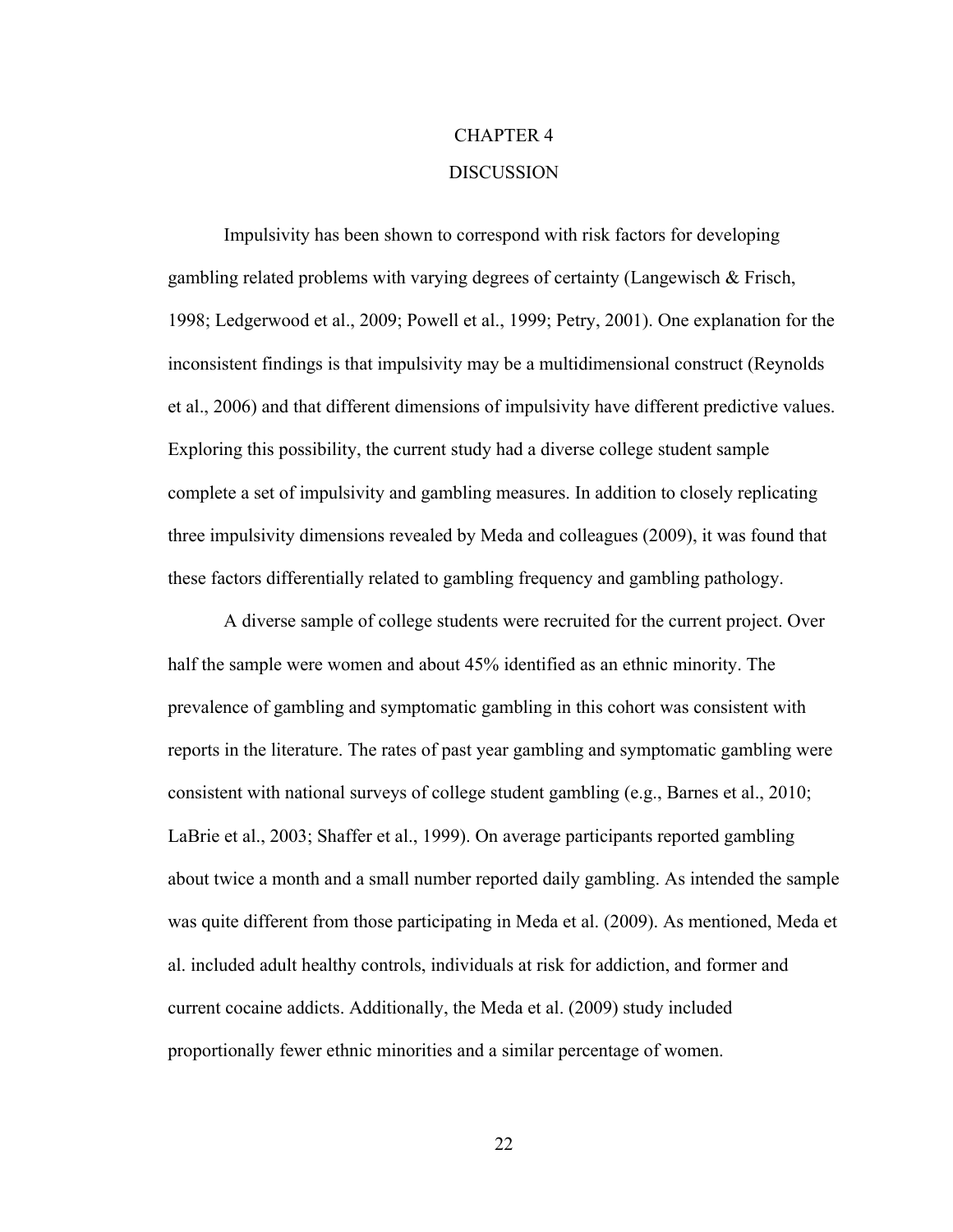Even with a sample from a distinctly different population, the factor structures and predictive ability of the factors identified in the current study were remarkably consistent with Meda et al. (2009). Also consistent with Meda and colleagues, the Behavioral Activation factor contributed the largest amount of sample variance. This factor was comprised of the three activation subscales of Carver and White's (1994) measure. All three subscales were developed to assess the reward drive system of Gray's theory of reinforcement sensitivity. Behavioral approach corresponds to an internal motivation system that drives cue response and reduces distance between a desired behavior and engagement in behavior. However, the behavioral activation system stops short of creating the initiation for engagement in or prediction of final behavior (Corr, 2002). These measures of the behavioral approach capture aspects of cue response which allow it to be predictive of a variety of health risk behaviors in college students including past month drinking and cigarette smoking involvement (O'Connor, Stewart, & Watt, 2008), as well as risk for alcohol and drug abuse (Franken & Muris; 2006; Franken, Muris, & Georgieva, 2006; Pardo, Aguilar, Molineuvo, & Torrubia, 2007).

Our second factor, Preference for Stimulation, is nearly identical to another of Meda and colleagues factors. It was made up of the Sensation Seeking Scale total score, the SPSRQ Sensitivity to Reward subscale, and the three BIS-11 subscales. This second factor can be conceptualized as a person's perceptions of whether they would actually initiate a specific risk behavior. The Sensation Seeking total score measures a propensity towards new and exciting behaviors (Zuckerman et al., 1978). The Sensitivity to Reward subscale asks questions intended to gain information about specific "situations in which people could do something to obtain rewards" (Torrubia et al., 2001, p. 844). As such,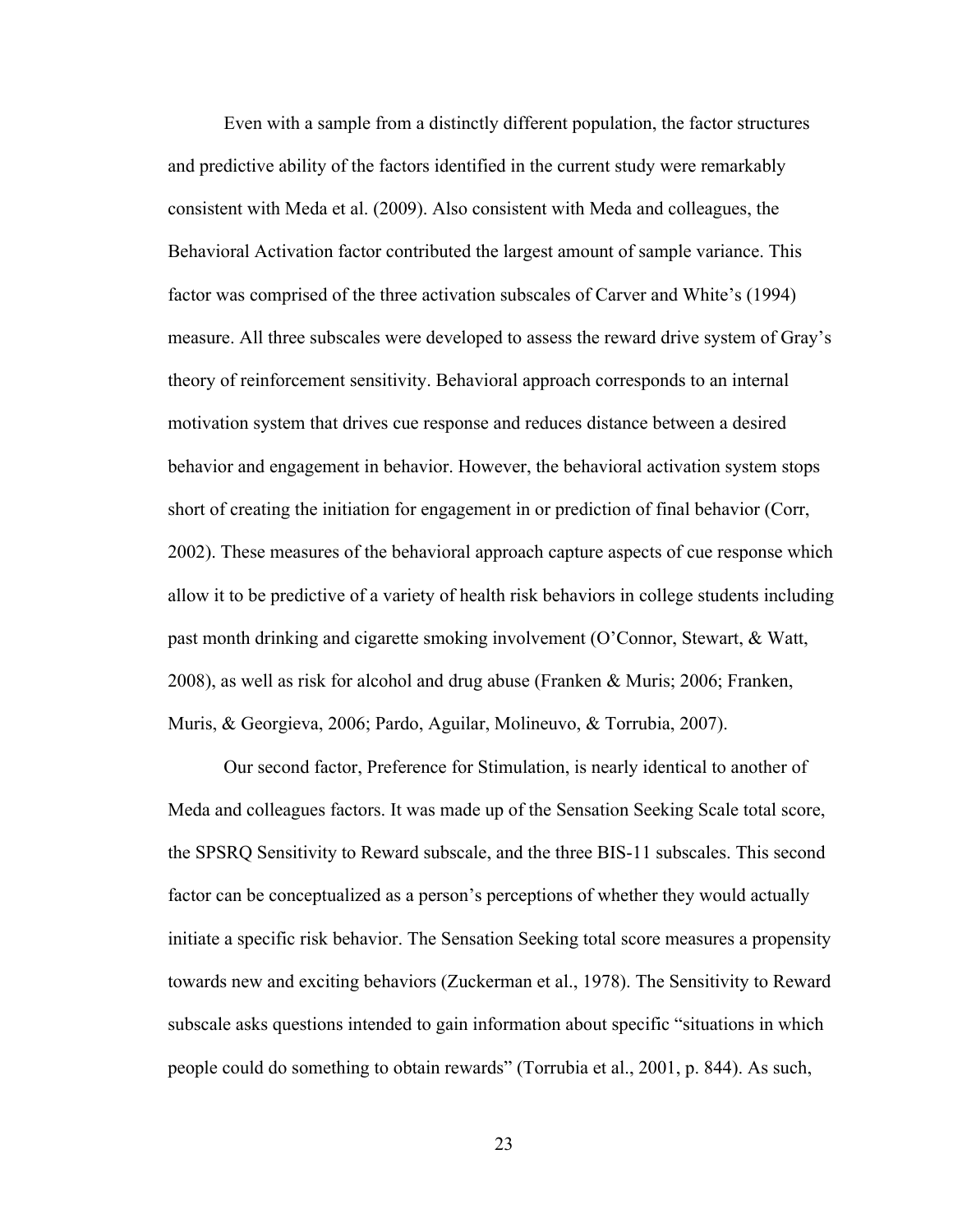even from its initial psychometric validation process, Sensitivity to Reward was shown to correlate strongly with sensation seeking. The BIS-11 was designed to capture rash impulsivity, which as opposed to looking at impulsivity as a desire to engage in pleasurable activities, was intended to "relate impulsiveness, along with anxiety, to psychomotor efficiency (Stanford et al., 2009, p. 386)." Throughout the addiction literature, sensation seeking, sensitivity to reward, and rash impulsivity have been individually shown to be predictive of health risk behaviors, particularly alcohol and drug abuse (Jaffe & Archer, 1987, Johnson & Crorsey, 2000).

Our final factor was Inhibition Control. This factor was similar, but not identical, to a third factor found by Meda and colleagues. The Padua Inventory was designed to capture obsessions and compulsions within a population sample (Sanvino, 1981). The behavioral inhibition system (BIS) is "a conflict resolution system; one that moves individuals towards a decision of behavior approach or avoidance by drawing attention to potential dangers of a behavior" (O'Connor et al., 2009, p. 515). The Sensitivity to Punishment scale was specifically designed to assess BIS activity (Torrubia et al., 2001). This subscale is sensitive to feelings of anxiety and worry as well as internal processing of high-risk behavior with uncertain outcome. (Torrubia et al., 2001) Measures of Inhibition Control have been shown to correspond to increased substance use (O'Connor, et al., 2008; Pardo et al., 2007, Simons & Arens, 2007; Sumnall, Wagstaff, & Cole, 2004). Within the substance use disorder literature, it is unclear if it is the anxiety that corresponds with high inhibition control that leads individuals to self-medicate, or if the converse occurs where those with high inhibition control are able to avoid high-risk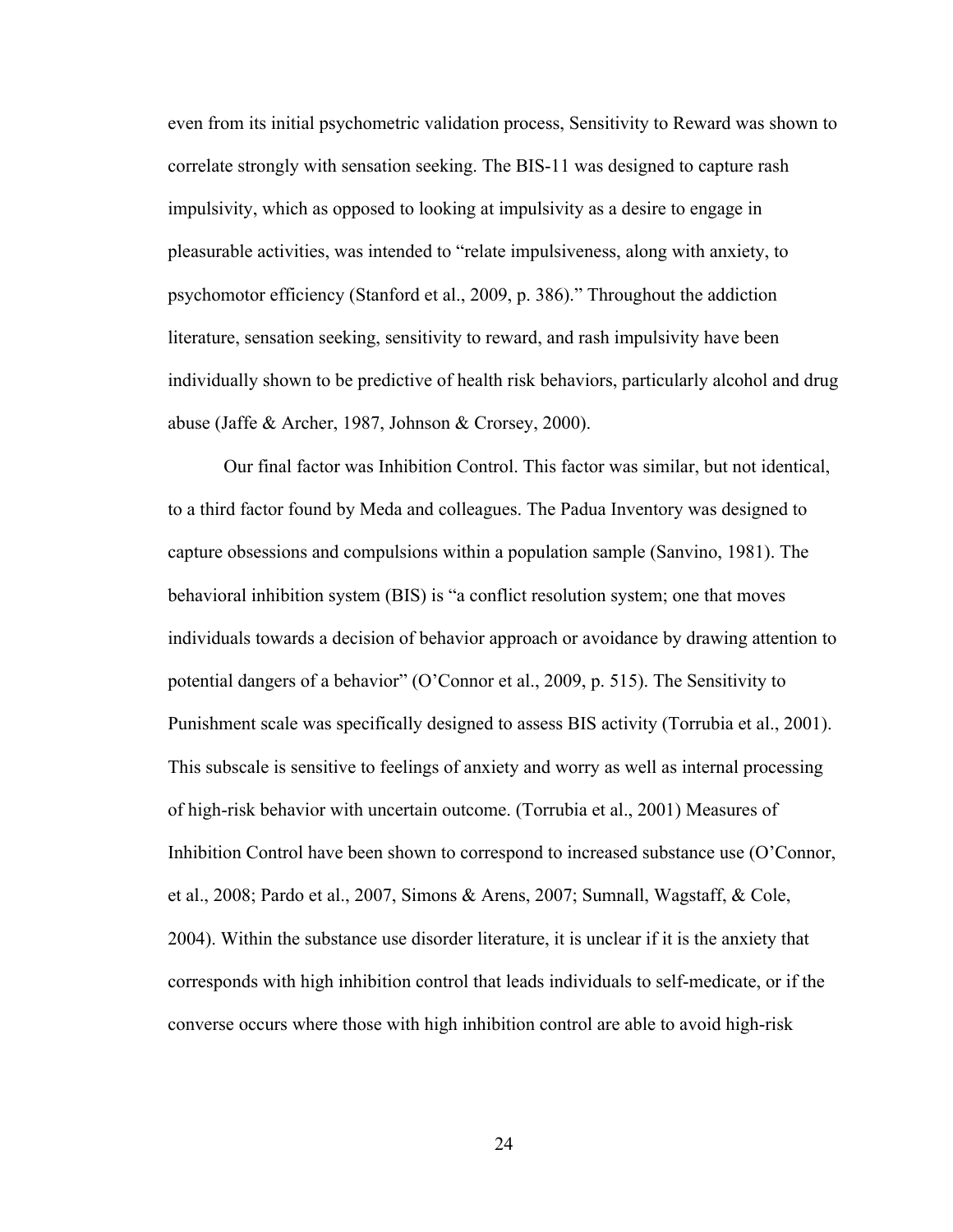behaviors because of their sensitivity to potential poor outcomes (Ball, 2005; Eitle  $\&$ Traylor, 2010; O'Connor et al., 2009).

Meda et al. (2009) found no significant group differences on Behavioral Activation, but in our sample low risk and symptomatic gamblers scored significantly lower on Behavioral Activation than non-gamblers. Research looking specifically at healthy controls has been able to conclusively show that those scoring higher on behavioral approach took larger risks in an experimental manipulation (Demaree, DeDonno, Burns, & Everhart, 2008). However, the limited findings on gamblers have shown, as in our sample, the inverse conclusion with gamblers scoring lower in behavioral activation than non-gamblers, and low behavioral activation scores corresponding to increased spending when gambling (O'Connor et al., 2008). An explanation is not apparent, further inquiry is needed.

Both in the present study and in Meda et al. (2009), those with higher addictive behavior symptomatology scored higher on Preference for Stimulation. Specific subscales within this factor have individually been shown to predict gambling behavior. In an adult sample, Ledgerwood and colleagues (2009) found specific subscales of rash impulsivity helped identify pathological gamblers. Similarly, Loxton et al. (2008) found adult pathological gamblers to be more impulsive and more sensitive to reward drive when compared to non-pathological gamblers when specifically measuring rash impulsivity and the sensitivity to reward subscale respectively. Conversely, Langewisch and Frisch (1998) looked at male college students and found sensation seeking was related to gambling symptomatology for the non-pathological gambling group, but did not differentiate pathological gamblers from nonpathological gamblers. This suggests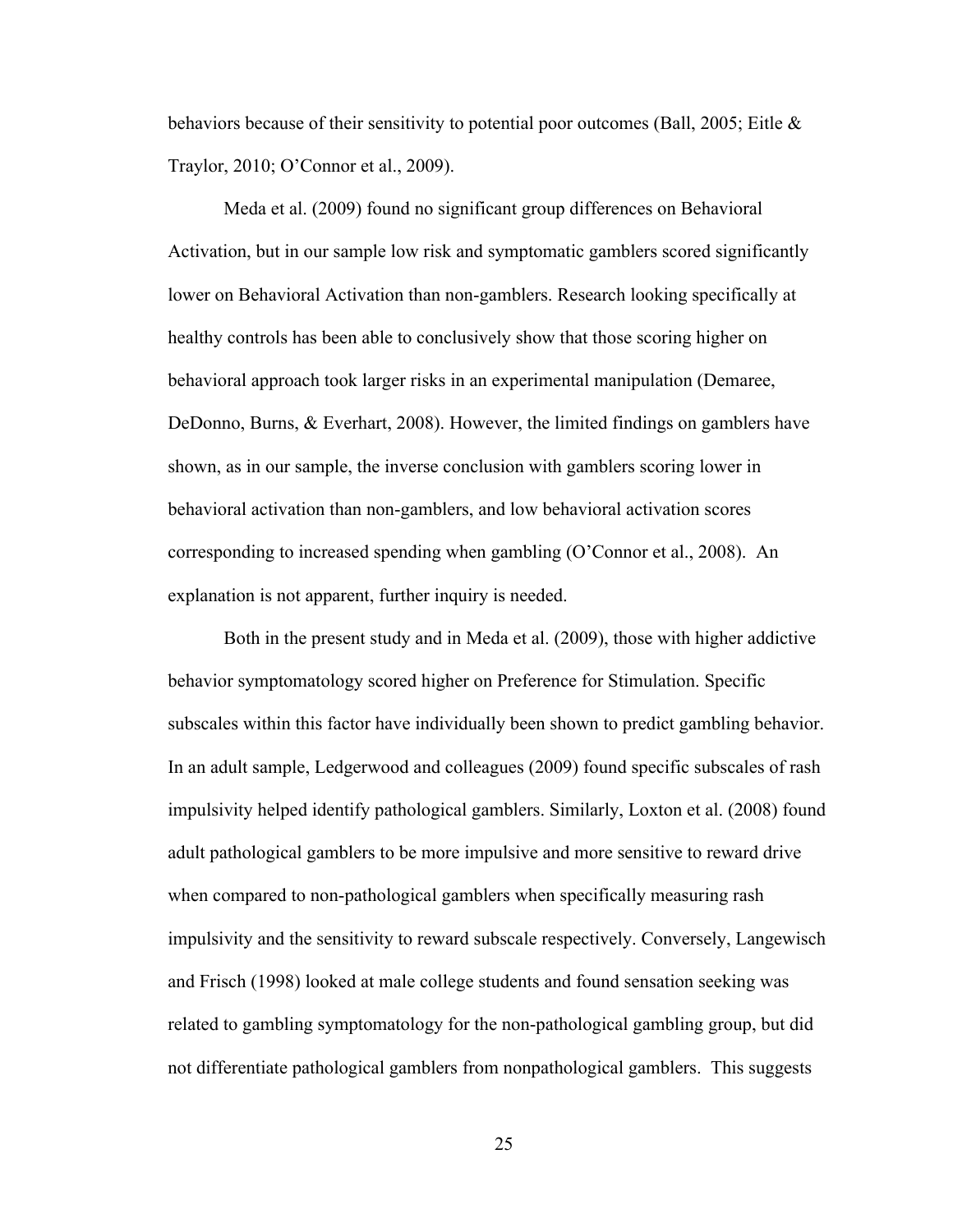that the addition of rash impulsivity and sensitivity to reward may help further specify gambling risk in a more precise fashion from non-gambler to low risk gambler to symptomatic gambler.

On the factor of Inhibition Control, Meda et al. (2009) found healthy controls were less compulsive and less sensitive to punishment and reward than at risk and addicted individuals. In our sample the reverse was found, with gamblers scoring lower on Inhibition Control than non-gamblers. Other recent literature has found similar surprising results when looking at behavior inhibition and past month gambling behavior (O'Connor et al., 2008). Conversely, research looking at sensitivity to punishment and reward, or specifically at compulsivity in a sample of adult gamblers found that problem gamblers were more sensitive to punishment and more compulsive than non-problem gamblers (Loxton et al., 2008, Skitch & Hodgins, 2004). The differentially predictive value of Inhibition Control for gamblers versus those at risk for or addicted to substances may be explained in at least two ways. First, it may be due to the different subscales loading on this factor than in the original study. Alternatively, these findings could provide further evidence that it is inability to inhibit and insensitivity to punishment (Vitaro, Arseneault, & Tremblay, 1999, Vitaro & Wanner, 2011) that differentiates gamblers from other types of addicts.

While providing interesting exploratory findings on the relation between impulsivity and gambling, our study did have several limitations. First, we did not theoretically approach the question of impulsivity. This was intentional because there continues to be a need to build an empirical foundation for the role of impulsivity in gambling in order to promote more complete theory building. For these empirical efforts,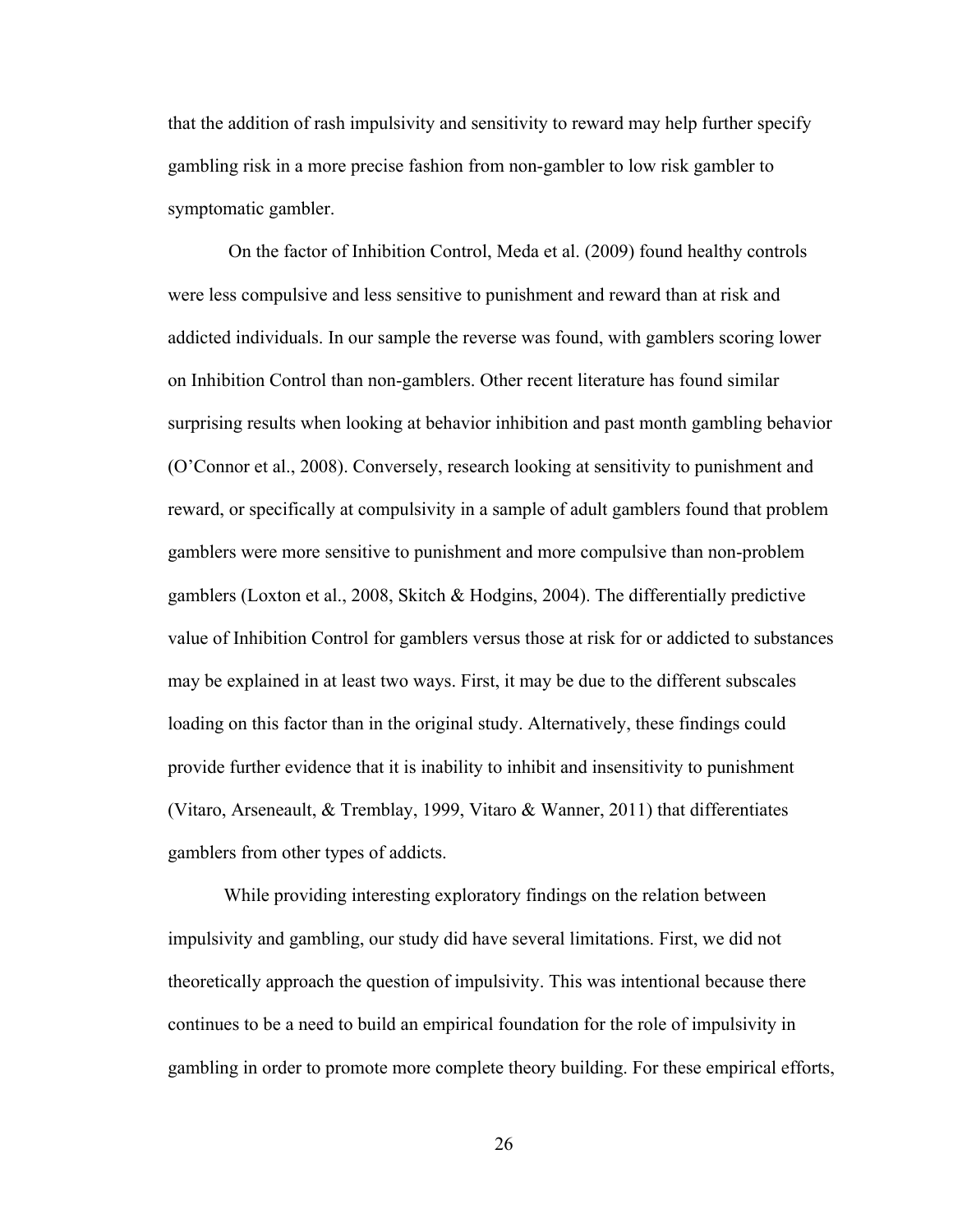we chose a selection of impulsivity measures that were commonly used in the addiction literature. However, these measures were not initially created with the intention that they serve as a comprehensive battery of impulsivity assessment. In fact, each measure is based on a different matrix of scale and thus required a transformation to a standard score. Second, despite a substantial sample size, the number of individuals with gambling symptomatology was modest. Replication with a larger sample of pathological gamblers is necessary to further evaluate how these impulsivity factors correspond to high pathology gambling behavior. Finally, it is not clear the NODS was the best tool to assess problem gambling in college students. The NODS was originally designed to sample adults and to date no research fully explains its utility in a college sample.

Given the rates of gambling pathology in college student samples there is a continued need to identify impulsivity-based risk factors within this population. In order to more precisely define the risk, further attention should be paid to the factors' utility in an over-sampling of college students who are gambling with high symptomatology. Additionally, future research efforts should begin to more precisely identify the items within the impulsivity factors that most strongly correspond to increased gambling frequency and increased gambling symptomatology. By further specifying the impulsivity factors that predict gambling pathology we hope to build more precisely a theory of the role of impulsivity in problematic gambling behavior.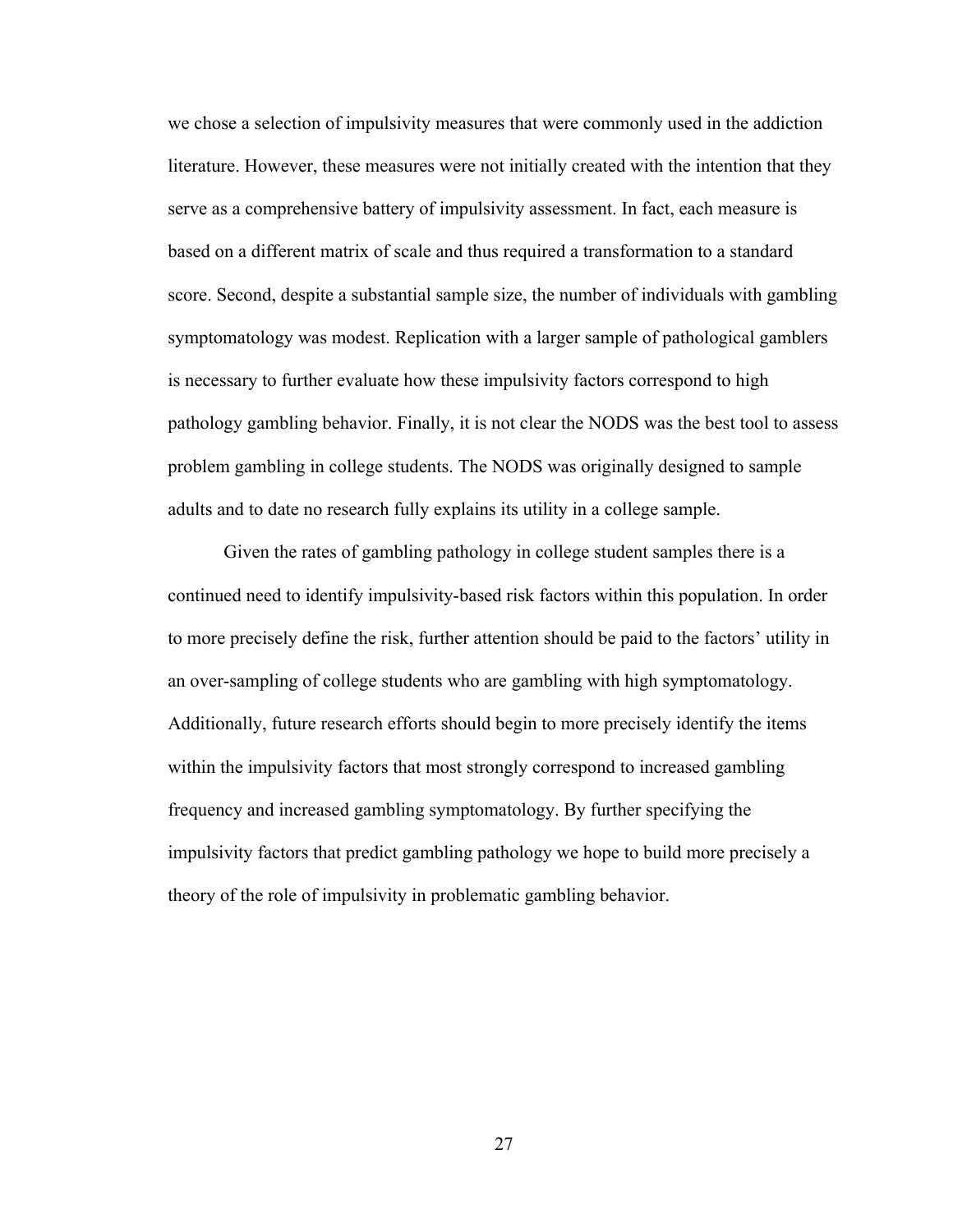#### REFERENCES

- Allcock, C. C., & Grace, D. M. (1988). Pathological gamblers are neither impulsive nor sensation-seekers. *Australian And New Zealand Journal Of Psychiatry, 22*(3), 307-311. doi:10.3109/00048678809161212
- American Psychiatric Association (APA). Diagnostic and statistical manual of mental disorders, 4<sup>th</sup> ed. Washington, DC: American Psychiatric Association, 2000.
- Ball, S. A. (2005). Personality traits, problems, and disorders: Clinical applications to substance use disorders. *Journal of Research in Personality, 39*(1), 84-102. doi:10.1016/j.jrp.2004.09.008`
- Barnes, G. M., Welte, J. W., Hoffman, J. H., & Tidwell, M. O. (2010). Comparisons of gambling and alcohol use among college students and noncollege young people in the United States. *Journal of American College Health, 58*(5), 443-452. doi:10.1080/07448480903540499
- Blanco, C., Potenza, M., Kim, S., Ibáñez, A., Zaninelli, R., Saiz-Ruiz, J., & Grant, J. E. (2009). A pilot study of impulsivity and compulsivity in pathological gambling. *Psychiatry Research, 167*(1-2), 161-168. doi:10.1016/j.psychres.2008.04.023
- Bollen, Kenneth A. (1989). *Structural Equations with Latent Variables*. New York: Wiley.
- Breen, R., & Zuckerman, M. (1999). 'Chasing' in gambling behavior: Personality and cognitive determinants. *Personality and Individual Differences, 27*(6), 1097-1111. doi:10.1016/S0191-8869(99)00052-5
- Brown, T.A. (2006). *Confirmatory Factor Analysis for Applied Research*. New York: Guilford.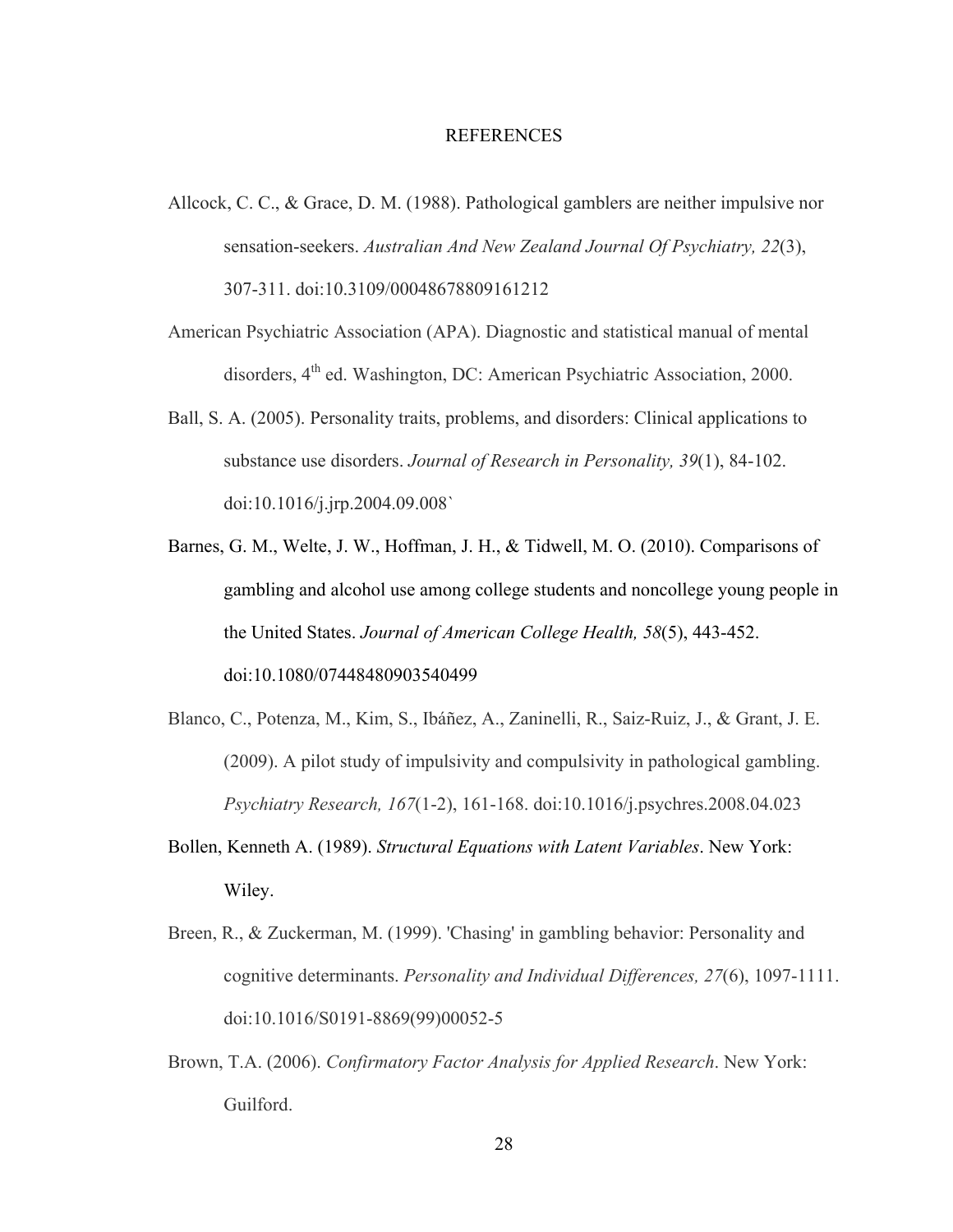- Carver, C., & White, T. (1994). Behavioral inhibition, behavioral activation, and affective responses to impending reward and punishment: The BIS/BAS Scales. *Journal of Personality and Social Psychology, 67*(2), 319-333. doi:10.1037/0022- 3514.67.2.319
- Caseras, X., Ávila, C., & Torrubia, R. (2003). The measurement of individual differences in Behavioural Inhibition and Behavioural Activation Systems: A comparison of personality scales. *Personality and Individual Differences, 34*(6), 999-1013. doi:10.1016/S0191-8869(02)00084-3
- Chambers, R., & Potenza, M. (2003). Neurodevelopment, impulsivity, and adolescent gambling. *Journal of Gambling Studies, 19*(1), 53-84. doi:10.1023/A:1021275130071
- Corr, P. J. (2002). J. A. Gray's reinforcement sensitivity theory: Tests of the joint subsystems hypothesis of anxiety and impulsivity. *Personality and Individual Differences, 33*(4), 511-532. doi:10.1016/S0191-8869(01)00170-2
- Cronbach, L. J. (1951). Coefficient alpha and the internal structure of tests. *Psychometrika,* 16297-334. doi:10.1007/BF02310555
- Dawe, S., & Loxton, N. (2004). The role of impulsivity in the development of substance use and eating disorders. *Neuroscience and Biobehavioral Reviews, 28*(3), 343- 351. doi:10.1016/j.neubiorev.2004.03.007
- Demaree, H. A., DeDonno, M. A., Burns, K. J., & Everhart, D. (2008). You bet: How personality differences affect risk-taking preferences. *Personality and Individual Differences, 44*(7), 1484-1494. doi:10.1016/j.paid.2008.01.005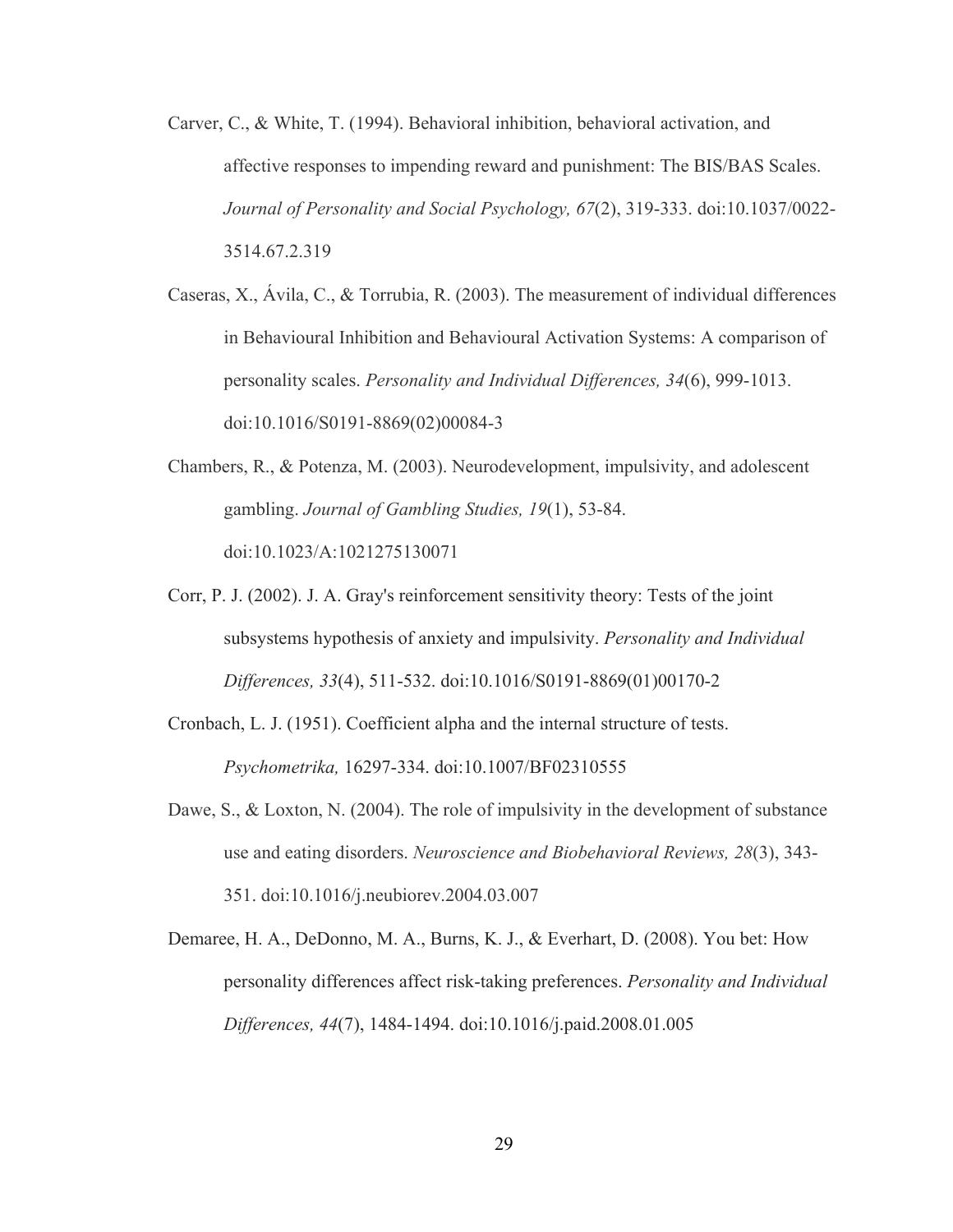- Downey, R. G., & King, C. V. (1998). Missing data in Likert ratings: A comparison of replacement methods. *Journal of General Psychology, 125*(2), 175-191. doi:10.1080/00221309809595542
- Eitle, D., & Taylor, J. (2011). General Strain Theory, BIS/BAS levels, and gambling behavior. *Deviant Behavior, 32*(1), 1-37. doi:10.1080/01639620903415992
- Engwall, D., Hunter, R., & Steinberg, M. (2004). Gambling and other risk behaviors on university campuses. *Journal of American College Health, 53*(6), 245-255. doi: 10.3200/JACH.52.6.245-256
- Franken, I.H.A., & Muris, P. (2006). BIS/BAS personality characteristics and college students' substance use. *Personality and Individual Differences, 40*, 1497-1503. doi: 10.1016/j.paid.2005.12.005
- Franken, I.H.A., Muris, P., & Georgieva, I. (2006). Gray's model of personality and addiction. *Addictive Behaviors, 31*(3), 399-403. doi:10.1016/j.addbeh.2005.05.022

Gorsuch, R. L. (1983) *Factor Analysis*. Hillsdale, NJ: Lawrence Erlbaum.

Goudriaan, A., Slutske, W., Krull, J., & Sher, K. (2009). Longitudinal patterns of gambling activities and associated risk factors in college students. *Addiction, 104*(7), 1219-1232. doi:10.1111/j.1360-0443.2009.02573.x

Gray, J. A. (1970). The psychophysiological basis of introversion-extraversion. *Behaviour Research and Therapy, 8*(3), 249-266. doi:10.1016/0005- 7967(70)90069-0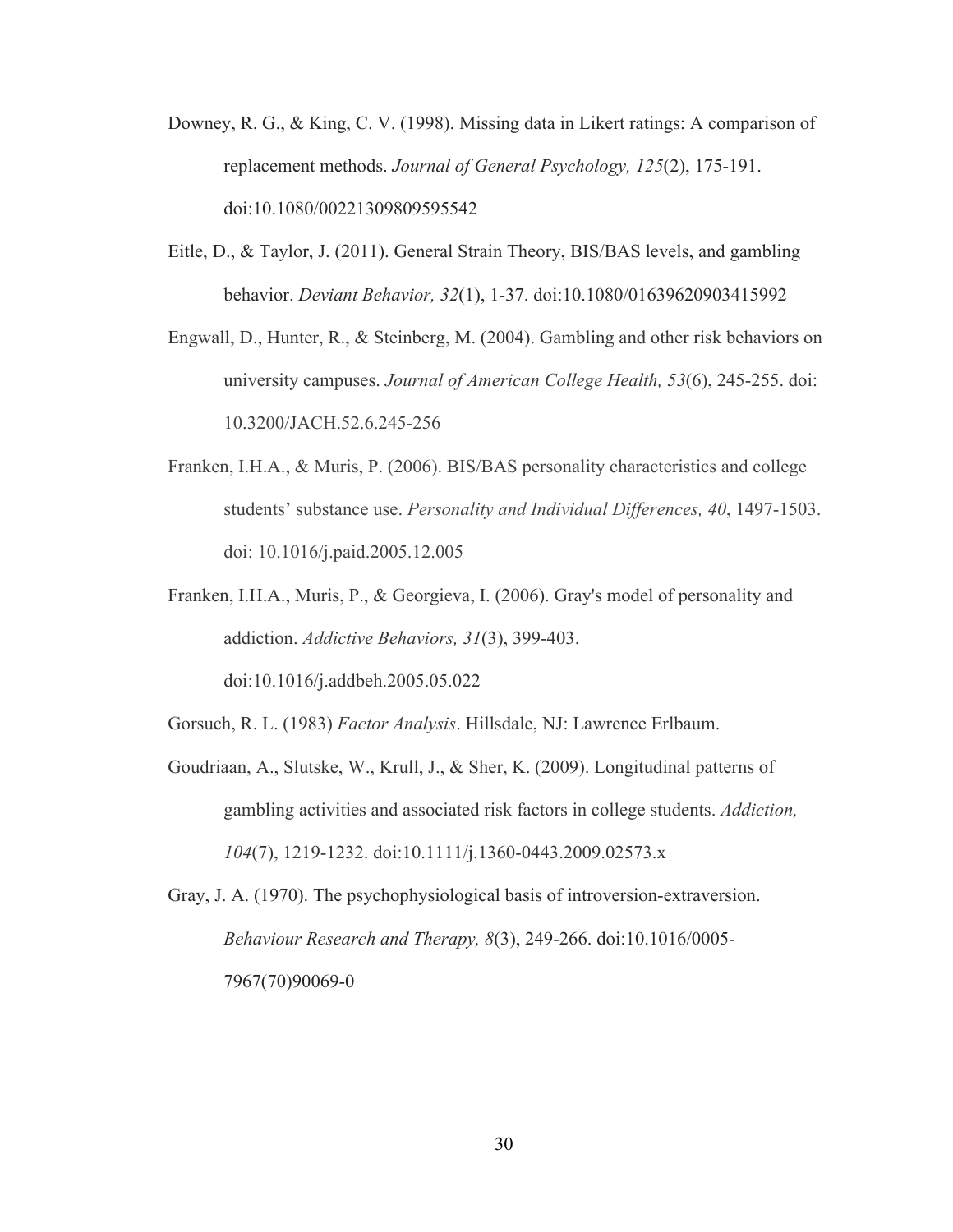- Hodgins, D. (2004). Using the NORC DSM Screen for Gambling Problems as an outcome measure for pathological gambling: Psychometric evaluation. *Addictive Behaviors, 29*(8), 1685-1690. doi:10.1016/j.addbeh.2004.03.017
- Iacobucci, D., & Duhachek, A. (2003). Advancing alpha: Measuring reliability with confidence. *Journal Of Consumer Psychology, 13*(4), 478-487. doi:10.1207/S15327663JCP1304\_14
- Jaffe, L. T., & Archer, R. P. (1987). The prediction of drug use among college students from MMPI, MCMI, and sensation seeking scales. *Journal of Personality Assessment, 51*(2), 243-253. doi:10.1207/s15327752jpa5102\_8
- Johnson, T. J., & Cropsey, K. L. (2000). Sensation seeking and drinking game participation in heavy-drinking college students. *Addictive Behaviors, 25*(1), 109- 116. doi:10.1016/S0306-4603(98)00118-X
- LaBrie, R.A., Shaffer, H.J., LaPlante, D.A., & Wechsler, H. (2003). *Journal of American College Health, 52*(2), 53-62. doi: 10.1080/07448480309595725
- Langewisch, M., & Frisch, G. (1998). Gambling behavior and pathology in relation to impulsivity, sensation seeking, and risk behavior in male college students. *Journal of Gambling Studies, 14*(3), 245-262. doi:10.1023/A:1022005625498
- Ledgerwood, D., Alessi, S., Phoenix, N., & Petry, N. (2009). Behavioral assessment of impulsivity in pathological gamblers with and without substance use disorder histories versus healthy controls. *Drug and Alcohol Dependence, 105*(1-2), 89-96. doi:10.1016/j.drugalcdep.2009.06.011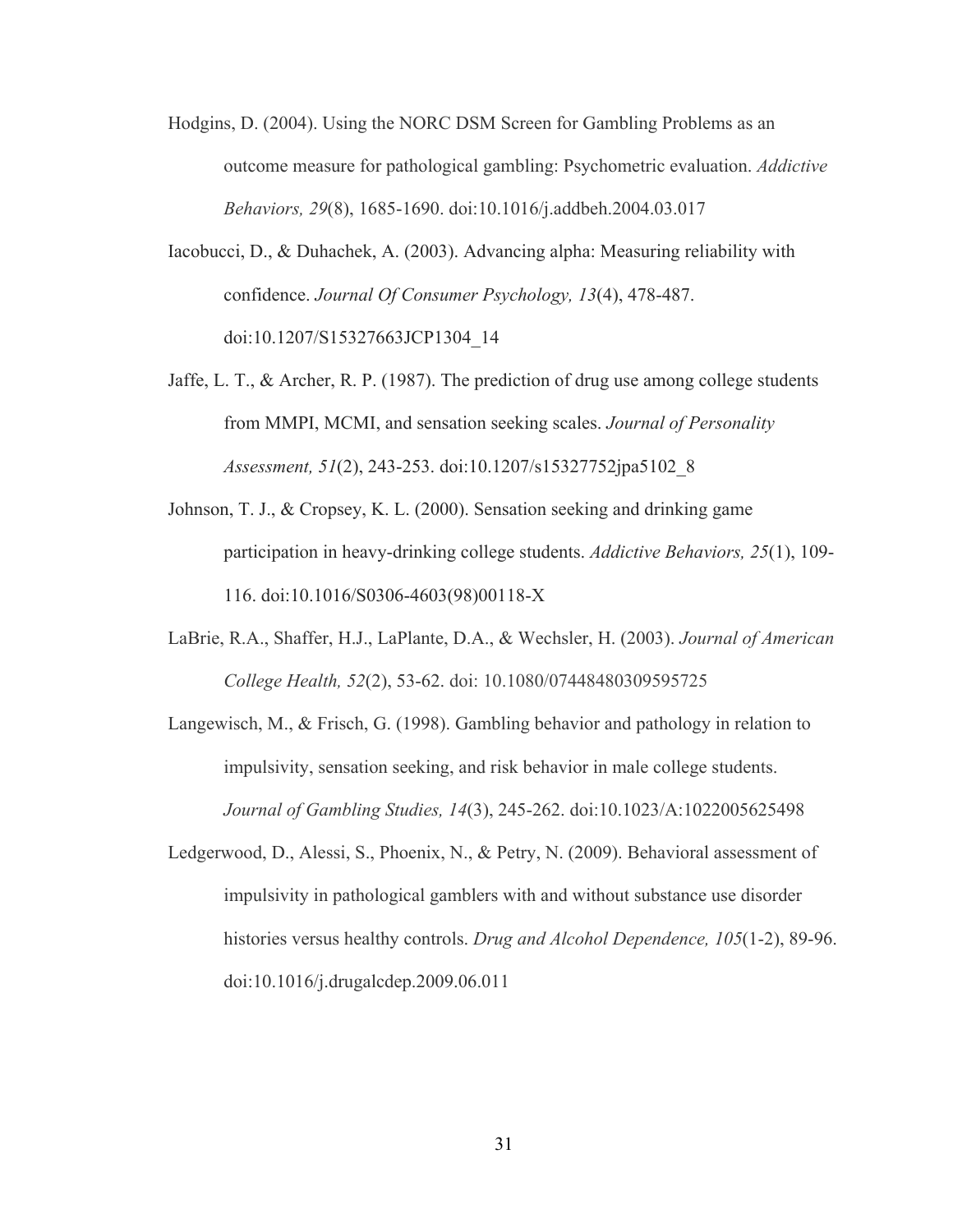- Lesieur, H. R., & Blume, S. B. (1987). The South Oaks Gambling Screen (SOGS): A new instrument for the identification of pathological gamblers. *The American Journal of Psychiatry, 144*(9), 1184-1188. Retrieved from EBSCOhost.
- Loxton, N., Nguyen, D., Casey, L., & Dawe, S. (2008). Reward drive, rash impulsivity and punishment sensitivity in problem gamblers. *Personality and Individual Differences, 45*(2), 167-173. doi:10.1016/j.paid.2008.03.017
- Meda, S. A., Stevens, M. C., Potenza, M. N., Pittman, B., Gueorguieva, R., Andrews, M. M., & ... Pearlson, G. D. (2009). Investigating the behavioral and self-report constructs of impulsivity domains using principal component analysis. *Behavioural Pharmacology, 20*(5-6), 390-399. doi:10.1097/FBP.0b013e32833113a3
- Neighbors, C., Lostutter, T. W., Cronce, J. M., & Larimer, M. E. (2002). Exploring college student gambling motivation. *Journal of Gambling Studies, 18*(4), 361- 370. doi:10.1023/A:1021065116500
- Nower, L., & Blaszczynski, A. (2006). Impulsivity and pathological gambling: A descriptive model. *International Gambling Studies, 6*(1), 61-75. doi:10.1080/14459790600644192
- O'Connor, R. M., Stewart, S. H., & Watt, M. C. (2009). Distinguishing BAS risk for university students' drinking, smoking, and gambling behaviors. *Personality and Individual Differences, 46*(4), 514-519. doi:10.1016/j.paid.2008.12.002
- Pardo, Y., Aguilar, R., Molinuevo, B., & Torrubia, R. (2007). Alcohol use as a behavioural sign of disinhibition: Evidence from J.A. Gray's model of personality. *Addictive Behaviors, 32*(10), 2398-2403. doi:10.1016/j.addbeh.2007.02.010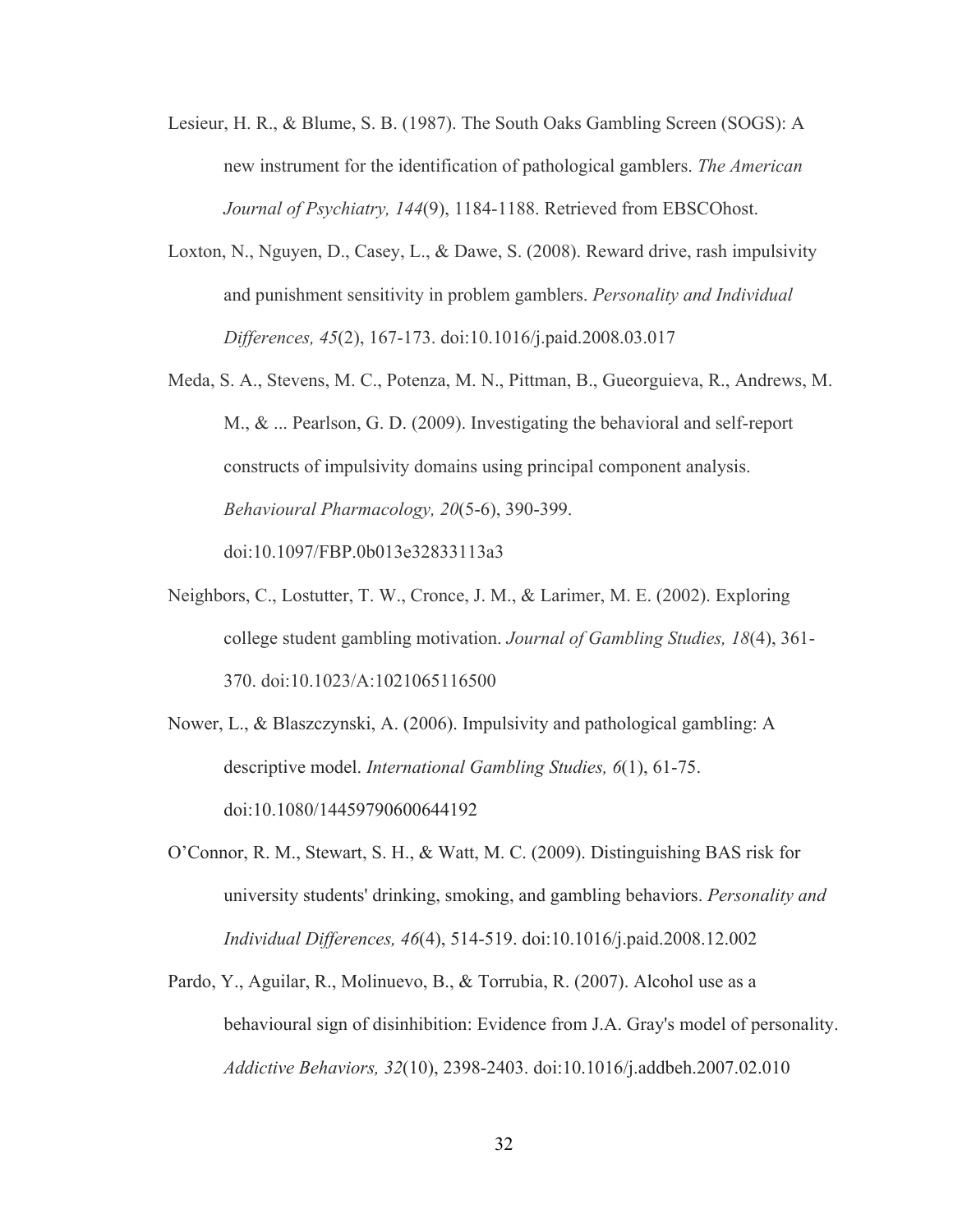- Patton, J., Stanford, M., & Barratt, E. (1995). Factor structure of the Barratt Impulsiveness Scale. *Journal of Clinical Psychology, 51*(6), 768-774.
- Petry, N. (2001). Substance abuse, pathological gambling, and impulsiveness. *Drug and Alcohol Dependence, 63*(1), 29-38. doi:10.1016/S0376-8716(00)00188-5
- Petry, N. M. (2000). Gambling problems in substance abusers are associated with increased sexual risk behaviors. *Addiction, 95*(7), 1089-1100. doi:10.1046/j.1360- 0443.2000.957108910.x
- Powell, J., Hardoon, K., Derevensky, J., & Gupta, R. (1999). Gambling and risk-taking behavior among university students. *Substance Use & Misuse, 34*(8), 1167-1184. doi:10.3109/10826089909039402
- Reynolds, B., Ortengren, A., Richards, J., & de Wit, H. (2006). Dimensions of impulsive behavior: Personality and behavioral measures. *Personality and Individual Differences, 40*(2), 305-315. doi:10.1016/j.paid.2005.03.024
- Sanavio, E. (1988). Obsessions and compulsions: The Padua Inventory. *Behaviour Research and Therapy, 26*(2), 169-177.

Shaffer, H., Hall, M., & Vander Bilt, J. (1999). Estimating the prevalence of disordered gambling behavior in the United States and Canada: A research synthesis. *American Journal of Public Health, 89*(9), 1369-1376. doi:10.2105/AJPH.89.9.1369

Simons, J. S., & Arens, A. M. (2007). Moderating effects of sensitivity to punishment and sensitivity to reward on associations between marijuana effect expectancies and use. *Psychology of Addictive Behaviors, 21*(3), 409-414. doi:10.1037/0893- 164X.21.3.409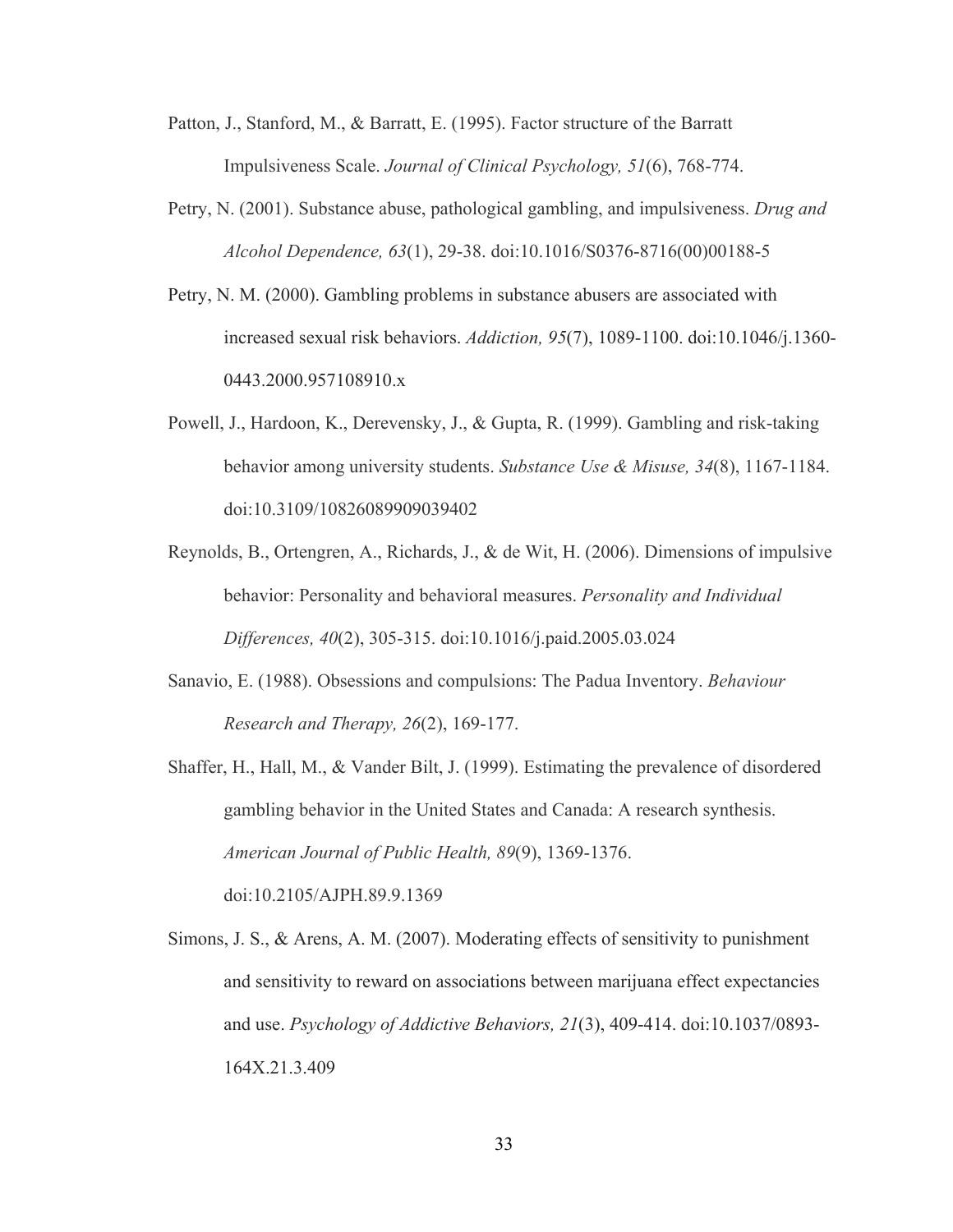Skitch, S., & Hodgins, D. (2004). Impulsivity, Compulsivity and Pathological Gambling: An Exploratory Study of Pathological Gambling as an Impulsivity-Compulsivity Spectrum Disorder. *International Gambling Studies, 4*(2), 175-188. doi:10.1080/14459790412331296992

Stanford, M. S., Mathias, C. W., Dougherty, D. M., Lake, S. L, Anderson, N. E., & Patton, J. H. (2009). Fifty years of the Barratt Impulsiveness Scale: An update and review. *Personality and Individual Differences, 47*, 385-395. doi: 10.1016/j.paid.2009.04.008

- Steinberg, L., Albert, D., Cauffman, E., Banich, M., Graham, S., & Woolard, J. (2008). Age differences in sensation seeking and impulsivity as indexed by behavior and self-report: Evidence for a dual systems model. *Developmental Psychology, 44*(6), 1764-1778. doi:10.1037/a0012955
- Sternberger, L., & Burns, G. (1990). Obsessions and compulsions: Psychometric properties of the Padua Inventory with an American college population. *Behaviour Research and Therapy, 28*(4), 341-345. doi:10.1016/0005- 7967(90)90087-Y
- Sumnall, H. R., Wagstaff, G. F., & Cole, J. C. (2004). Self-reported psychopathology in polydrug users. *Journal of Psychopharmacology, 18*(1), 75-82. doi:10.1177/0269881104040239
- Toce-Gerstein, M., Gerstein, D., & Volberg, R. (2003). A hierarchy of gambling disorders in the community. *Addiction, 98*(12), 1661-1672. doi:10.1111/j.1360- 0443.2003.00545.x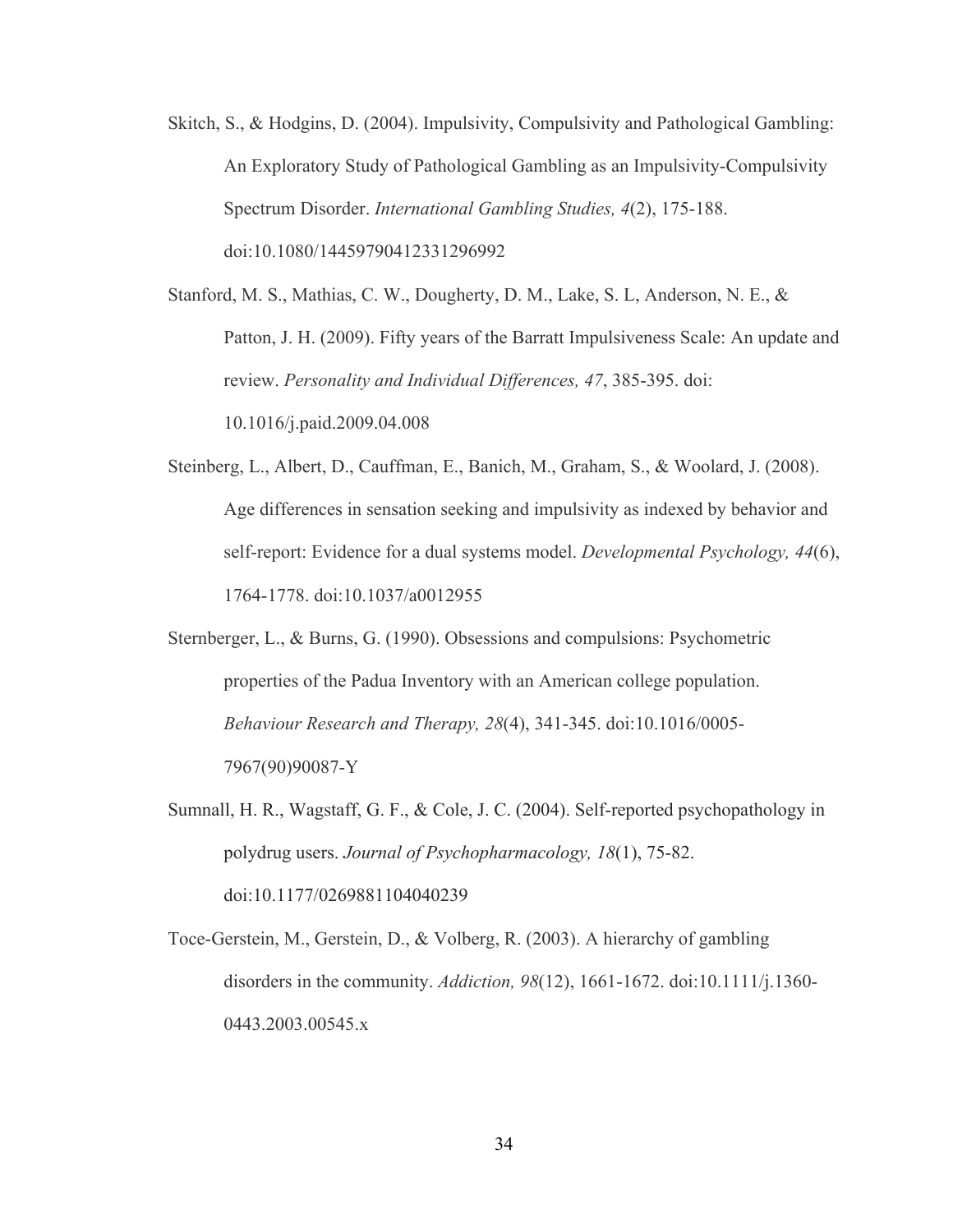- Torrubia, R., Ávila, C., Moltó, J., & Caseras, X. (2001). The Sensitivity to Punishment and Sensitivity to Reward Questionnaire (SPSRQ) as a measure of Gray's anxiety and impulsivity dimensions. *Personality and Individual Differences, 31*(6), 837- 862. doi:10.1016/S0191-8869(00)00183-5
- Villella, C., Martinotti, G., Di Nicola, M., Cassano, M., La Torre, G., Gliubizzi, M., . . . Conte, G. (2011). Behavioural addictions in adolescents and young adults: From a prevalence study. *Journal of Gambling Studies, 27*(2), 203-214. doi: 10.1007/s10899-010-9206-0
- Vitaro, F., Arseneault, L., & Tremblay, R. E. (1999). Impulsivity predicts problem gambling in low SES adolescent males. *Addiction, 94*(4), 565-575. doi:10.1046/j.1360-0443.1999.94456511.x
- Vitaro, F., & Wanner, B. (2011). Predicting early gambling in children. *Psychology of Addictive Behaviors, 25*(1) doi:10.1037/a0021109
- Weinstock, J., Whelan, J.P., & Meyers, A. (2008). College students' gambling behavior: When does it become harmful? *Journal of American College Health, 56*(5), 513- 521. doi: 10.3200/JACH.56.5.513-522
- Whelan, J.P., Steenbergh, T.A., & Meyers, A.W. (2007). *Problem and Pathological Gambling.* Cambridge: Hogrefe.
- Zuckerman, M. (1996). Item revisions in the Sensation Seeking Scale Form V (SSS-V). *Personality and Individual Differences, 20*(4), doi:10.1016/0191-8869(95)00195-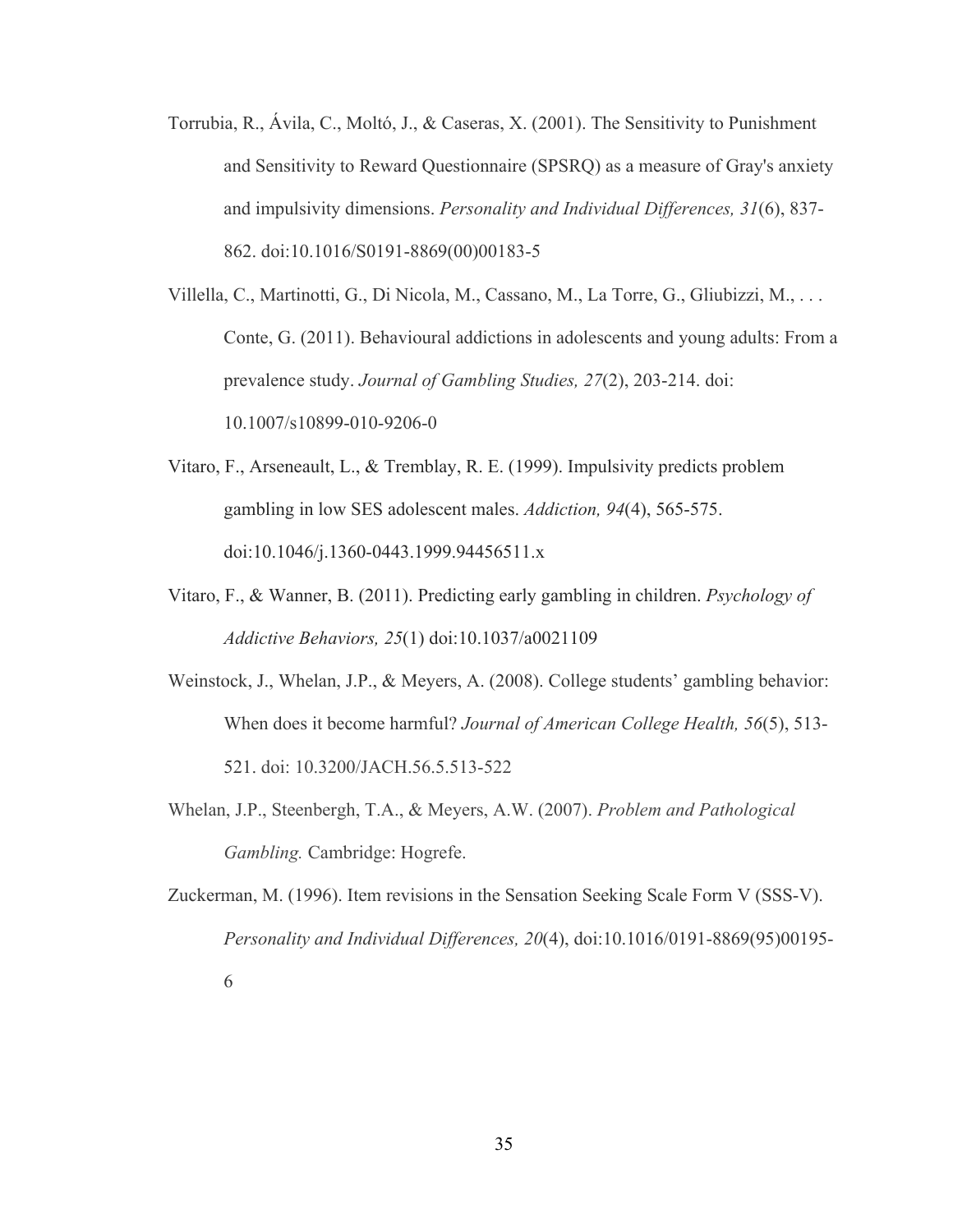Zuckerman, M., Eysenck, S. B., & Eysenck, H. J. (1978). Sensation seeking in England and America: Cross-cultural, age, and sex comparisons. *Journal of Consulting and Clinical Psychology, 46*(1), 139-149. doi:10.1037/0022-006X.46.1.139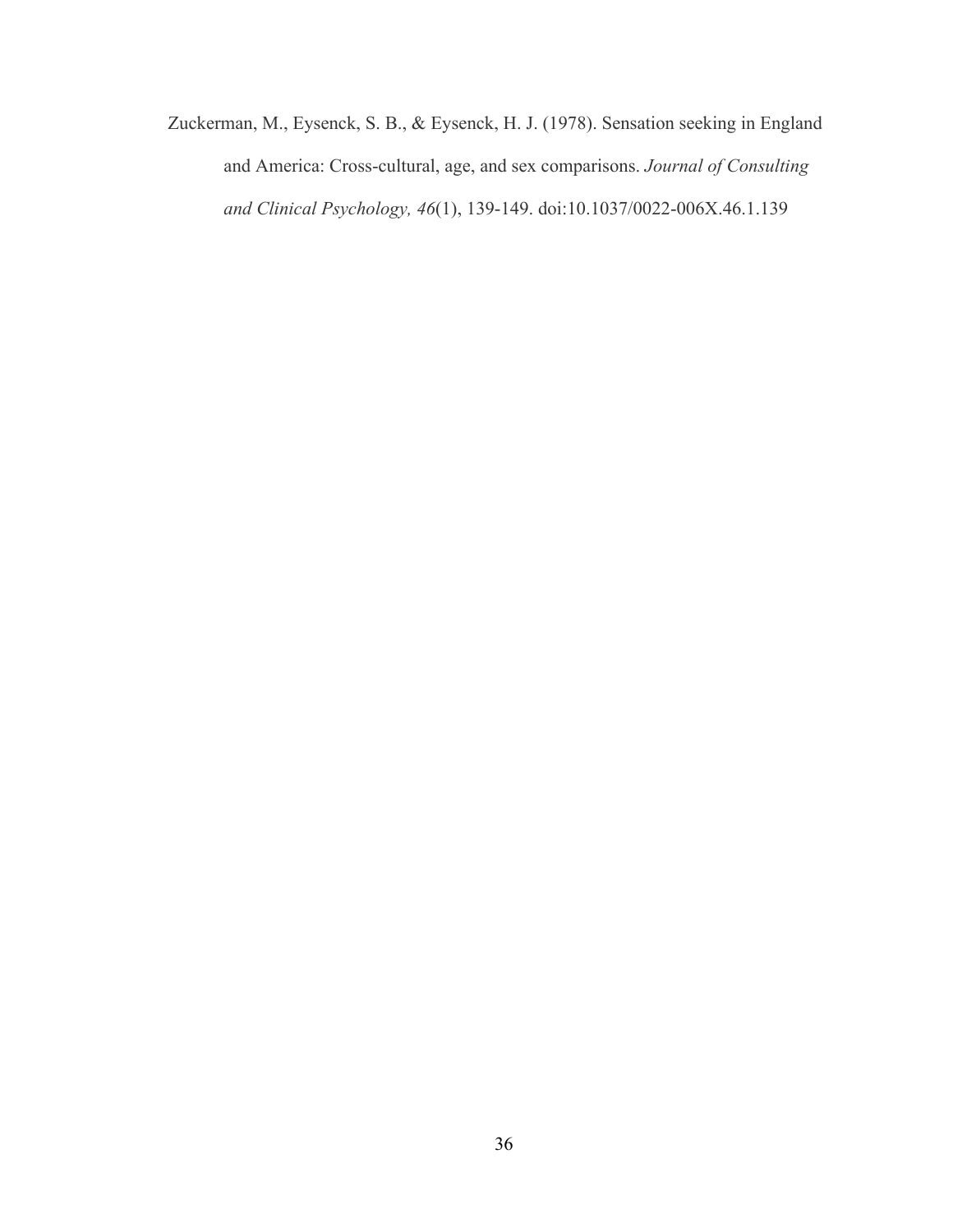# APPENDIX A

# FORMS USED IN THE STUDY

Appendix

Page

| A.3. Behavioral Inhibition/Behavioral Activation Scales (BIS/BAS) 44              |  |
|-----------------------------------------------------------------------------------|--|
|                                                                                   |  |
| A.5. Sensitivity to Punishment and Sensitivity to Reward Questionnaire (SPSRQ) 50 |  |
|                                                                                   |  |
|                                                                                   |  |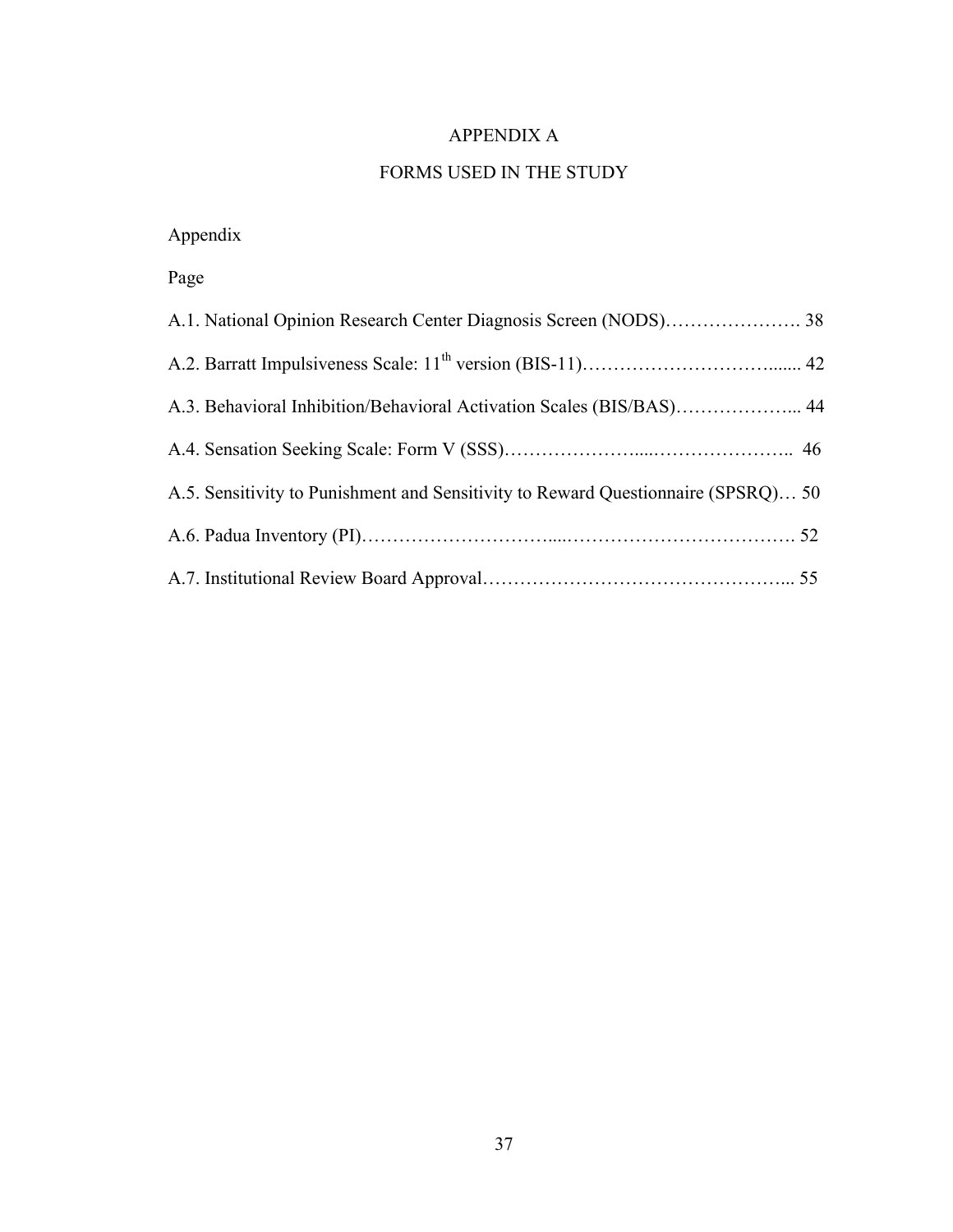Appendix A.1. National Opinion Research Center Diagnosis Screen (NODS)**.**

Please mark the selection that best describes your gambling during the **PAST YEAR**. 1. In the table below, please mark with an " $X$ " which of the following types of gambling you have done. For each type, check one answer: "not at all," "a few times a year", "about once a month," "about once a month" or "almost daily."

| <b>Types of Gambling</b><br>(In the <b>PAST YEAR.</b> )                                          | <b>Not</b><br>at all | A few<br>times a<br>year | <b>About</b><br>once a<br>month | <b>About</b><br>once a<br>week | A few<br>times<br>per<br>week | <b>Almost</b><br>daily |
|--------------------------------------------------------------------------------------------------|----------------------|--------------------------|---------------------------------|--------------------------------|-------------------------------|------------------------|
| A. Bet on a card game                                                                            | □                    | □                        | □                               | $\Box$                         | □                             | □                      |
| B. Bet on horses, dogs, or<br>other animals (includes<br>off track betting, or with a<br>bookie) | П                    | П                        | ΙI                              | □                              | □                             |                        |
| C. Bet on sports (pro,<br>college, fantasy)                                                      | □                    | □                        | □                               | $\Box$                         | □                             | □                      |
| D. Bet on dice games<br>(including craps, over and<br>under, or other dice<br>games)             | $\Box$               | П                        | П                               | □                              | П                             | ΙI                     |
| E. Gambled at a casino                                                                           | $\Box$               | □                        | $\Box$                          | □                              | $\Box$                        | п                      |
| F. Bet on lotteries or played<br>numbers (including<br>scratch tickets and<br>numbers games)     | □                    | □                        | □                               | $\Box$                         | □                             | П                      |
| G. Bet on bingo                                                                                  | $\Box$               | □                        | □                               | $\Box$                         | $\Box$                        | $\Box$                 |
| H. Played the stock and/or<br>commodities market                                                 | п                    | □                        | П                               | □                              | □                             | П                      |
| I. Played slot machines,<br>poker machines, or<br>gambling machines                              | П                    | П                        | П                               | п                              | П                             | П                      |
| J. Bet on games of skill<br>(bowling, golf, pool,<br>video games)                                |                      | П                        |                                 | П                              | П                             | П                      |
| K. Gambled on an internet<br>site                                                                | □                    | □                        | □                               | $\Box$                         | $\Box$                        | П                      |
| L. Other? Please specify.                                                                        | □                    | ◻                        | □                               | □                              | $\Box$                        | H                      |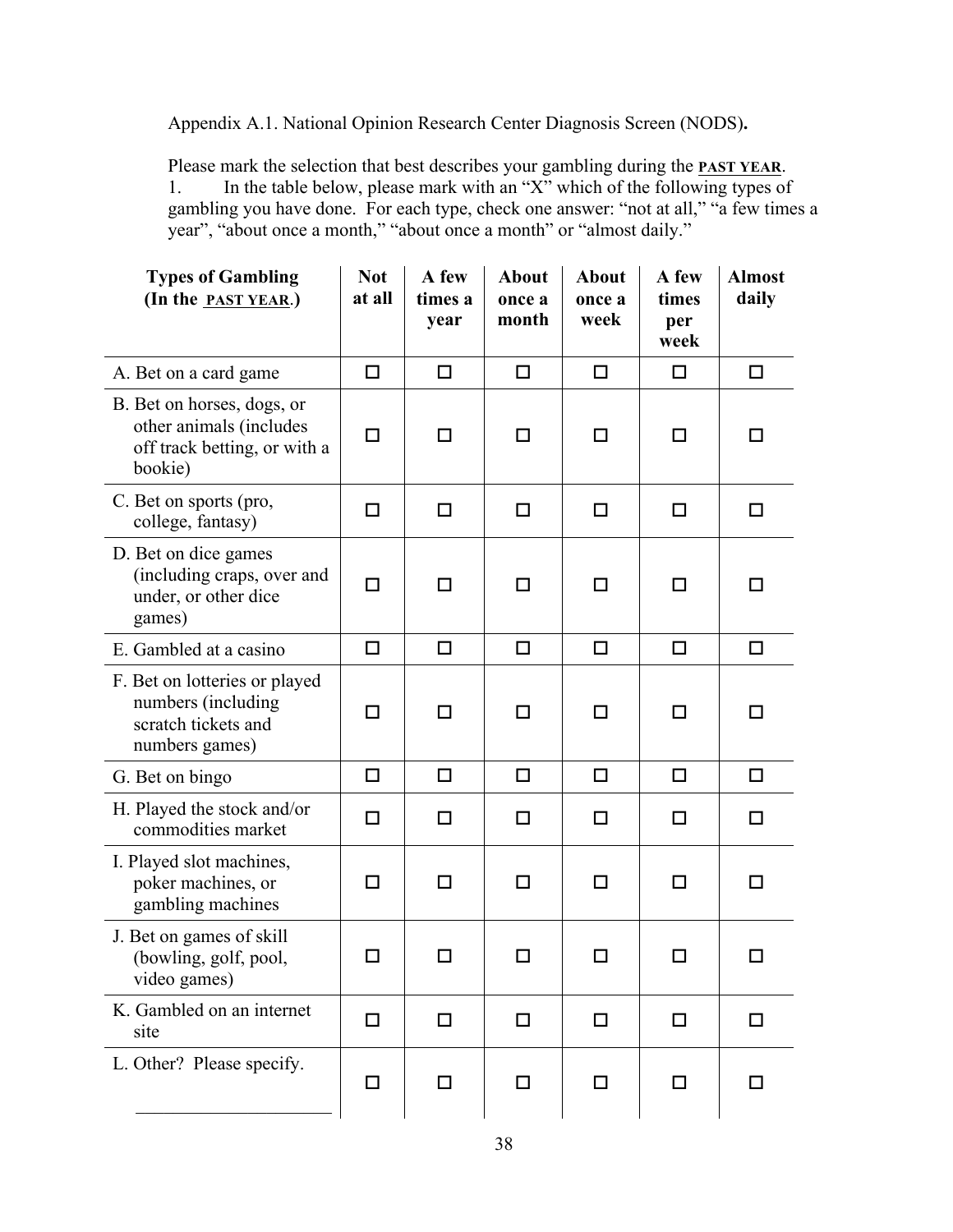# Appendix A.1. (Continued)

- 2. During a **typical month** in the past year when you gambled, how many days did you gamble?
- 3. During the **month** in the past year, **when you gambled the most,** how many days did you gamble?
- 4. What is the largest amount of money you have ever gambled with on any one day?
	- $\Box$  I've never gambled.
	- $\square$  \$1 or less
	- $\Box$  more than \$1 but less than \$10
	- $\Box$  more than \$10 but less than \$100
	- $\Box$  more than \$100 but less than \$1,000
	- $\Box$  more than \$1,000 but less than \$10,000
	- $\Box$  more than \$10,000
- 5. Do (or did) your parents have a gambling problem?
	- $\square$  Both my father and mother gamble (or gambled) too much
	- $\Box$  My father gambles (or gambled) too much
	- $\Box$  My mother gambles (or gambled) too much
	- $\square$  Neither gamble (or gambled) too much
	- $\Box$  I do not know.
- 6. Do you feel you have ever had a problem with gambling?
	- $\Box$  No

 $\square$  Yes, in the past, but not now

□ Yes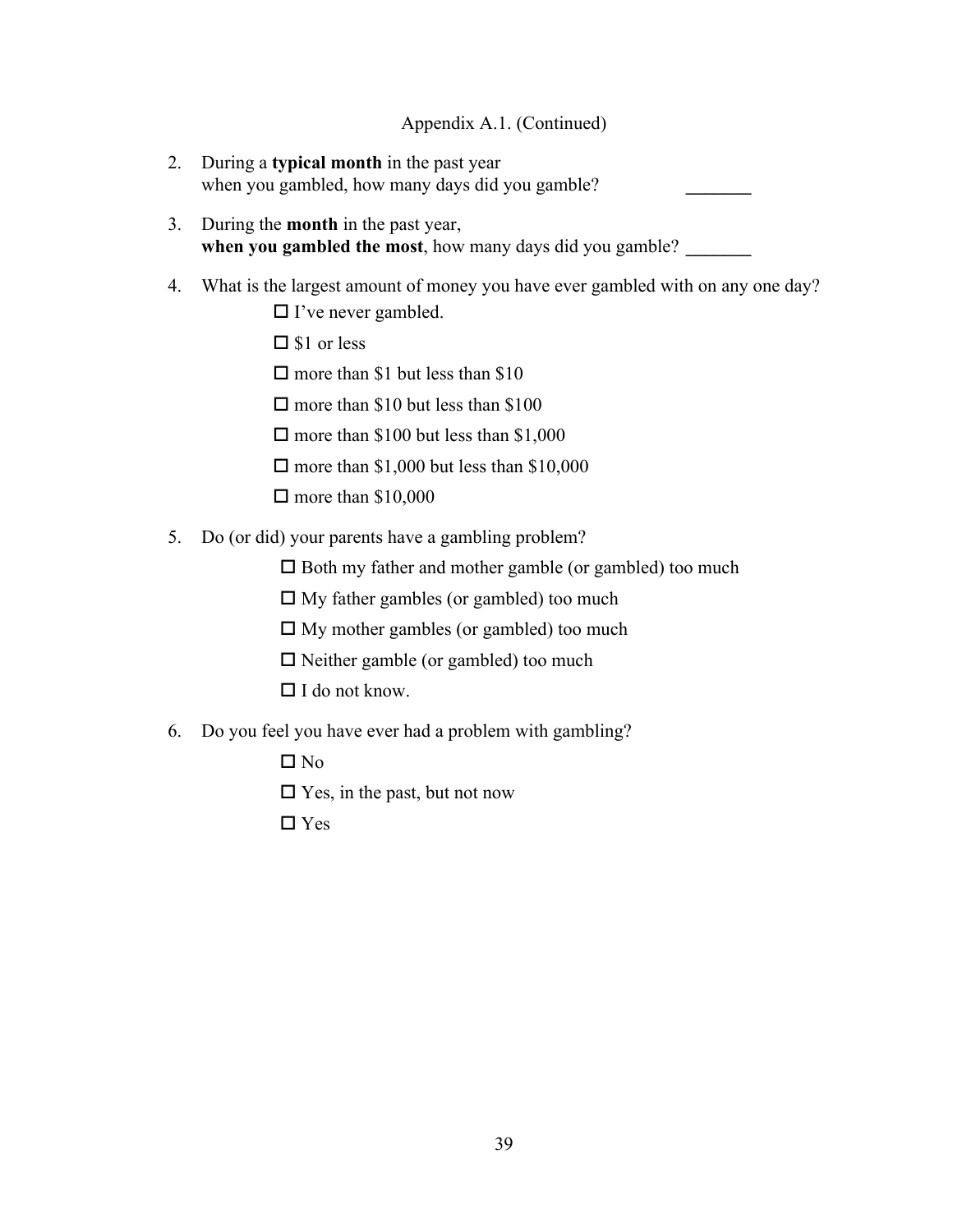## Appendix A.1. (Continued)

Remember you are to describe your gambling during the **PAST YEAR**. Part II.

1. Have there ever been periods lasting 2 weeks or longer when you spent a lot of time thinking about your gambling experiences or planning out future gambling ventures or bets?

 $\Box$  Yes  $\Box$  No

2. Have there every been periods lasting 2 weeks or longer when you spent a lot of time thinking about ways of getting money to gamble with?

3. Have there ever been periods when you needed to gamble with increasing amounts of money or with larger bets than before in order to get the same feeling of excitement?

 $\Box$  Yes  $\Box$  No

- 4. Have you ever tried to stop, cut down, or control your gambling?  $\Box$  Yes  $\Box$  No
- 5. On one or more of the times when you tried to stop, cut down or control your gambling were you restless or irritable?

| $\Box$ Yes<br>$\square$ No<br>$\Box$ Not applicable |
|-----------------------------------------------------|
|-----------------------------------------------------|

6. Have you ever tried but not succeeded in stopping, cutting down, or controlling your gambling?

| $\square$ Yes | $\square$ No |
|---------------|--------------|
|               |              |
|               |              |

- 7. If so, has this happened three or more times?  $\Box$  Yes  $\Box$  No  $\Box$  Not applicable
- 8. Have you ever gambled as a way to escape from personal problems?  $\Box$  Yes  $\Box$  No
- 9. Have you ever gambled to relieve uncomfortable feelings such as guilt, anxiety, helplessness, or depression?

| $\Box$ Yes | $\Box$ No |
|------------|-----------|
|------------|-----------|

10. Has there ever been a period when, if you lost money gambling one day, you would return another day to get even?

| $\Box$ Yes | $\square$ No |
|------------|--------------|
|            |              |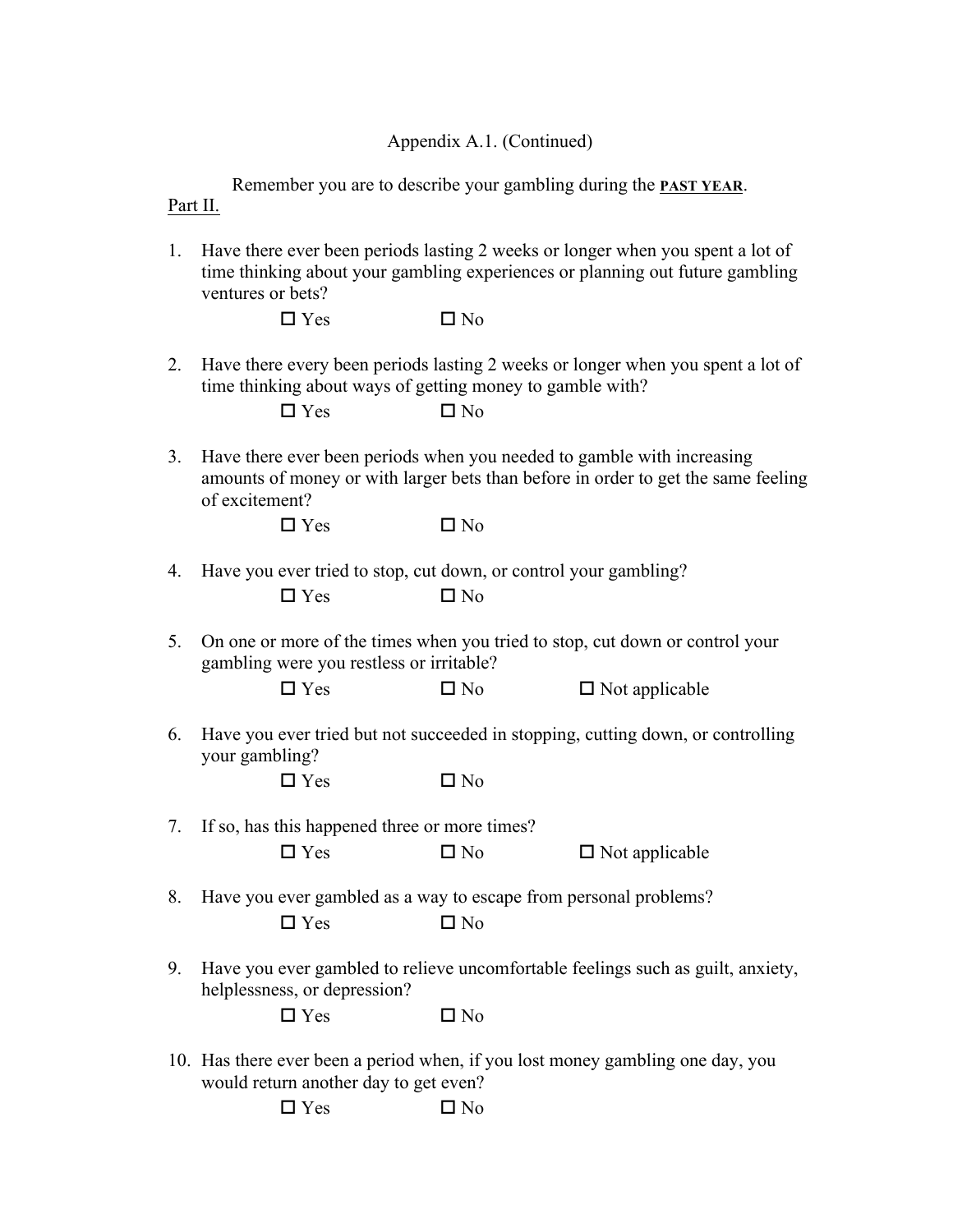Appendix A.1. (Continued)

11. Have you ever lied to family members, friends, or others about how much you gamble or how much money you lost on gambling?

|  | $\square$ Yes                                                                  | $\square$ No |                                                                                     |
|--|--------------------------------------------------------------------------------|--------------|-------------------------------------------------------------------------------------|
|  | 12. If so, has this happened 3 or more times?                                  |              |                                                                                     |
|  | $\Box$ Yes                                                                     | $\Box$ No    | $\Box$ Not applicable                                                               |
|  | family members or anyone else in order to pay for your gambling?<br>$\Box$ Yes | $\square$ No | 13. Have you ever written a bad check or taken money that didn't belong to you from |
|  | with any of your family members or friends?<br>$\Box$ Yes                      | $\square$ No | 14. Has gambling ever caused serious or repeated problems in your relationships     |
|  |                                                                                |              |                                                                                     |
|  | days of school, or your grades dropping?<br>$\Box$ Yes                         | $\Box$ No    | 15. Has your gambling cause you any problems in school, such as missing classes or  |
|  | miss out on an important job or career opportunity?                            |              | 16. Has your gambling ever caused you to lose a job, have trouble with your job, or |
|  | $\square$ Yes                                                                  | $\square$ No |                                                                                     |

17. Have you ever needed to ask family members or anyone else to loan you money or otherwise bail you out of a desperate money situation that was largely caused by your gambling?

 $\Box$  Yes  $\Box$  No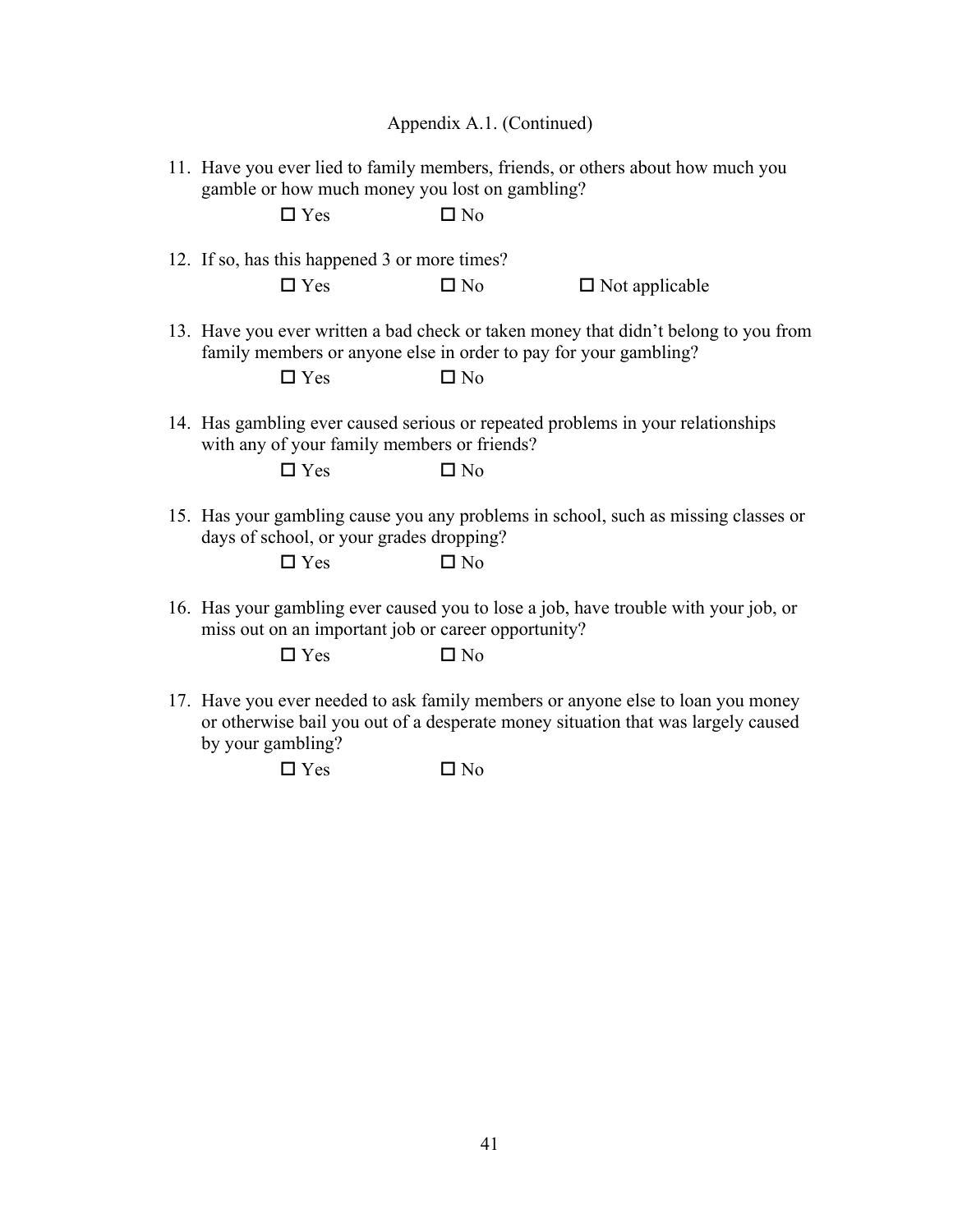# Appendix A.2. Barratt Impulsiveness Scale: 11<sup>th</sup> version (BIS-11).

**Directions**: People differ in the ways they act and think in different situations. This is a test to measure some of the ways in which you act and think. Read each statement carefully and **CIRCLE THE APPROPRIATE BOX** to the right of the statement. Answer quickly and honestly.

| Circle one answer for each                     | 1<br>Rarely/Never | 2<br>Occasionally | 3<br>Often | $\overline{\mathbf{4}}$<br><b>Almost</b><br><b>Always</b> |
|------------------------------------------------|-------------------|-------------------|------------|-----------------------------------------------------------|
| 1. I plan tasks carefully.                     | $\mathbf{1}$      | $\overline{2}$    | 3          | $\overline{\mathbf{4}}$                                   |
| 2. I do things without<br>thinking.            | $\mathbf{1}$      | $\boldsymbol{2}$  | 3          | $\overline{\mathbf{4}}$                                   |
| 3. I make up my mind<br>quickly.               | $\mathbf{1}$      | $\boldsymbol{2}$  | 3          | $\overline{\mathbf{4}}$                                   |
| 4. I am happy-go-lucky.                        | $\mathbf{1}$      | $\overline{2}$    | 3          | $\overline{\mathbf{4}}$                                   |
| 5. I don't "pay attention."                    | $\mathbf{1}$      | $\boldsymbol{2}$  | 3          | $\overline{\mathbf{4}}$                                   |
| 6. I have "racing" thoughts.                   | $\mathbf{1}$      | $\overline{2}$    | 3          | $\overline{\mathbf{4}}$                                   |
| 7. I plan trips well ahead of<br>time.         | $\mathbf{1}$      | $\boldsymbol{2}$  | 3          | $\overline{\mathbf{4}}$                                   |
| 8. I am self-controlled.                       | $\mathbf{1}$      | $\overline{2}$    | 3          | $\overline{\mathbf{4}}$                                   |
| 9. I concentrate easily.                       | $\mathbf{1}$      | $\boldsymbol{2}$  | 3          | $\overline{\mathbf{4}}$                                   |
| 10. I save regularly.                          | $\mathbf{1}$      | $\overline{2}$    | 3          | $\overline{\mathbf{4}}$                                   |
| 11. I "squirm" at plays or<br>lectures.        | $\mathbf{1}$      | $\boldsymbol{2}$  | 3          | $\overline{\mathbf{4}}$                                   |
| 12. I am a careful thinker.                    | $\mathbf{1}$      | $\boldsymbol{2}$  | 3          | $\overline{\mathbf{4}}$                                   |
| 13. I plan for job security.                   | $\mathbf{1}$      | $\overline{2}$    | 3          | $\overline{\mathbf{4}}$                                   |
| 14. I say things without<br>thinking.          | $\mathbf{1}$      | $\boldsymbol{2}$  | 3          | $\overline{\mathbf{4}}$                                   |
| 15. I like to think about<br>complex problems. | $\mathbf{1}$      | $\boldsymbol{2}$  | 3          | $\overline{\mathbf{4}}$                                   |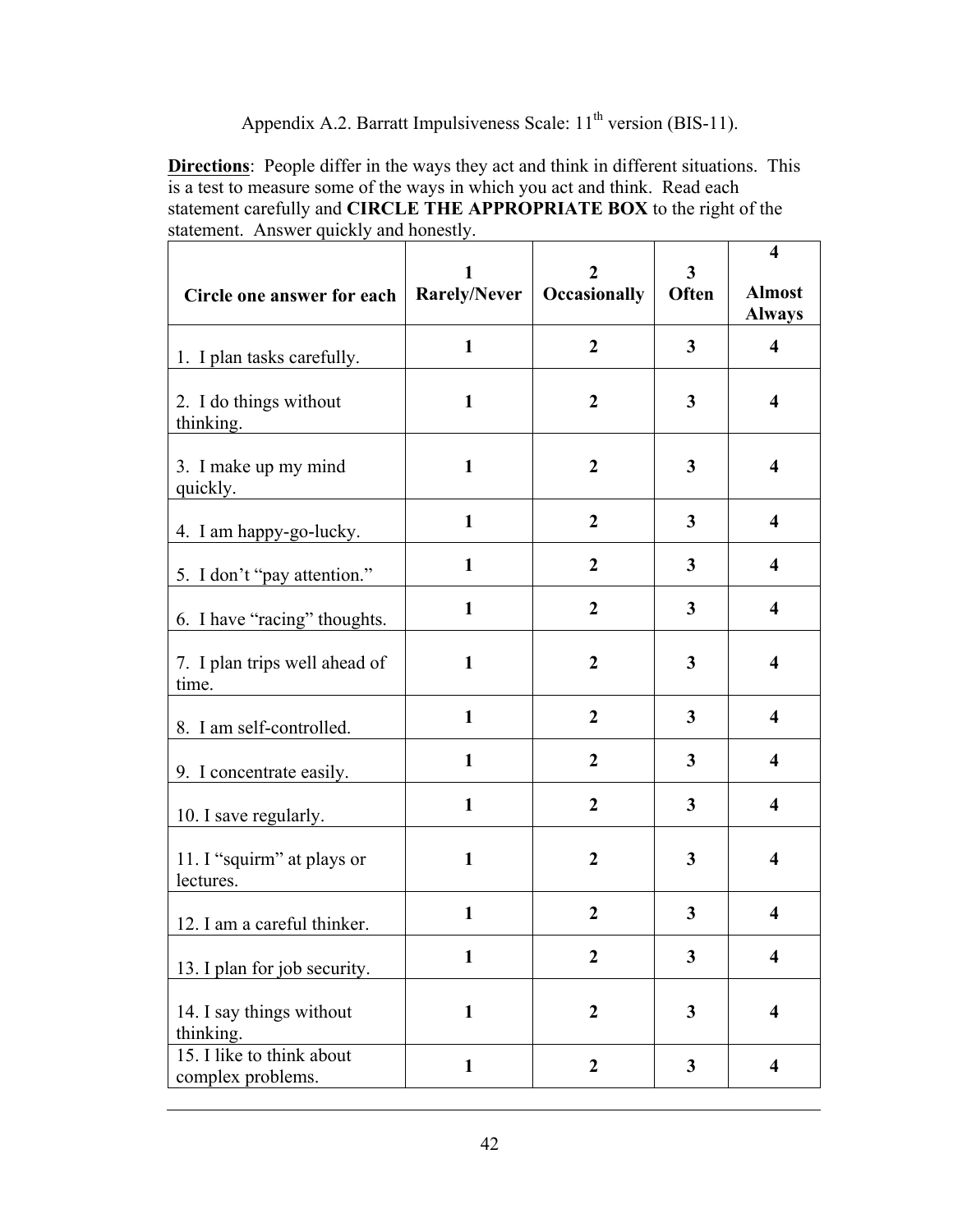Appendix A.2. (Continued)

| 16. I change jobs.                                          | $\mathbf{1}$ | $\overline{2}$   | 3            | $\overline{\mathbf{4}}$ |
|-------------------------------------------------------------|--------------|------------------|--------------|-------------------------|
| 17. I act "on impulse."                                     | $\mathbf{1}$ | $\boldsymbol{2}$ | 3            | $\overline{\mathbf{4}}$ |
| 18. I get easily bored when<br>solving thought problems.    | $\mathbf{1}$ | $\boldsymbol{2}$ | $\mathbf{3}$ | $\overline{\mathbf{4}}$ |
| 19. I act on the spur of the<br>moment.                     | $\mathbf{1}$ | $\boldsymbol{2}$ | 3            | $\overline{\mathbf{4}}$ |
| 20. I am a steady thinker.                                  | $\mathbf{1}$ | $\boldsymbol{2}$ | 3            | $\overline{\mathbf{4}}$ |
|                                                             |              |                  |              |                         |
| 21. I change where I live.                                  | $\mathbf{1}$ | $\boldsymbol{2}$ | 3            | $\overline{\mathbf{4}}$ |
| 22. I buy things on impulse.                                | $\mathbf{1}$ | $\overline{2}$   | 3            | $\overline{\mathbf{4}}$ |
| 23. I can only think about<br>one problem at a time.        | $\mathbf{1}$ | $\overline{2}$   | 3            | $\overline{\mathbf{4}}$ |
| 24. I change hobbies.                                       | $\mathbf{1}$ | $\overline{2}$   | 3            | $\overline{\mathbf{4}}$ |
| 25. I spend or charge more<br>than I earn.                  | $\mathbf{1}$ | $\boldsymbol{2}$ | 3            | $\overline{\mathbf{4}}$ |
| 26. I have outside thoughts<br>when thinking.               | $\mathbf{1}$ | $\overline{2}$   | 3            | $\overline{\mathbf{4}}$ |
| 27. I am more interested in<br>the present than the future. | $\mathbf{1}$ | $\boldsymbol{2}$ | 3            | $\overline{\mathbf{4}}$ |
| 28. I am restless at lectures<br>or talks.                  | $\mathbf{1}$ | $\boldsymbol{2}$ | 3            | $\overline{\mathbf{4}}$ |
| 29. I like puzzles.                                         | $\mathbf{1}$ | $\boldsymbol{2}$ | $\mathbf{3}$ | $\overline{\mathbf{4}}$ |
| 30. I plan for the future.                                  | $\mathbf{1}$ | $\boldsymbol{2}$ | 3            | $\overline{\mathbf{4}}$ |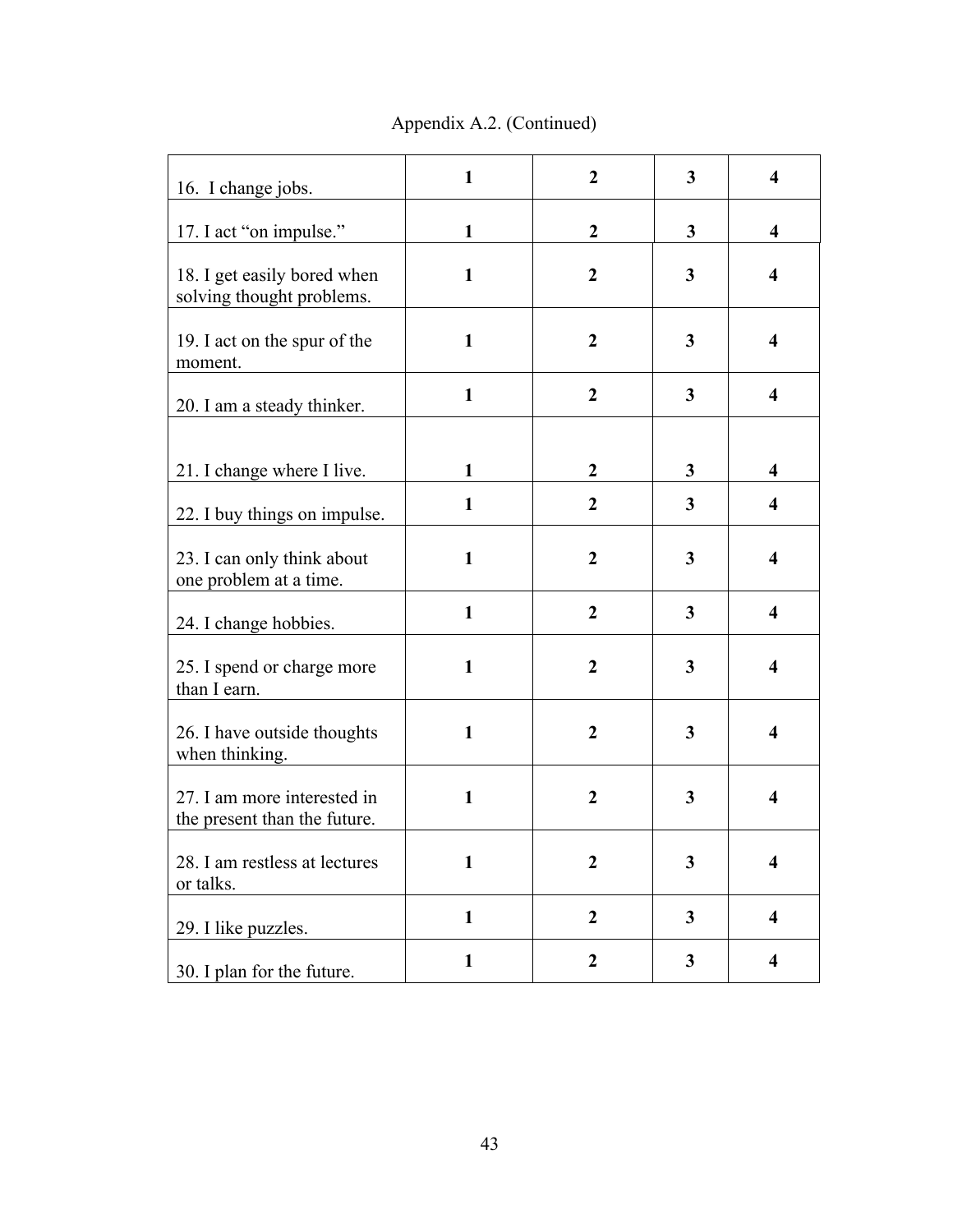Appendix A.3. Behavioral Inhibition/Behavioral Activation Scales (BIS/BAS).

INSTRUCTIONS: Each item of this questionnaire is a statement that a person may either agree or disagree with. For each item, indicate how much you agree with what the item says by circling a number 1, 2, 3, or 4. Choose only one response for each statement. Please be as accurate and as honest as you can be. Respond to each item as if it were the only item. That is, don't worry about being "consistent" in your responses. Choose from the following four response options.

| Circle the number that applies                                                                   | <b>Very</b><br>true<br>for<br>me | Somewha<br>t true for<br>me | Somewha<br>t false for<br>me | <b>Very</b><br>false<br>for me |
|--------------------------------------------------------------------------------------------------|----------------------------------|-----------------------------|------------------------------|--------------------------------|
| 1. A person's family is the most important<br>thing in life                                      | $\mathbf{1}$                     | $\overline{2}$              | 3                            | 4                              |
| 2. Even if something bad is about to happen to<br>me,<br>I rarely experience fear or nervousness | $\mathbf{1}$                     | $\overline{2}$              | 3                            | $\overline{4}$                 |
| 3. I go out of my way to get things I want                                                       | $\mathbf{1}$                     | $\overline{2}$              | 3                            | $\overline{4}$                 |
| 4. When I'm doing well at something, I love<br>to keep at it                                     | $\mathbf{1}$                     | $\overline{2}$              | 3                            | $\overline{4}$                 |
| 5. I'm always willing to try something new if<br>I think it will be fun                          | $\mathbf{1}$                     | $\overline{2}$              | 3                            | $\overline{4}$                 |
| 6. How I dress is important to me                                                                | $\mathbf{1}$                     | $\overline{2}$              | 3                            | $\overline{4}$                 |
| 7. When I get something I want, I feel excited<br>and energized                                  | $\mathbf{1}$                     | $\overline{2}$              | 3                            | 4                              |
| 8. Criticism or scolding hurts me quite a bit                                                    | $\mathbf{1}$                     | $\overline{2}$              | 3                            | 4                              |
| 9. When I want something, I usually go all-<br>out to get it                                     | $\mathbf{1}$                     | $\overline{2}$              | 3                            | $\overline{4}$                 |
| 10. I will often do things for no other reason<br>than that they might be fun                    | 1                                | $\overline{2}$              | 3                            | 4                              |
| 11. It's hard for me to find the time to do<br>things such as get a haircut                      | $\mathbf{1}$                     | $\overline{2}$              | 3                            | $\overline{4}$                 |
| 12. If I see a chance to get something I want I<br>move on it right away                         | $\mathbf{1}$                     | $\overline{2}$              | 3                            | $\overline{4}$                 |
| 13. I feel pretty worried or upset when I think<br>or know somebody is angry at me               | $\mathbf{1}$                     | $\overline{2}$              | 3                            | 4                              |
| 14. When I seen an opportunity for something<br>I like I get excited right away                  | $\mathbf{1}$                     | $\overline{2}$              | 3                            | 4                              |
| 15. I often act on the spur of the moment                                                        | 1                                | $\overline{2}$              | 3                            | 4                              |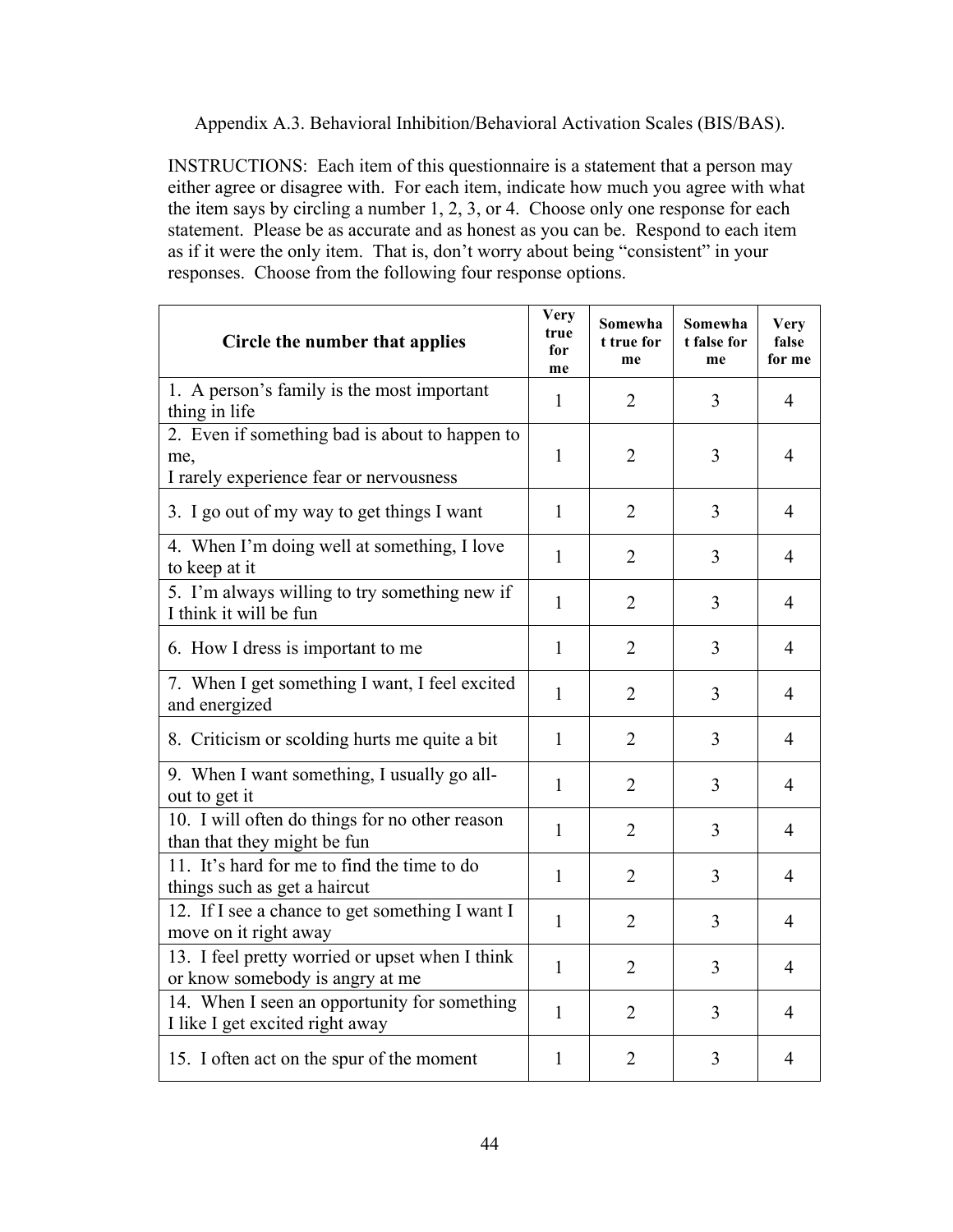| Circle the number that applies                                                             | <b>Very</b><br>true<br>for me | Somewhat<br>true for<br>me | Somewhat<br>false for<br>me | <b>Very</b><br>false<br>for me |
|--------------------------------------------------------------------------------------------|-------------------------------|----------------------------|-----------------------------|--------------------------------|
| 16. If I think something unpleasant is about<br>to happen I usually get pretty "worked up" | 1                             | 2                          | 3                           | 4                              |
| 17. I often wonder why people act the way<br>they do                                       | 1                             | $\overline{2}$             | 3                           | $\overline{4}$                 |
| 18. When good things happen to me, it<br>affects me strongly                               | 1                             | 2                          | 3                           | 4                              |
| 19. I feel worried when I think I have done<br>poorly at something important               | 1                             | $\overline{2}$             | 3                           | $\overline{4}$                 |
| 20. I crave excitement and new sensations                                                  | 1                             | $\overline{2}$             | 3                           | $\overline{4}$                 |
| 21 When I go after something I use a "no<br>holds barred" approach                         | 1                             | $\overline{2}$             | 3                           | 4                              |
| 22. I have very few fears compared to my<br>friends                                        | 1                             | $\mathcal{L}$              | 3                           | 4                              |
| 23. It would excite me to win a contest                                                    | 1                             | $\overline{2}$             | 3                           | $\overline{4}$                 |
| 24. I worry about making mistakes                                                          |                               | $\overline{2}$             | 3                           |                                |

Appendix A.3. (Continued)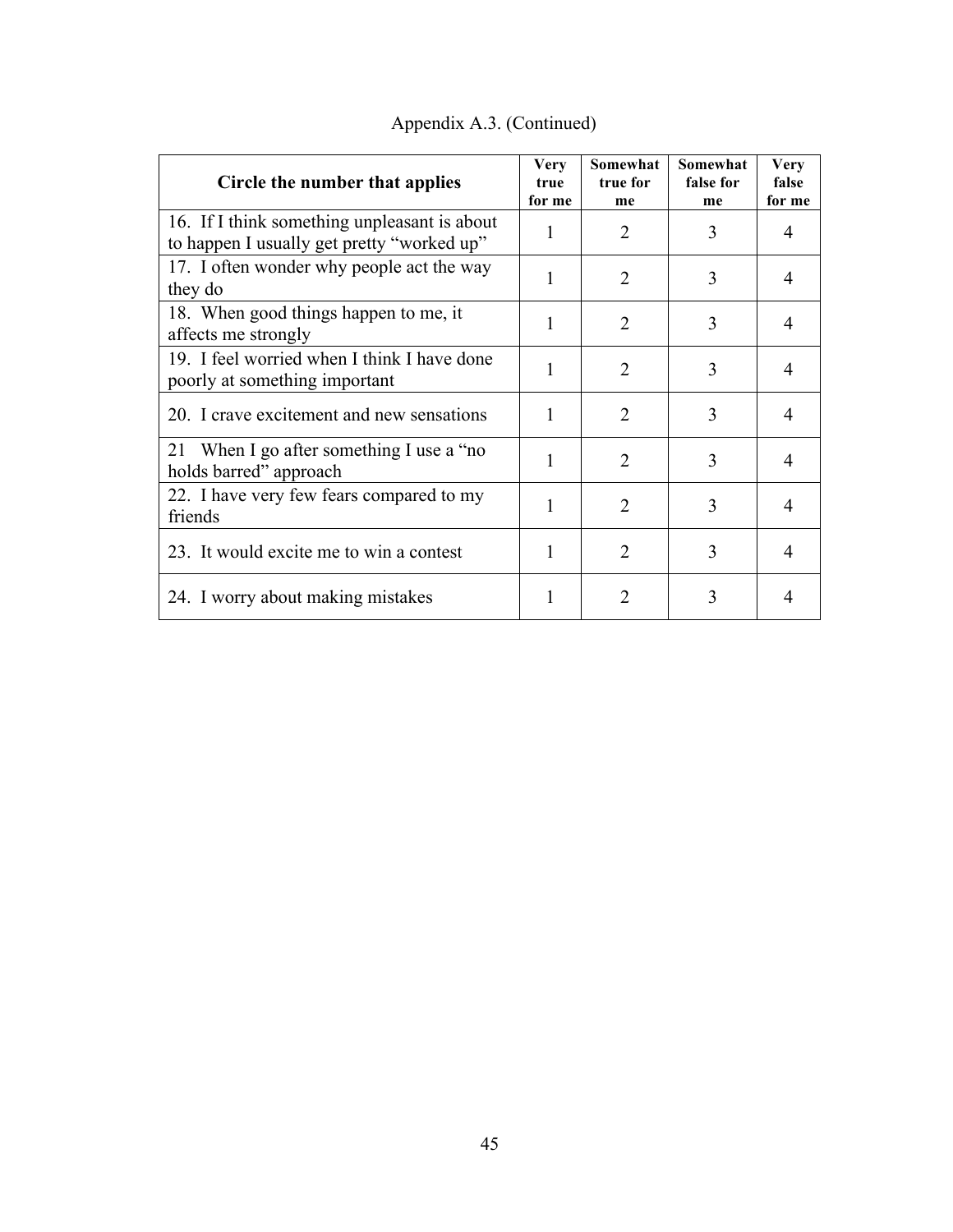# Appendix A.4. Sensation Seeking Scale: Form V (SSS).

DIRECTIONS: Each of the items below contains two choices A and B. Please indicate which of the choices most describes your likes or the way you feel. In some cases you may find items in which both choices describe your likes or feelings. In some cases you may find items in which you do not like either choice. In these cases mark the choice you dislike least. Do not leave any items blank.

It is important you respond to all the items with only one choice, **A or B**. We are interested only in your likes or feelings, not in how others feel about these things or how one is suppose to feel. There are no right or wrong answers as in other kinds of tests. Be frank and give your best honest appraisal of yourself.

# **Circle either A or B** for each item.

| 1. | I like "wild" uninhibited parties.                                         | $\mathbf{A}$ |
|----|----------------------------------------------------------------------------|--------------|
|    | I prefer quiet parties with good conversation.                             | B            |
|    |                                                                            |              |
| 2. | There are some movies I enjoy seeing a second or even third time.          | A            |
|    | I can't stand watching a movie that I've seen before.                      | B            |
|    |                                                                            |              |
| 3. | I often wish I could be a mountain climber.                                | $\mathbf{A}$ |
|    | I can't understand people who risk their necks climbing mountains.         | B            |
|    |                                                                            |              |
| 4. | I dislike all body odors.                                                  | $\mathbf{A}$ |
|    | I like some of the earthy body smells.                                     | B            |
|    |                                                                            |              |
| 5. | I get bored seeing the same old faces.                                     | $\mathbf{A}$ |
|    | I like the comfortable familiarity of everyday friends.                    | B            |
|    |                                                                            |              |
| 6, | I like to explore a strange city or section of town by myself, even if it  | $\mathbf{A}$ |
|    | means getting lost.                                                        |              |
|    | I prefer a guide when I am in a place I don't know very well.              | B            |
|    |                                                                            |              |
| 7. | I dislike people who do or say things just to shock or upset others.       | $\mathbf{A}$ |
|    | When you can predict almost everything a person will do and say he or      | B            |
|    | she must be a bore.                                                        |              |
|    |                                                                            |              |
| 8. | I usually don't enjoy a movie or play where I can predict what will happen | A            |
|    | in advance.                                                                |              |
|    | I don't mind watching a movie or play where I can predict what will        | B            |
|    | happen in advance.                                                         |              |
|    |                                                                            |              |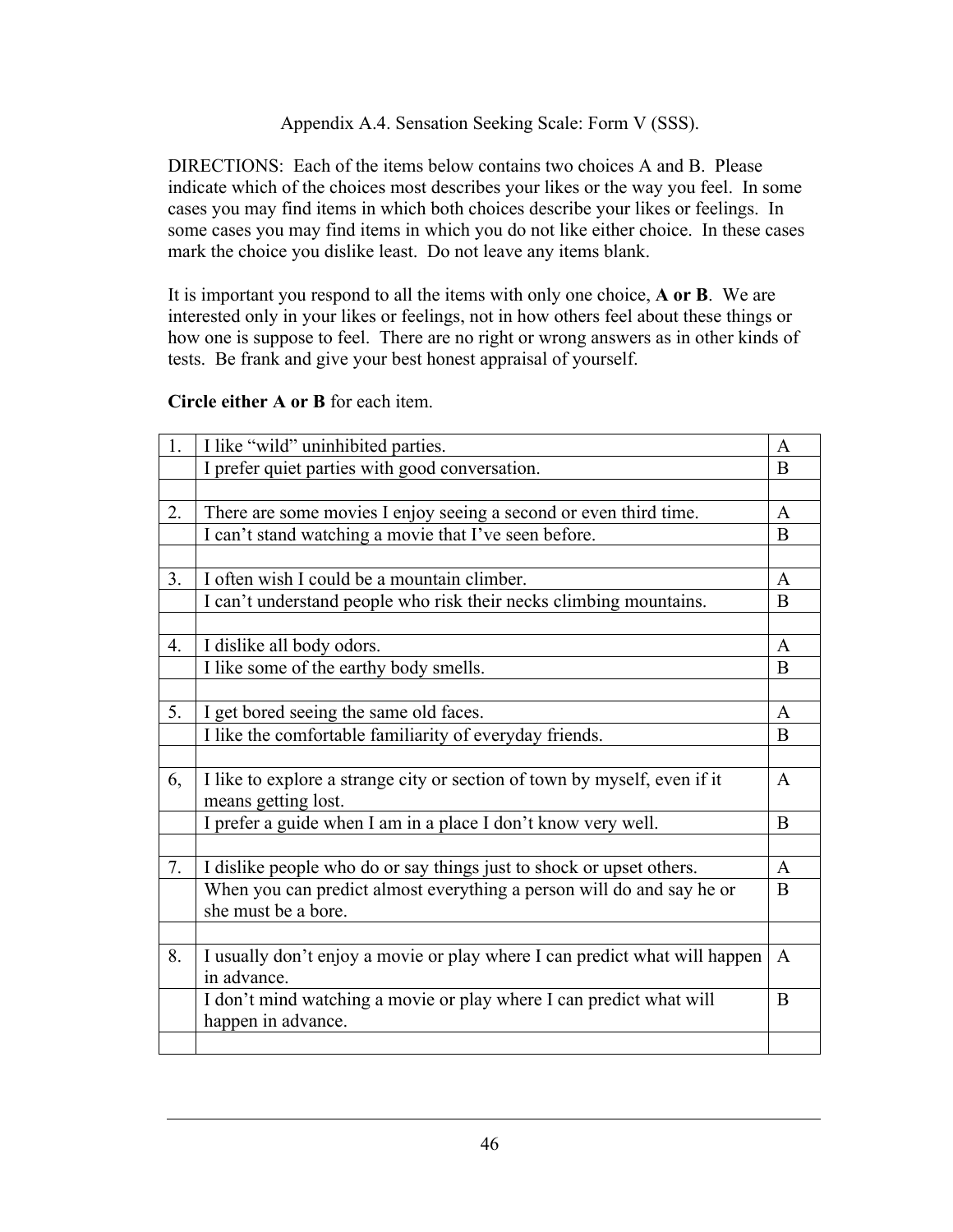| 9.  | I have tried marijuana or would like to.                                     | A            |
|-----|------------------------------------------------------------------------------|--------------|
|     | I would never smoke marijuana.                                               | B            |
|     |                                                                              |              |
| 10. | I would not like to try any drug which might produce strange and             | A            |
|     | dangerous effects on me.                                                     |              |
|     | I would like to try some of the drugs that produce hallucinations.           | B            |
|     |                                                                              |              |
| 11. | A sensible person avoids activities that are dangerous.                      | A            |
|     | I sometimes like to do things that are a little frightening.                 | B            |
|     |                                                                              |              |
|     | 12. I dislike people who are too easy about sex.                             | A            |
|     | I enjoy the company of people who are free and easy about sex                | B            |
|     |                                                                              |              |
| 13. | I find that stimulants make me uncomfortable.                                | A            |
|     | I often like to get high (drinking liquor or smoking marijuana).             | B            |
|     |                                                                              |              |
| 14. | I like to try new foods that I have never tasted before.                     | A            |
|     | I order the foods with which I am familiar so as to avoid disappointment     | B            |
|     | and unpleasantness.                                                          |              |
|     |                                                                              |              |
| 15. | I enjoy looking at home movies, videos or travel slides.                     | A            |
|     | Looking at someone's home movies or travel slides bores me tremendously      | B            |
|     |                                                                              |              |
|     | 16. I would like to take up the sport of water skiing.                       | A            |
|     | I would not like to take up water skiing.                                    | B            |
|     |                                                                              |              |
|     | 17. I would like to try surf board riding.                                   | $\mathbf{A}$ |
|     | I would not like to try surf board riding.                                   | B            |
|     |                                                                              |              |
| 18. | I would like to take off on a trip with no preplanned or definite routes     | A            |
|     | or timetable.                                                                |              |
|     | When I go on a trip, I like to plan my route and timetable fairly carefully. | B            |
|     |                                                                              |              |
| 19. | I prefer the "down to earth" kinds of people as friends.                     | $\mathbf{A}$ |
|     | I would like to make friends in some of the "far out" groups like artists    | B            |
|     | or "punks."                                                                  |              |
|     |                                                                              |              |
| 20. | I would not like to learn to fly an airplane.                                | A            |
|     | I would like to learn to fly an airplane.                                    | B            |
|     |                                                                              |              |

# Appendix A.4. (Continued)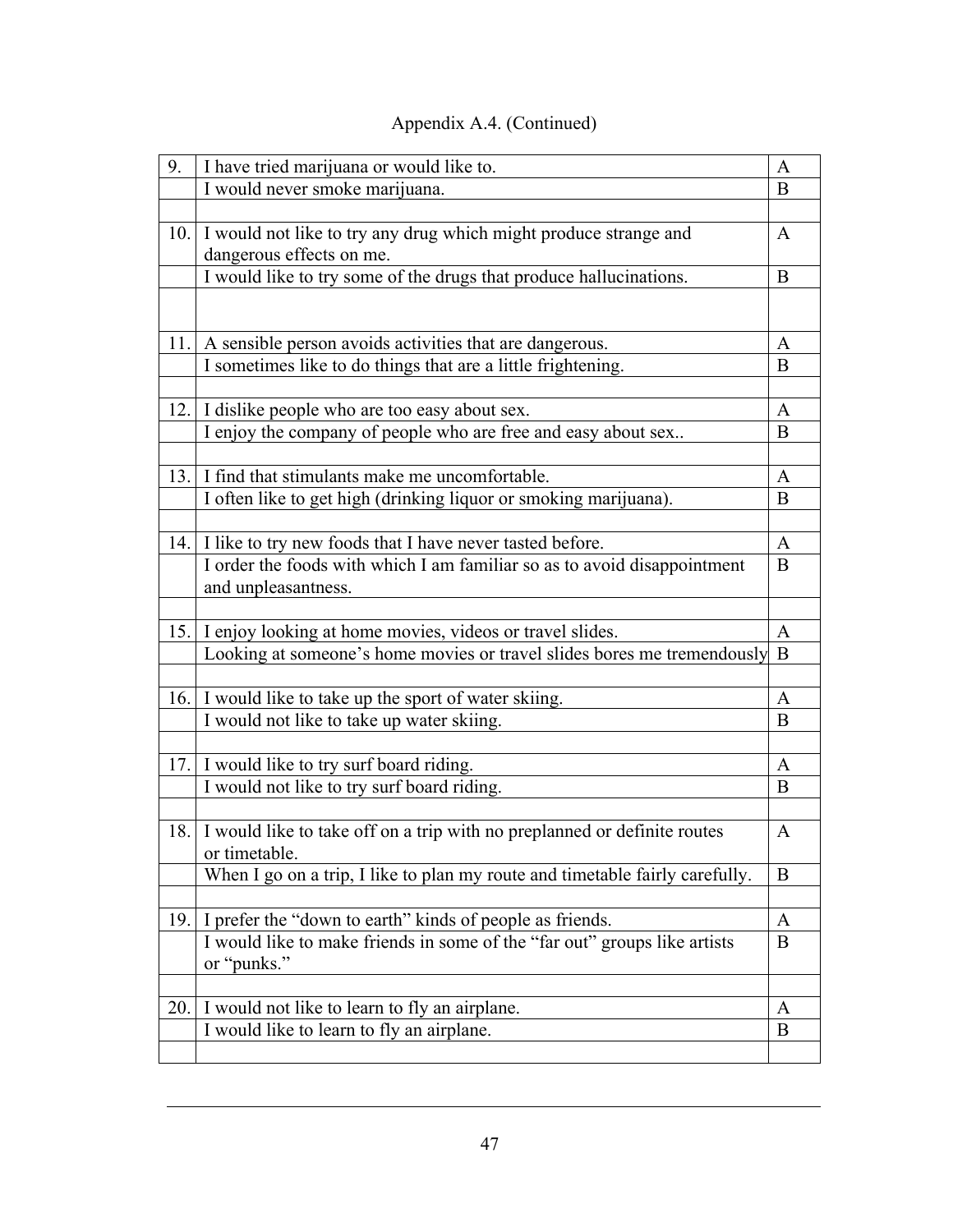| 21.1 | I prefer the surface of the water to the depths.                                         | A            |
|------|------------------------------------------------------------------------------------------|--------------|
|      | I would like to go scuba diving.                                                         | B            |
|      |                                                                                          |              |
| 22.  | I would like to meet some persons who are homosexual (men or women).                     | $\mathbf{A}$ |
|      | I say away from anyone I suspect of being gay or lesbian.                                | B            |
|      |                                                                                          |              |
|      | 23. I would like to try parachute jumping.                                               | A            |
|      | I would never want to try jumping out of a plane with or without a                       | B            |
|      | parachute.                                                                               |              |
|      |                                                                                          |              |
|      | 24. I prefer friends who are excitingly unpredictable.                                   | $\mathbf{A}$ |
|      | I prefer friends who are reliable and predictable.                                       | B            |
|      |                                                                                          |              |
| 25.  | I am not interested in experience for its own sake.                                      | $\mathbf{A}$ |
|      | I like to have new and exciting experiences and sensations even if they                  | B            |
|      | are a little frightening, unconventional, or illegal.                                    |              |
|      |                                                                                          |              |
| 26.  | The essence of good art is in its clarity, symmetry of form, and harmony                 | A            |
|      | of colors.                                                                               | B            |
|      | I often find beauty in the "clashing" colors and irregular forms of<br>modern paintings. |              |
|      |                                                                                          |              |
| 27.  | I enjoy spending time in the familiar surroundings of home.                              | A            |
|      | I get very restless if I stay around home for any length of time.                        | B            |
|      |                                                                                          |              |
| 28   | I like to dive off the high board.                                                       | $\mathbf{A}$ |
|      | I don't like the feeling I get standing on the high board (or I don't go near            | B            |
|      | it at all).                                                                              |              |
|      |                                                                                          |              |
|      | 29. I like to date persons who are physically exciting.                                  | A            |
|      | I like to date persons who share my values.                                              | B            |
|      |                                                                                          |              |
| 30.1 | Heavy drinking usually ruins a party because some people get loud                        | A            |
|      | and boisterous.                                                                          |              |
|      | Keeping the drinks full is the key to a good party.                                      | B            |
|      |                                                                                          |              |
| 31.  | The worst social sin is to be rude.                                                      | A            |
|      | The worst social sin is to be a bore.                                                    | B            |
|      |                                                                                          |              |
| 32.  | A person should have considerable sexual experience before marriage.                     | A            |
|      | It's better if two married people begin their sexual experience with                     | B            |
|      | each other.                                                                              |              |

# Appendix A.4. (Continued)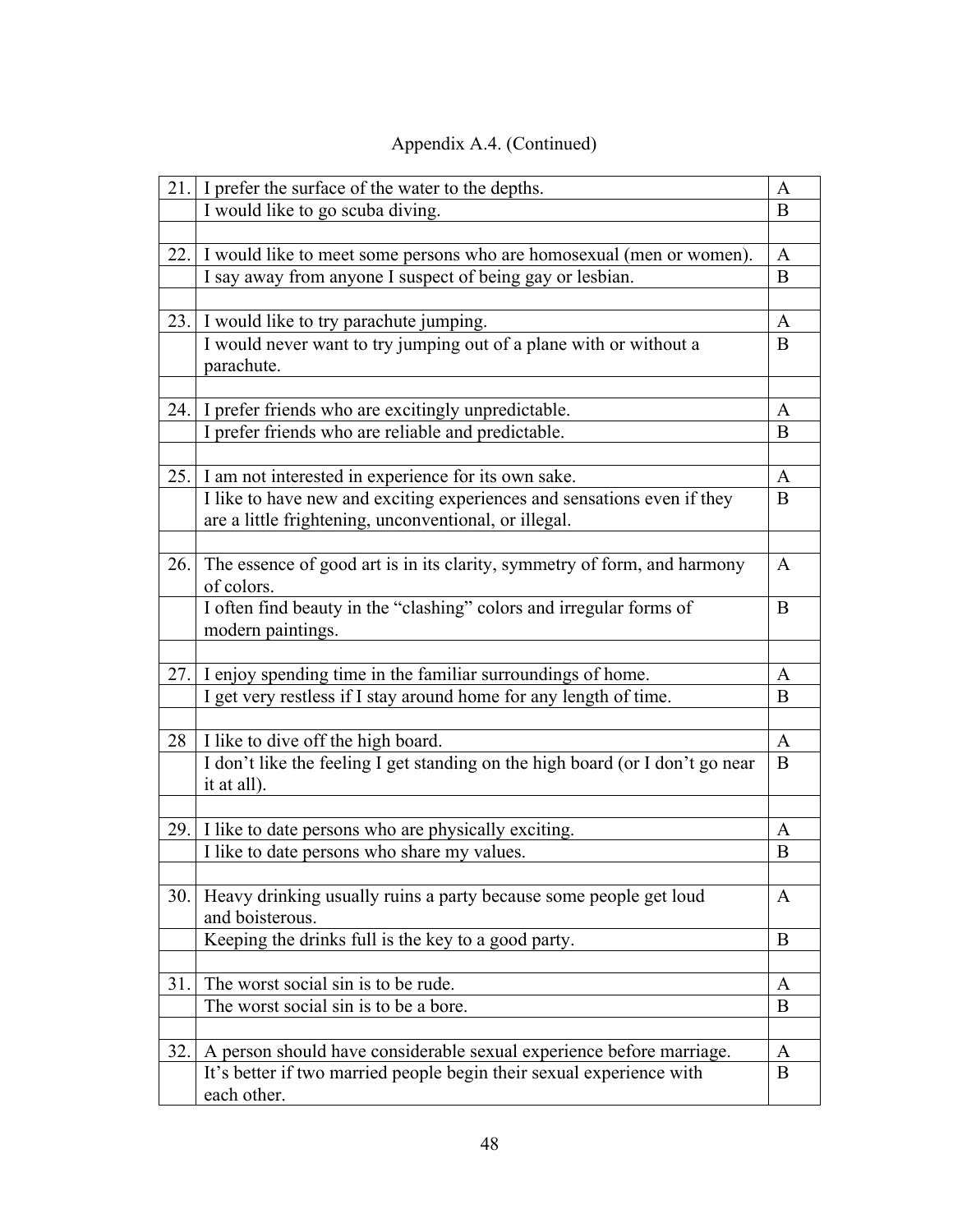# Appendix A.4. (Continued)

| 33.  | Even if I had the money, I would not care to associate with flighty rich<br>persons who travel around the world in pursuit of pleasures and new<br>experiences. | $\mathbf{A}$   |
|------|-----------------------------------------------------------------------------------------------------------------------------------------------------------------|----------------|
|      | If I had lots of money, I would spend much of my time traveling around the B<br>world in pursuit of pleasures and new experiences.                              |                |
|      |                                                                                                                                                                 |                |
|      | 34. I like people who are sharp and witty even if they sometimes insult others.                                                                                 | A              |
|      | I dislike people who have their fun at the expense of hurting the feelings<br>of others.                                                                        | B              |
|      |                                                                                                                                                                 |                |
| 35.1 | There is altogether too much portrayal of sex in movies.                                                                                                        | A              |
|      | I enjoy watching many of the "sexy" scenes in movies.                                                                                                           | B              |
|      |                                                                                                                                                                 |                |
| 36.  | I feel best after taking a couple of drinks.                                                                                                                    | $\mathbf{A}$   |
|      | Something is wrong with people who need liquor to feel good.                                                                                                    | B              |
|      |                                                                                                                                                                 |                |
| 37.  | People should dress according to some standard of taste, neatness and<br>style.                                                                                 | $\overline{A}$ |
|      | People should dress in individual ways even if the effects are sometimes<br>strange.                                                                            | B              |
|      |                                                                                                                                                                 |                |
| 38.  | Sailing long distances in small sailing crafts is foolhardy.                                                                                                    | $\mathbf{A}$   |
|      | I would like to sail a long distance in a small but seaworthy sailing craft.                                                                                    | B              |
| 39.  | I have no patience with dull or boring persons.                                                                                                                 | A              |
|      | I find something interesting in almost every person I talk to.                                                                                                  | B              |
|      |                                                                                                                                                                 |                |
| 40.  | Skiing down a high mountain slope is a good way to end up on crutches.                                                                                          | A              |
|      | I think I would enjoy the sensations of skiing very fast down a high<br>mountain slope.                                                                         | $\overline{B}$ |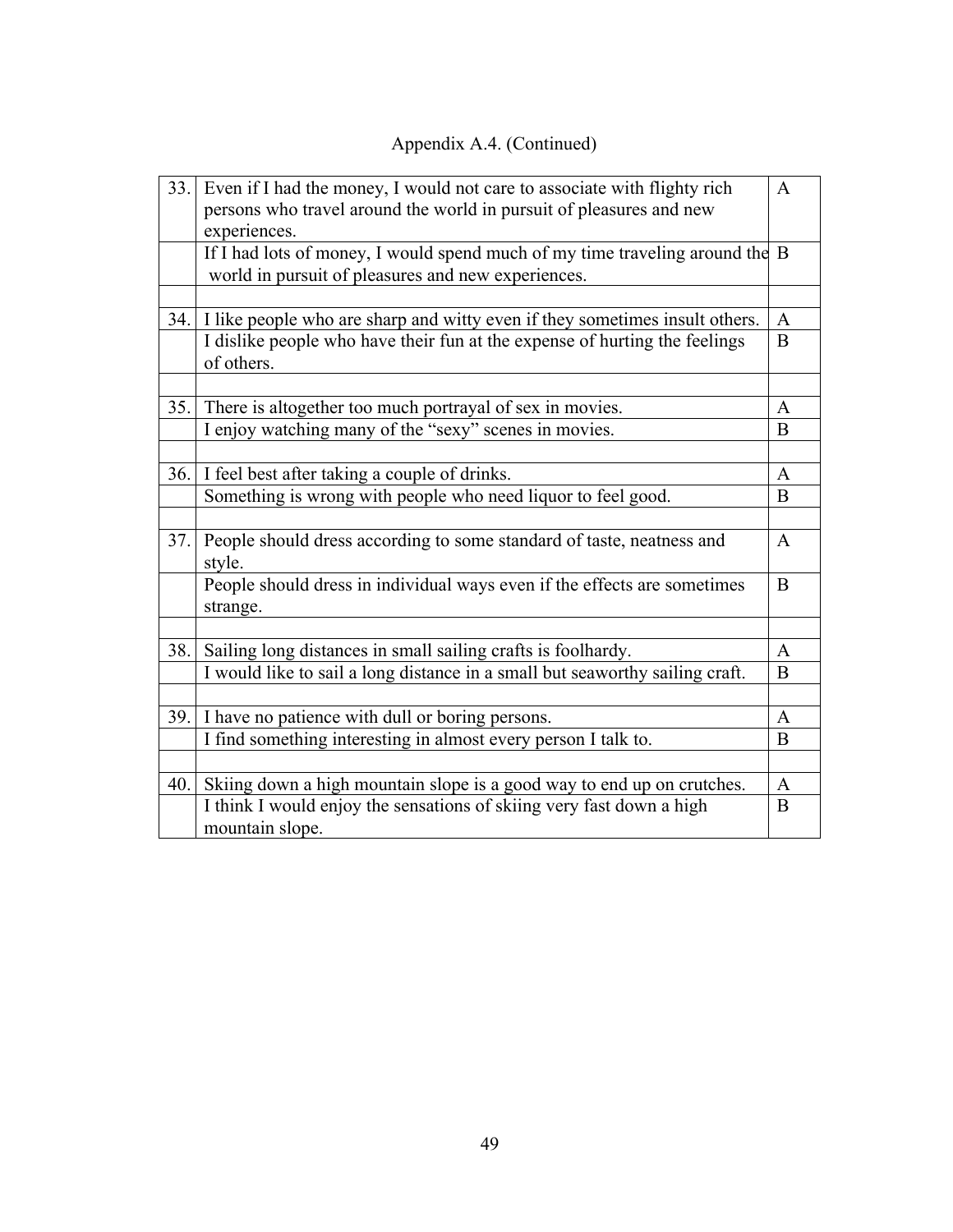# Appendix A.5. Sensitivity to Punishment and Sensitivity to Reward Questionnaire (SPSRQ).

Please circle the answer (NO or YES) that best describes you. Please answer every question.

| 1. Do you often refrain from doing something because you are<br>afraid of it being illegal?                                                             | N <sub>O</sub> | <b>YES</b> |
|---------------------------------------------------------------------------------------------------------------------------------------------------------|----------------|------------|
| 2. Does the good prospect of obtaining money motivate you<br>strongly to do some things?                                                                | N <sub>O</sub> | <b>YES</b> |
| 3. Do you prefer not to ask for something when you are not sure<br>you will obtain it?                                                                  | NO             | <b>YES</b> |
| 4. Are you frequently encouraged to act by the possibility of being<br>valued in your work, in your studies, with your friends, or with<br>your family? | N <sub>O</sub> | <b>YES</b> |
| 5. Are you often afraid of new or unexpected situations?                                                                                                | N <sub>O</sub> | <b>YES</b> |
| 6. Do you often meet people that you find physically attractive?                                                                                        | NO             | <b>YES</b> |
| 7. Is it difficult for you to telephone someone you do not know?                                                                                        | N <sub>O</sub> | <b>YES</b> |
| 8. Do you like to take drugs because of the please you get form<br>them?                                                                                | N <sub>O</sub> | <b>YES</b> |
| 9. Do you often renounce your rights when you know you can<br>avoid a quarrel with a person or an organization?                                         | N <sub>O</sub> | <b>YES</b> |
| 10. Do you often do things to be praised?                                                                                                               | N <sub>O</sub> | <b>YES</b> |
| 11. As a child were you troubled by punishments at home or in<br>school?                                                                                | N <sub>O</sub> | YES        |
| 12. Do you like being the center of attention at a party or a social<br>meeting?                                                                        | N <sub>O</sub> | <b>YES</b> |
| 13. In tasks that you are not prepared for, do you attach great<br>importance to the possibility of failure?                                            | N <sub>O</sub> | <b>YES</b> |
| 14. Do you spend a lot of your time on obtaining a good image?                                                                                          | N <sub>O</sub> | <b>YES</b> |
| 15. Are you easily discouraged in difficult situations?                                                                                                 | NO             | <b>YES</b> |
| 16. Do you need people to show their affection for you all the<br>time?                                                                                 | NO             | <b>YES</b> |
| 17. Are you a shy person?                                                                                                                               | N <sub>O</sub> | <b>YES</b> |
| 18. When you are in a group, do you try to make your opinions the<br>most intelligent or the funniest?                                                  | N <sub>O</sub> | YES        |
| 19. Whenever possible, do you avoid demonstrating your skills for<br>fear of being embarrassed?                                                         | NO             | <b>YES</b> |
| 20. Do you often take the opportunity to pick up people you find<br>attractive?                                                                         | N <sub>O</sub> | <b>YES</b> |
| 21. When you are with a group do you have difficulties selecting a<br>good topic to talk about?                                                         | NO             | <b>YES</b> |
| 22. As a child, did you do a lot of things to get people's approval?                                                                                    | N <sub>O</sub> | <b>YES</b> |
| 23. Is it often difficult for you to fall asleep when you think about<br>things you have done or must do?                                               | NO             | YES        |
| 24. Does the possibility of social advancement move you to<br>action, even if this involves not playing fair?                                           | NO             | <b>YES</b> |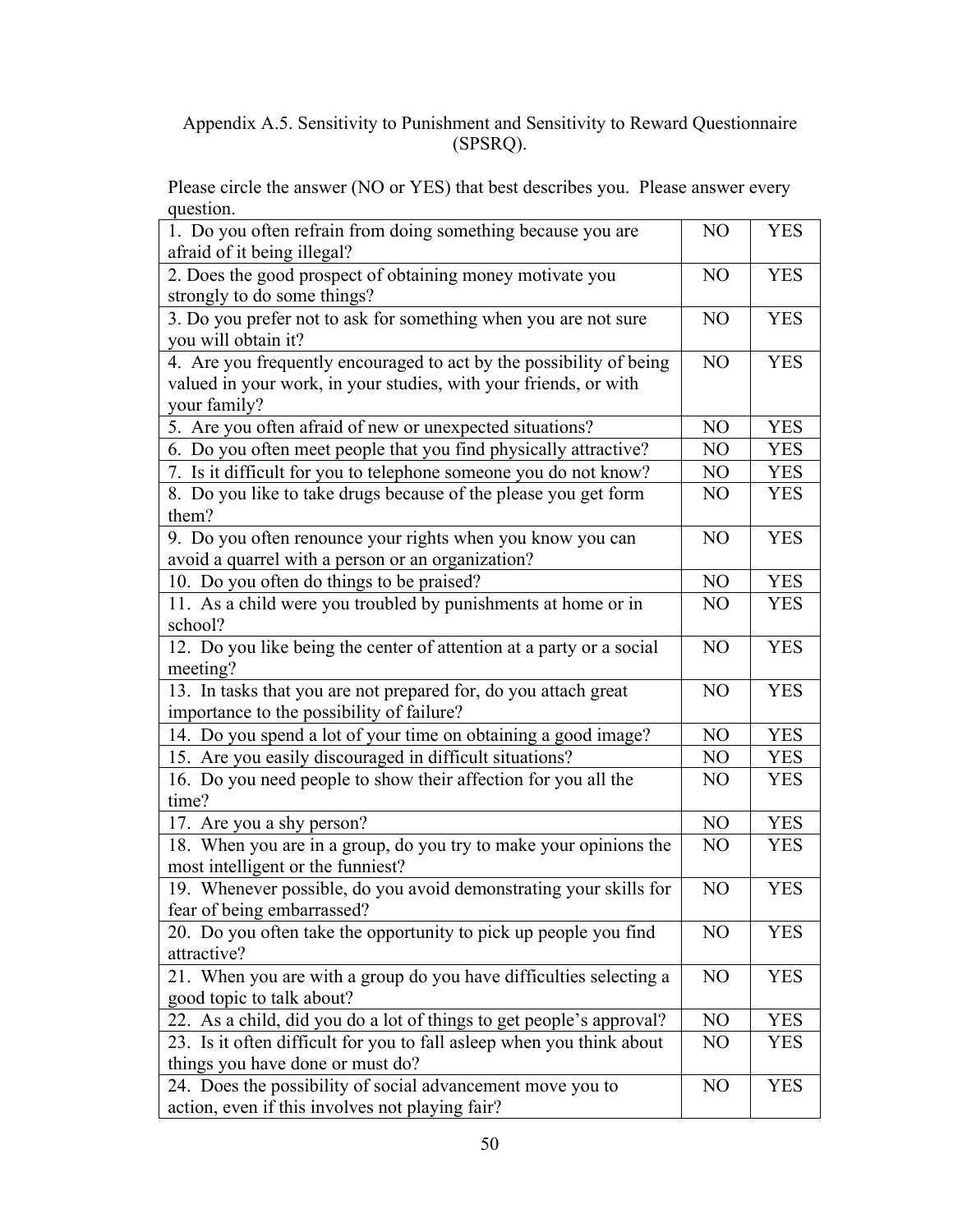| 25. Do you think a lot before complaining in a restaurant if your                                                             | N <sub>O</sub> | <b>YES</b> |
|-------------------------------------------------------------------------------------------------------------------------------|----------------|------------|
| meal is not well prepared?<br>26. Do you generally give preference to those activities that imply<br>an immediate gain?       | N <sub>O</sub> | <b>YES</b> |
| 27. Would you be bothered if you had to return to a store when<br>you noticed you were given the wrong change?                | N <sub>O</sub> | <b>YES</b> |
| 28. Do you often have trouble resisting the temptation of doing<br>forbidden things?                                          | N <sub>O</sub> | <b>YES</b> |
| 29. Whenever you can, do you avoid going to unknown places?                                                                   | N <sub>O</sub> | <b>YES</b> |
| 30. Do you like to compete and do everything you can to win?                                                                  | N <sub>O</sub> | <b>YES</b> |
| 31. Are you often worried by things you said or did?                                                                          | NO             | <b>YES</b> |
| 32. Is it easy for you to associate tastes and smells to very pleasant<br>events?                                             | N <sub>O</sub> | <b>YES</b> |
| 33. Would it be difficult for you to ask your boss for a raise (salary<br>increase)?                                          | N <sub>O</sub> | <b>YES</b> |
| 34. Are there a large number of objects or sensations that remind<br>you of pleasant events?                                  | N <sub>O</sub> | <b>YES</b> |
| 35. Do you generally try to avoid speaking publically?                                                                        | N <sub>O</sub> | <b>YES</b> |
| 36. When you start to play with a slot machine, is it often difficult<br>for you to stop?                                     | N <sub>O</sub> | <b>YES</b> |
| 37. Do you, on a regular basis, think that you could do more things<br>if it was not for your insecurity or fear?             | N <sub>O</sub> | <b>YES</b> |
| 38. Do you sometimes do things for quick gains?                                                                               | N <sub>O</sub> | <b>YES</b> |
| 39. Comparing yourself to people you know, are you afraid of<br>many things?                                                  | N <sub>O</sub> | <b>YES</b> |
| 40. Does your attention easily stray form your work in the<br>presence of an attractive stranger?                             | N <sub>O</sub> | <b>YES</b> |
| 41. Do you often find yourself worrying about things to the extent<br>that performance of intellectual abilities is impaired? | N <sub>O</sub> | <b>YES</b> |
| 42. Are you interested in money to the point of being able to do<br>risky jobs?                                               | N <sub>O</sub> | <b>YES</b> |
| 43. Do you often refrain from doing something you like in order<br>not to be rejected or disapproved of by others?            | N <sub>O</sub> | <b>YES</b> |
| 44. Do you like to put competitive ingredients in all of your<br>activities?                                                  | NO             | <b>YES</b> |
| 45. Generally do you pay more attention to threats than to pleasant<br>events?                                                | N <sub>O</sub> | <b>YES</b> |
| 46. Would you like to be a socially powerful person?                                                                          | N <sub>O</sub> | <b>YES</b> |
| 47. Do you often refrain from doing something because of your<br>fear of being embarrassed?                                   | N <sub>O</sub> | <b>YES</b> |
| 48. Do you like displaying your physical abilities even though this<br>may involve danger?                                    | N <sub>O</sub> | <b>YES</b> |

# Appendix A.5. (Continued)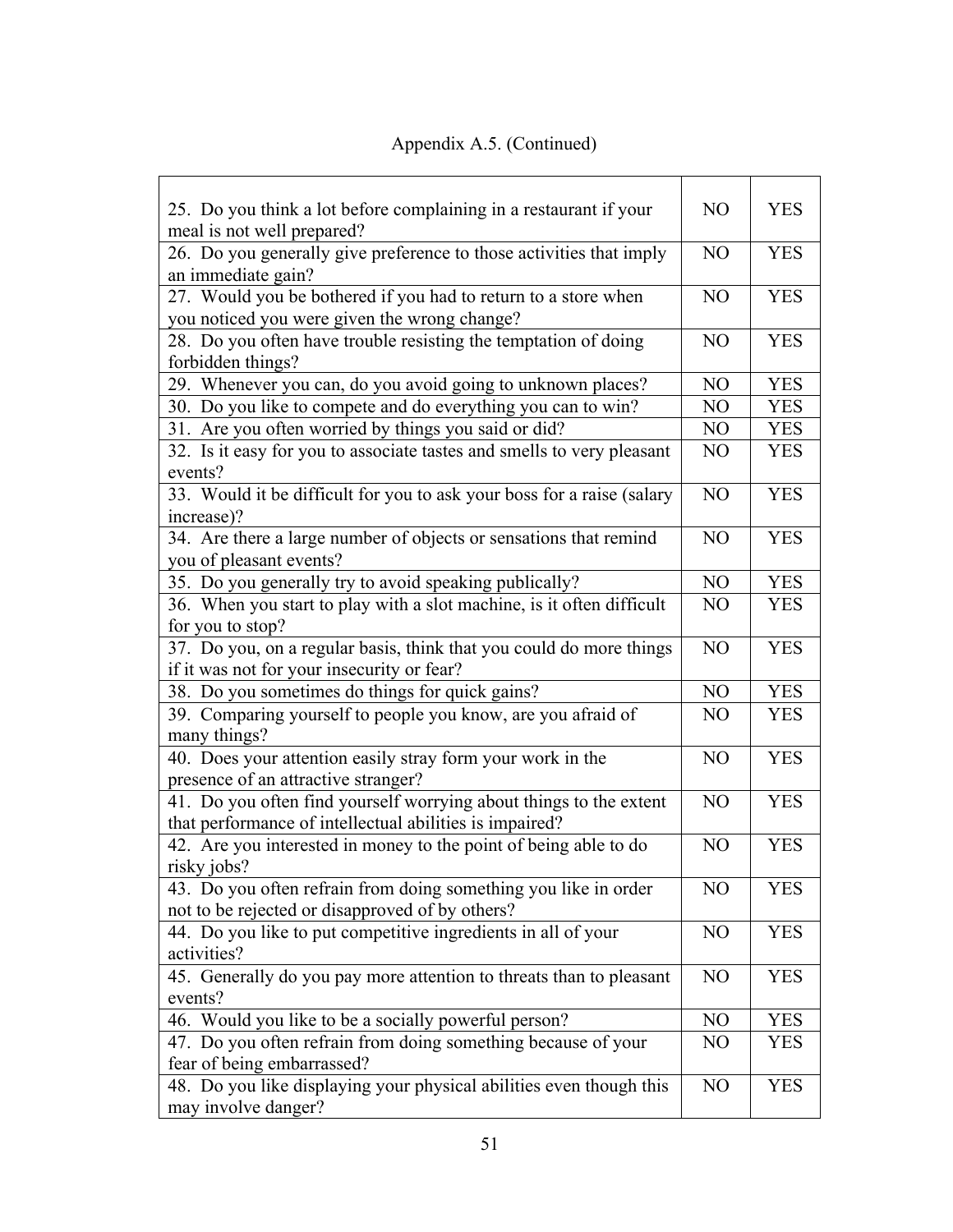Appendix A.6. Padua Inventory (PI).

Instructions: The following statements refer to thoughts and behaviors which may occur to everyone in everyday life. For each statement, choose the reply which best seems to fit you and the degree of disturbance which such thoughts or behaviors may create. Rate your replies as follows:

- 0- not at all
- 1- a little
- 2- quite a lot
- 3- a lot
- 4- very much

| 1. I feel my hands are dirty when I touch money.                             | $\boldsymbol{0}$ | 1            | $\overline{2}$ | 3                       | $\overline{4}$ |
|------------------------------------------------------------------------------|------------------|--------------|----------------|-------------------------|----------------|
| 2. I think even slight contact with bodily secretions (perspiration, saliva, | $\theta$         | $\mathbf{1}$ | $\overline{2}$ | 3                       | $\overline{4}$ |
| urine etc.) may contaminate my clothes or somehow harm me.                   |                  |              |                |                         |                |
| 3. I find it difficult to touch an object when I know it has been touched by | $\theta$         | 1            | $\overline{2}$ | 3                       | $\overline{4}$ |
| strangers or by certain people.                                              |                  |              |                |                         |                |
| 4. I find it difficult to touch an object when I know it has been touched by | $\overline{0}$   | $\mathbf{1}$ | $\overline{2}$ | 3                       | $\overline{4}$ |
| strangers or by certain people.                                              |                  |              |                |                         |                |
| 5. I avoid using public toilets because I am afraid of disease and           | $\overline{0}$   | 1            | $\overline{2}$ | $\overline{3}$          | $\overline{4}$ |
| contamination.                                                               |                  |              |                |                         |                |
| 6. I avoid using public telephones because I am afraid of contagion and      | $\overline{0}$   | 1            | $\overline{2}$ | $\overline{3}$          | $\overline{4}$ |
| disease.                                                                     |                  |              |                |                         |                |
| 7. I wash my hands more often and longer than necessary.                     | $\mathbf{0}$     | $\mathbf{1}$ | $\overline{2}$ | 3                       | $\overline{4}$ |
| 8. I sometimes have to wash or clean myself simply because I think I may     | $\mathbf{0}$     | $\mathbf{1}$ | $\overline{2}$ | $\overline{3}$          | $\overline{4}$ |
| be dirty or 'contaminated'.                                                  |                  |              |                |                         |                |
| 9. If I touch something I think is 'contaminated' I immediately have to      | $\theta$         | $\mathbf{1}$ | $\overline{2}$ | $\overline{3}$          | $\overline{4}$ |
| wash or clean myself.                                                        |                  |              |                |                         |                |
| 10. If an animal touches me, I feel dirty and immediately have to wash       | $\overline{0}$   | 1            | $\overline{2}$ | 3                       | $\overline{4}$ |
| myself or change my clothing.                                                |                  |              |                |                         |                |
| 11. When doubts and worries come to mind, I cannot rest until I have         | $\theta$         | $\mathbf{1}$ | $\overline{2}$ | $\overline{3}$          | $\overline{4}$ |
| talked them over with a reassuring person.                                   |                  |              |                |                         |                |
| 12. When I talk I tend to repeat the same things and the same sentences      | $\theta$         | $\mathbf{1}$ | $\overline{2}$ | 3                       | $\overline{4}$ |
| several times.                                                               |                  |              |                |                         |                |
| 13. I tend to ask people to repeat the same things to me several times       | $\theta$         | $\mathbf{1}$ | $\overline{2}$ | 3                       | $\overline{4}$ |
| consecutively, even though I did understand what they said the first time.   |                  |              |                |                         |                |
| 14. I feel obliged to follow a particular order in dressing, undressing and  | $\theta$         | $\mathbf{1}$ | $\overline{2}$ | 3                       | $\overline{4}$ |
| washing myself.                                                              |                  |              |                |                         |                |
| 15. Before I go to sleep I have to do certain things in a certain order.     | $\theta$         | $\mathbf{1}$ | $\overline{2}$ | 3                       | $\overline{4}$ |
| 16. Before going to bed I have to hang up or fold my clothes in a special    | $\theta$         | 1            | $\overline{2}$ | 3                       | $\overline{4}$ |
| way.                                                                         |                  |              |                |                         |                |
| 17. I feel I have to repeat certain numbers for no reason.                   | $\boldsymbol{0}$ | $\mathbf{1}$ | $\overline{2}$ | $\overline{3}$          | $\overline{4}$ |
| 18. I have to do things several times before I think they are properly done. | $\theta$         | $\mathbf{1}$ | $\overline{2}$ | $\overline{\mathbf{3}}$ | $\overline{4}$ |
| 19. I tend to keep checking on things more often than necessary.             | $\boldsymbol{0}$ | $\mathbf{1}$ | $\overline{2}$ | $\overline{3}$          | $\overline{4}$ |
| 20. I check and recheck gas and water taps and light switches after          | $\theta$         | 1            | $\overline{2}$ | $\overline{3}$          | $\overline{4}$ |
| turning them off.                                                            |                  |              |                |                         |                |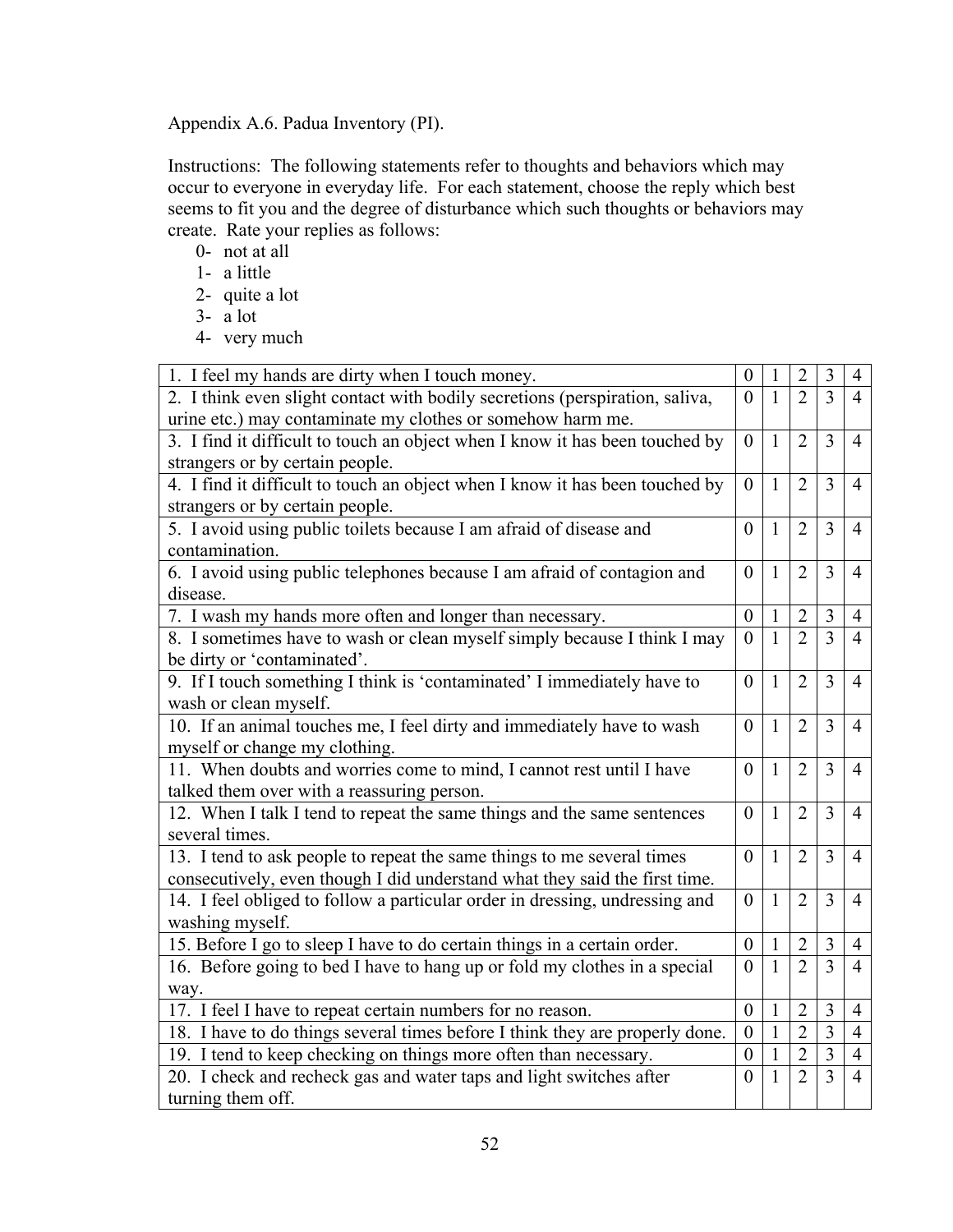# Appendix A.6. (Continued)

| 21. I return home to check doors, windows, drawers, etc., to make sure<br>they are properly shut.                                                  | $\theta$         | 1            | $\overline{2}$ | 3                       | 4              |
|----------------------------------------------------------------------------------------------------------------------------------------------------|------------------|--------------|----------------|-------------------------|----------------|
| 22. I keep checking forms, documents, checks etc. in detail, to make sure<br>I have filled them out correctly.                                     | $\mathbf{0}$     | $\mathbf{1}$ | $\overline{2}$ | 3                       | 4              |
| 23. I keep on going back to see that matches, cigarettes etc. are properly<br>extinguished.                                                        | $\overline{0}$   | $\mathbf{1}$ | $\overline{2}$ | 3                       | $\overline{4}$ |
| 24. When I handle money I count and recount it several times.                                                                                      | $\theta$         | 1            | $\overline{2}$ | 3                       | $\overline{4}$ |
| 25. I check letters many times before posting them.                                                                                                | $\theta$         | $\mathbf{1}$ | $\overline{2}$ | $\overline{3}$          | $\overline{4}$ |
| 26. I find it difficult to make decisions, even about unimportant matters.                                                                         | $\boldsymbol{0}$ | 1            | $\overline{2}$ | $\overline{\mathbf{3}}$ | $\overline{4}$ |
| 27. Sometimes I am not sure I have done things which in fact I know I<br>have done.                                                                | $\overline{0}$   | 1            | $\overline{2}$ | $\overline{3}$          | $\overline{4}$ |
| 28. I have the impression that I will never be able to explain things<br>clearly, especially when talking about important matters that involve me. | $\theta$         | $\mathbf{1}$ | $\overline{2}$ | 3                       | $\overline{4}$ |
| 29. After doing something carefully, I still have the impression I have<br>either done it badly or not finished it.                                | $\mathbf{0}$     | 1            | $\overline{2}$ | 3                       | $\overline{4}$ |
| 30. I am sometimes late because I keep on doing certain things more<br>often than necessary.                                                       | $\theta$         | $\mathbf{1}$ | $\overline{2}$ | 3                       | $\overline{4}$ |
| 31. I invent doubts and problems about most of the things I do.                                                                                    | $\boldsymbol{0}$ | 1            | $\overline{2}$ | 3                       | $\overline{4}$ |
| 32. When I start thinking of certain things, I become obsessed with them.                                                                          | $\overline{0}$   | $\mathbf{1}$ | $\overline{2}$ | $\overline{3}$          | $\overline{4}$ |
| 33. Unpleasant thoughts come into my mind against my will and I cannot<br>get rid of them.                                                         | $\boldsymbol{0}$ | $\mathbf{1}$ | $\overline{2}$ | $\overline{3}$          | $\overline{4}$ |
| 34. Obscene or dirty words come into my mind and I cannot get rid of<br>them.                                                                      | $\theta$         | $\mathbf{1}$ | $\overline{2}$ | 3                       | $\overline{4}$ |
| 35. My brain constantly goes its own way and I find it difficult to attend<br>to what is happening around me.                                      | $\overline{0}$   | 1            | $\overline{2}$ | 3                       | $\overline{4}$ |
| 36. I imagine catastrophic consequences as a result of absent-mindedness<br>or minor errors which I make.                                          | $\overline{0}$   | $\mathbf{1}$ | $\overline{2}$ | 3                       | $\overline{4}$ |
| 37. I think or worry at length about having hurt someone without<br>knowing it.                                                                    | $\theta$         | 1            | $\overline{2}$ | 3                       | $\overline{4}$ |
| 38. When I hear about a disaster, I think it is somehow my fault.                                                                                  | $\boldsymbol{0}$ | $\mathbf{1}$ | $\overline{2}$ | 3                       | 4              |
| 39. I sometimes worry at length for no reason that I have hurt myself or<br>have some disease                                                      | $\theta$         | $\mathbf{1}$ | $\overline{2}$ | $\overline{3}$          | $\overline{4}$ |
| 40. I sometimes start counting objects for no reason.                                                                                              | $\boldsymbol{0}$ | $\mathbf{1}$ | $\overline{2}$ | 3                       | 4              |
| 41. I feel I have to remember completely unimportant numbers.                                                                                      | $\boldsymbol{0}$ |              | $\overline{2}$ | 3                       | $\overline{4}$ |
| 42. When I read I have the impression I have missed something important                                                                            | $\boldsymbol{0}$ | 1            | $\overline{2}$ | 3                       | 4              |
| and must go back and reread the passage at least two or three times.                                                                               |                  |              |                |                         |                |
| 43. I worry about remembering completely unimportant things and make<br>an effort not to forget them.                                              | $\boldsymbol{0}$ | $\mathbf{1}$ | $\overline{2}$ | 3                       | $\overline{4}$ |
| 44. When a thought or doubt comes into my mind, I have to examine it<br>from all points of view and cannot stop until I have done so.              | $\overline{0}$   | $\mathbf{1}$ | $\overline{2}$ | 3                       | 4              |
| 45. In certain situations I am afraid of losing my self-control and doing<br>embarrassing things.                                                  | $\boldsymbol{0}$ | $\mathbf{1}$ | $\overline{2}$ | 3                       | 4              |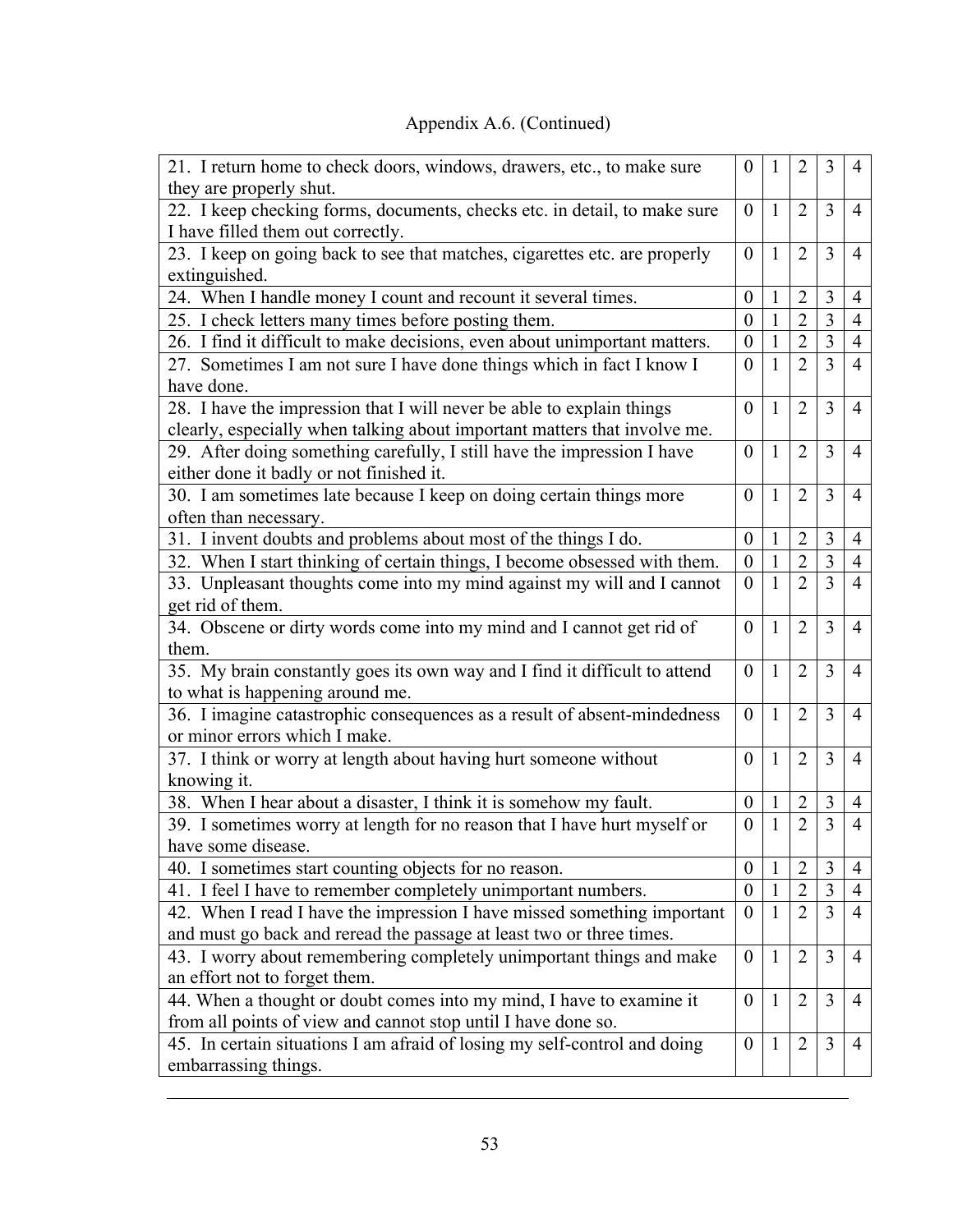|  |  | Appendix A.6. (Continued) |
|--|--|---------------------------|
|--|--|---------------------------|

| 46. When I look down form a bridge or a very high window, I feel an         |          | $\overline{1}$ | $\overline{2}$ | 3              | 4              |
|-----------------------------------------------------------------------------|----------|----------------|----------------|----------------|----------------|
| impulse to throw myself into space.                                         |          |                |                |                |                |
| 47. When I see a train approaching I sometimes think I could throw          |          | $\mathbf{1}$   | $\overline{2}$ | 3              | $\overline{4}$ |
| myself under its wheels.                                                    |          |                |                |                |                |
| 48. At certain moments I am tempted to tear off my clothes in public.       |          |                | $\overline{2}$ | $\overline{3}$ | $\overline{4}$ |
| 49. When driving I sometimes feel an impulse to drive the car into          |          |                | $\overline{2}$ | $\mathcal{E}$  | $\overline{4}$ |
| someone or something.                                                       |          |                |                |                |                |
| 50. Seeing weapons excites me and make me think violent thoughts.           |          |                | $\overline{2}$ | 3              | $\overline{4}$ |
| 51. I get upset and worried at the sight of knives, daggers and other       |          |                | $\overline{2}$ | $\mathcal{E}$  | $\overline{4}$ |
| pointed objects.                                                            |          |                |                |                |                |
| 52. I sometimes feel something inside me which make me do things            | $\theta$ | 1              | $\overline{2}$ | 3              | 4              |
| which are really senseless and which I do not want to do.                   |          |                |                |                |                |
| 53. I sometimes feel the need to break or damage things for no reason.      |          |                | $\overline{2}$ | 3              | $\overline{4}$ |
| 54. I sometimes feel an impulse to steal other people's belongings, even if |          |                | $\overline{2}$ | $\mathcal{E}$  | $\overline{4}$ |
| they are of no use to me.                                                   |          |                |                |                |                |
| 55. I am sometimes almost irresistibly tempted to steal from the            |          | $\mathbf{1}$   | $\overline{2}$ | 3              | $\overline{4}$ |
| supermarket.                                                                |          |                |                |                |                |
| 56. I sometimes have an impulse to hurt defenseless children or animals.    |          |                | $\overline{2}$ | 3              | $\overline{4}$ |
| 57. I feel I have to make special gestures or walk in a certain way.        |          |                | $\overline{2}$ | 3              | $\overline{4}$ |
| 58. In certain situations I feel an impulse to eat too much, even if I am   |          |                | $\overline{2}$ | 3              | $\overline{4}$ |
| then ill.                                                                   |          |                |                |                |                |
| 59. When I hear about a suicide or a crime, I am upset for a long time and  |          | 1              | $\overline{2}$ | 3              | $\overline{4}$ |
| find it difficult to stop thinking about it.                                |          |                |                |                |                |
| 60. I invent useless worries about germs and disease.                       |          |                | $\overline{2}$ | 3              | $\overline{4}$ |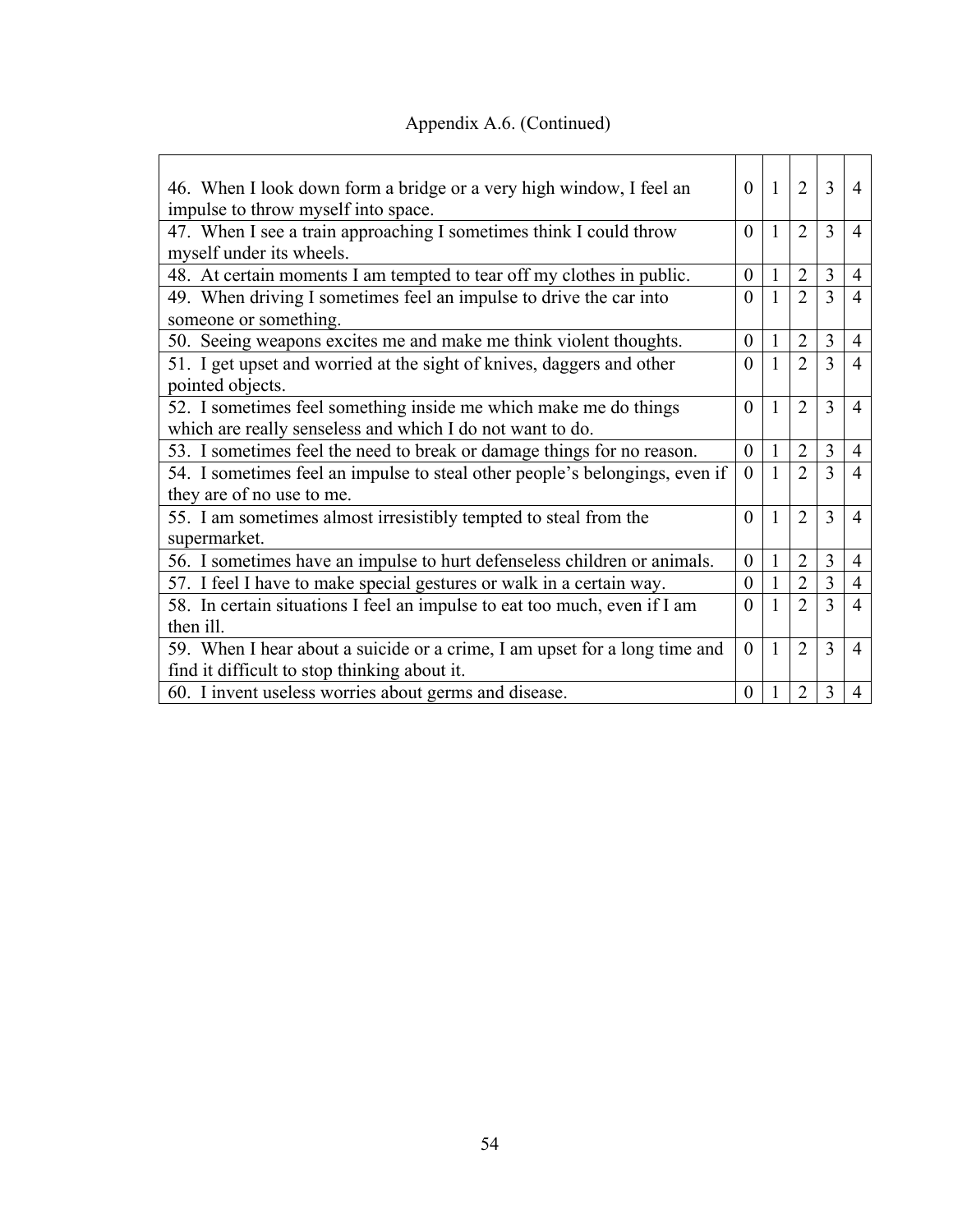Appendix A.7.

### **THE UNIVERSITY OF MEMPHIS**

#### **Institutional Review Board**

| To:            | Meredith Ginley and James Whelan<br>Psychology                                                                           |
|----------------|--------------------------------------------------------------------------------------------------------------------------|
| From:          | Chair, Institutional Review Board<br>For the Protection of Human Subjects<br>irb@memphis.edu                             |
| Subject:       | The Substance Use and Gambling Project: Assessing Gambling<br>Behaviors and Impulsivity in College Students (120710-227) |
| Approval Date: | December 8, 2010                                                                                                         |

This is to notify you of the board approval of the above referenced protocol. This project was reviewed in accordance with all applicable statuses and regulations as well as ethical principles.

Approval of this project is given with the following obligations:

- 1. At the end of one year from the approval date, an approved renewal must be in effect to continue the project. If approval is not obtained, the human consent form is no longer valid and accrual of new subjects must stop.
- 2. When the project is finished or terminated, the attached form must be completed and sent to the board.
- 3. No change may be made in the approved protocol without board approval, except where necessary to eliminate apparent immediate hazards or threats to subjects. Such changes must be reported promptly to the board to obtain approval.
- 4. The stamped, approved human subjects consent form must be used. Photocopies of the form may be made.

This approval expires one year from the date above, and must be renewed prior to that date if the study is ongoing.

Chair, Institutional Review Board The University of Memphis

Cc: Dr. James Whelan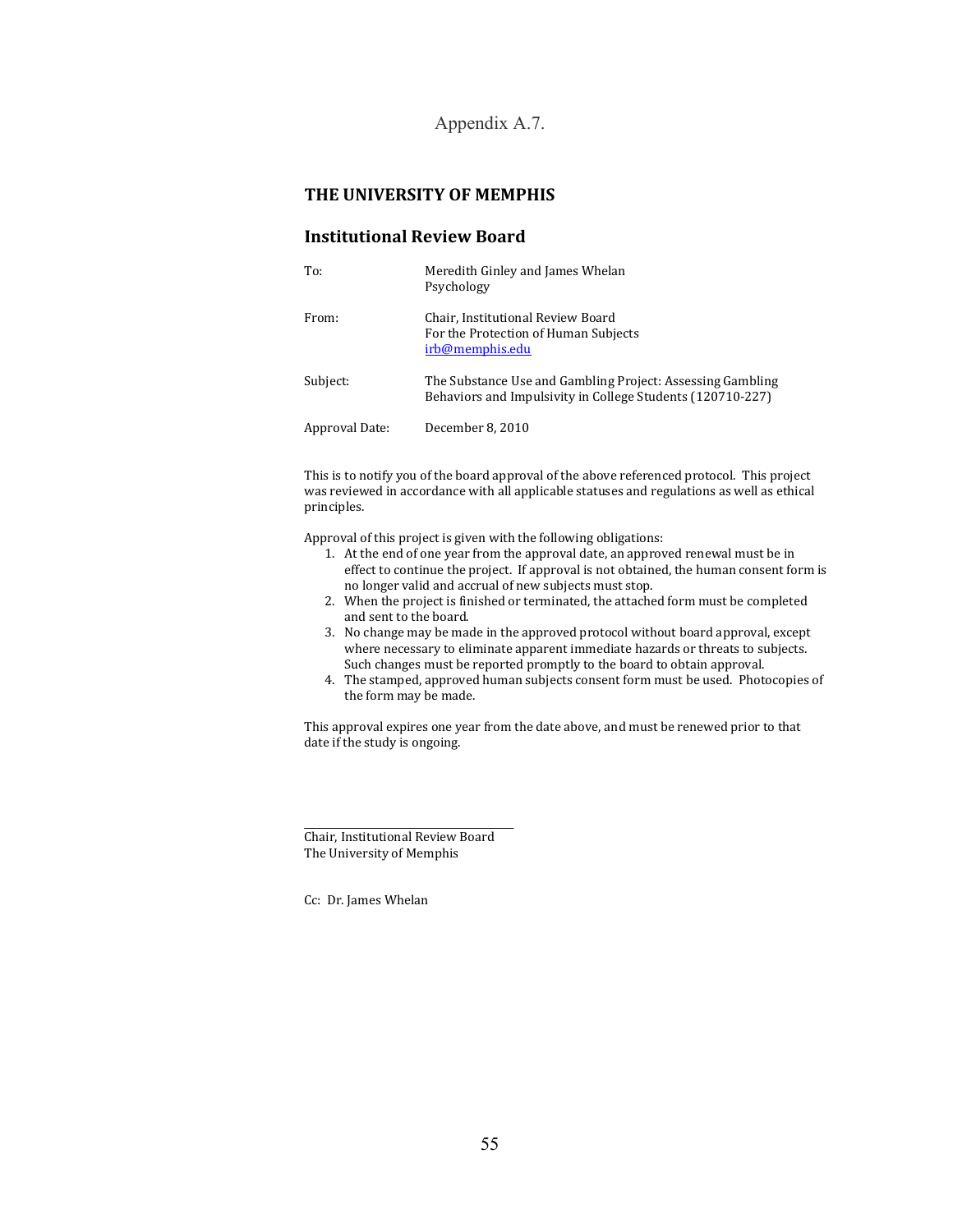### Appendix A.7. (Continued)



Institutional Review Board

315 Administration Bldg. Memphis, TN 38152-3370 Office: 901.678.3074 Fax: 901.678.2199

#### **Internet Informed Consent Form**

#### **Substance Use and Gambling Project**

Investigators Meredith K. Ginley and James P. Whelan, Ph.D.

Department of Psychology The University of Memphis, TN 38152

#### **Purpose of the Project**

You are being asked to take part in a University of Memphis research project conducted by Meredith Ginley under the supervision of Dr. James Whelan. You must be at least 18 years of age to participate. The purpose of this project is to learn more about behaviors of college students.

If you have any questions or comments regarding this project prior to or after participating, you are encouraged to contact us through e-mail: Meredith Ginley (mkginley@memphis.edu).

#### **Explanation of Procedures**

You will be asked to complete several online questionnaires related to your experiences with gambling, alcohol and drug use, things you like or dislike, and the ways you think or act in different situations. These online questionnaires will take approximately 60 minutes.

We understand that for some questions you may feel the response choices are limited, or that you fall somewhere in between two answers. However, we ask that you pick the answer that you feel is closest to what best describes you. We appreciate your patience and honesty in participating in this project.

#### **Risks or Discomforts**

The risks in this study are considered minimal. These questionnaires are commonly used in research. It may be difficult or upsetting for you to answer questions about your experiences. You may discontinue the questionnaires at any time.

#### **Benefits**

We cannot guarantee that you will receive any direct benefits from this study. Your participation is completely voluntary. You will receive one research credit for participation. Additionally, you will contribute to the field of gambling addiction research.

#### **Confidentiality**

You will not be asked to provide your name or any other identifying information during your participation in this project. Therefore your responses are anonymous, and they will be kept on a password-protected computer at the University of Memphis. The overall findings of this project may be published in a scientific journal. You can request a copy of these findings by sending an e-mail to mkginley@memphis.edu.

#### **Decision to participate and right to quit at any time**

Participation is completely voluntary, and you may quit at any time.

Questions about the study should be directed to Meredith Ginley and Dr. James Whelan by e-mail (jwhelan@memphis.edu). For questions regarding your rights as a research participant contact the Chair of the Institutional Review Board for the Protection of Human Subjects in Tennessee at 901-678-2533.

#### **CONSENT TO PARTICIPATE**

\_\_\_\_\_\_\_ I AM AT LEAST 18 YEARS OF AGE.

\_\_\_\_\_\_\_ I HAVE READ THE CONSENT FORM AND FULLY UNDERSTAND IT.

**IRB ID#: 120710-227 Expiration Date: December 8, 2011**